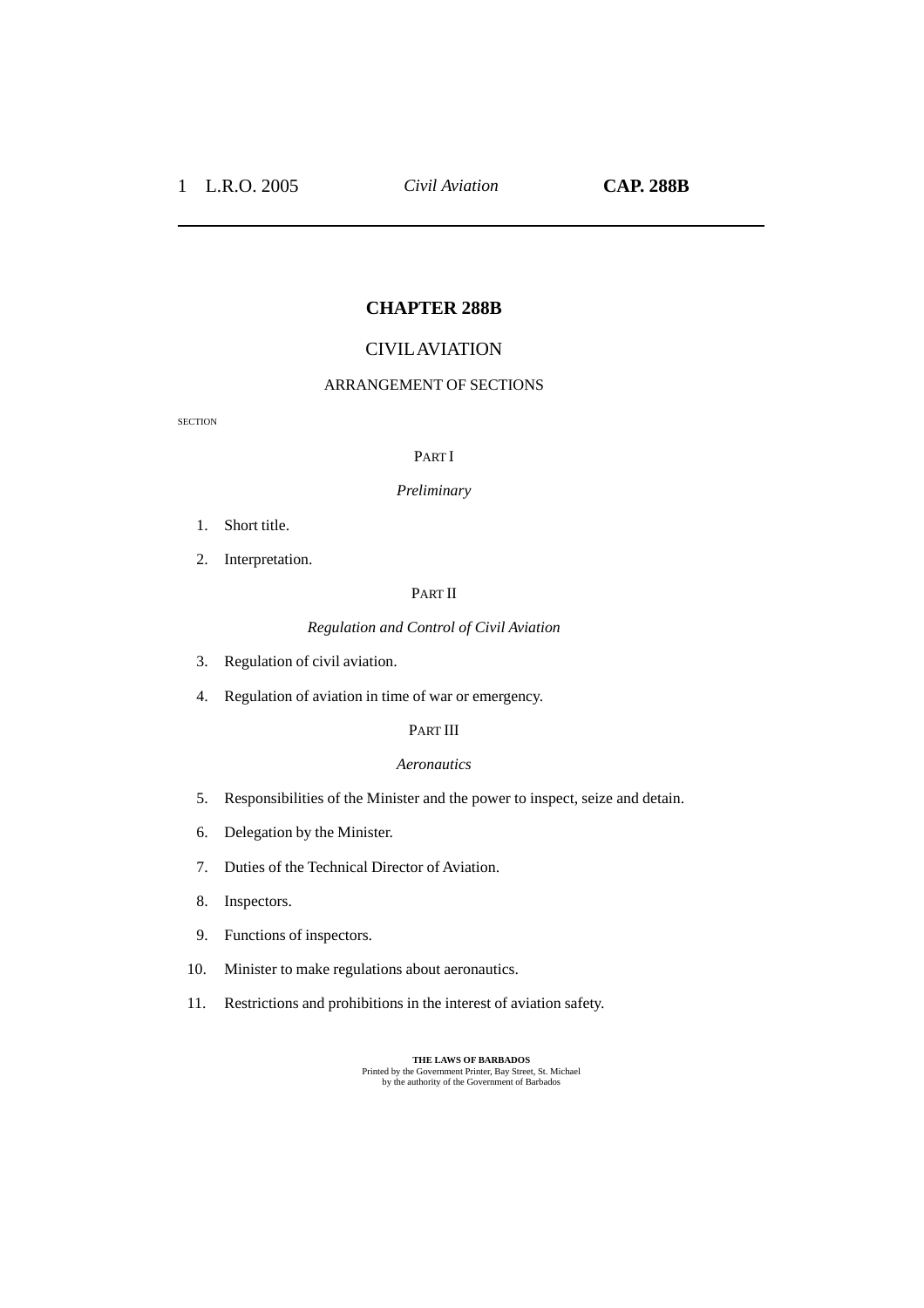12. Restrictions on the use of airports.

#### PART IV

### *Establishment, Constitution and Functions of the Air Transport Licensing Authority*

- 13. Establishment and constitution of the Authority.
- 14. Functions of the Authority.
- 15. Annual report.
- 16. Procedures of the Authority.
- 17. Directions by Minister.
- 18. Delegation.

#### PART V

#### *Airports*

- 19. Powers of Minister to provide airports.
- 20. Control over land in the interest of civil aviation.
- 21. Power to stop up and divert roads.
- 22. Warning of obstruction near airports.
- 23. Sanitary control at airports.
- 24. Trespassing on airports.

## PART VI

## *Liability for Damage caused by Aircraft*

- 25. Liability in respect of trespass, nuisance and surface damage.
- 26. Nuisance caused by noise and vibrations at airports.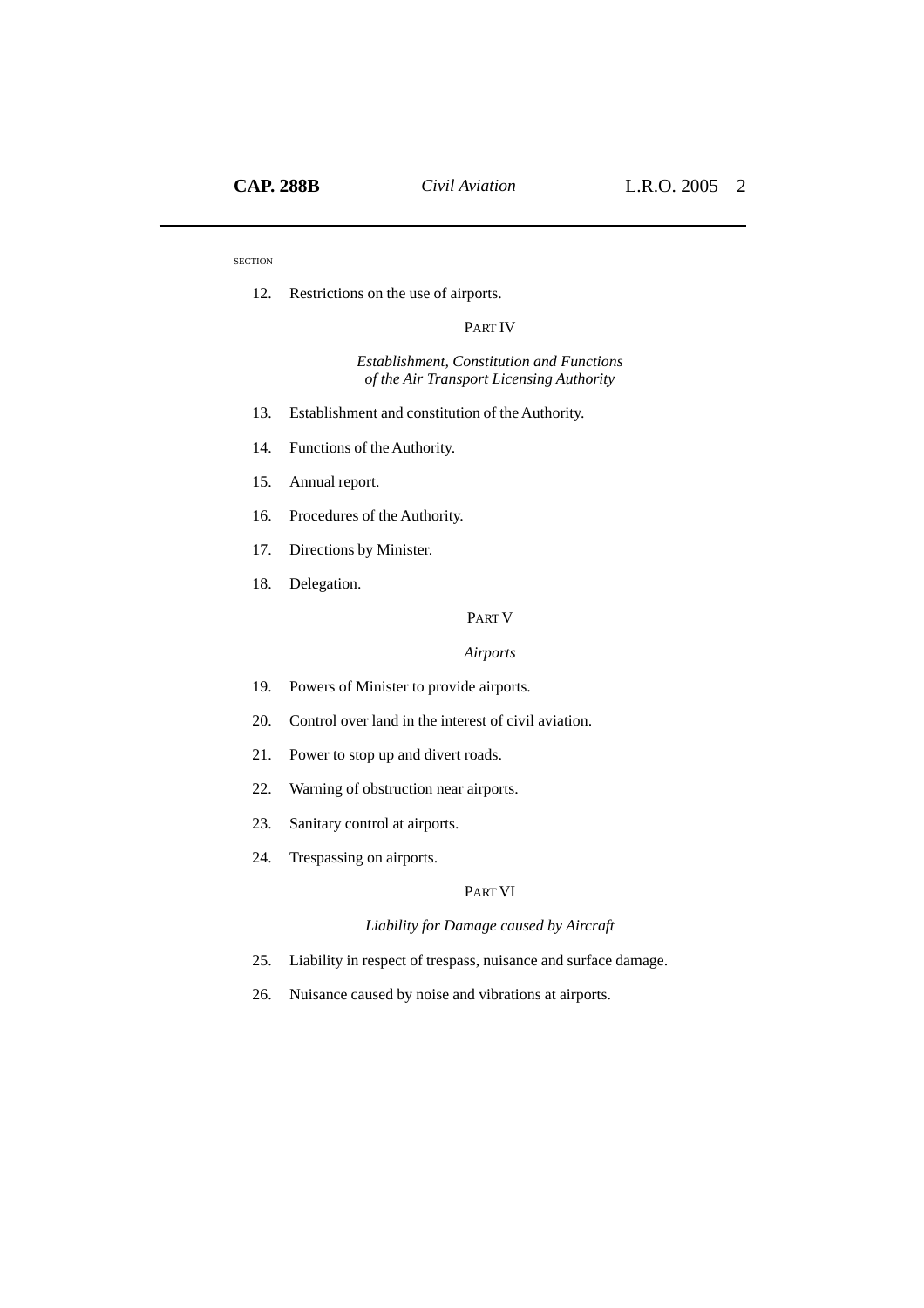### PART VII

#### *Security of aircraft, airports and air navigation installations*

- 27. Interpretation.
- 28. Purposes to which this Part applies.
- 29. Police Force responsible for security at airports.
- 30. Right of access of members of Police Force.
- 31. Declaration of prohibited area or restricted area.
- 32. No person to enter a prohibited area or a restricted area.
- 33. Provisions relating to prohibited area or restricted area.
- 34. Taking of firearms, ammunition into an airport and on board aircraft.
- 35. Destroying, damaging or endangering the safety of aircraft.
- 36. Search of persons, baggage and cargo.
- 37. Search of persons refusing to consent to search.
- 38. False statements relating to baggage or cargo.
- 39. Unauthorised presence on board aircraft.
- 40. Disruptive behaviour on board aircraft.
- 41. Offences relating to authorised persons.
- 42. General powers of arrest.
- 43. Inspection of aircraft, airports or air navigation installations.
- 44. Additional powers of members of Police Force in a protected area.
- 45. General powers of members of Police Force not prejudiced.

**THE LAWS OF BARBADOS** Printed by the Government Printer, Bay Street, St. Michael by the authority of the Government of Barbados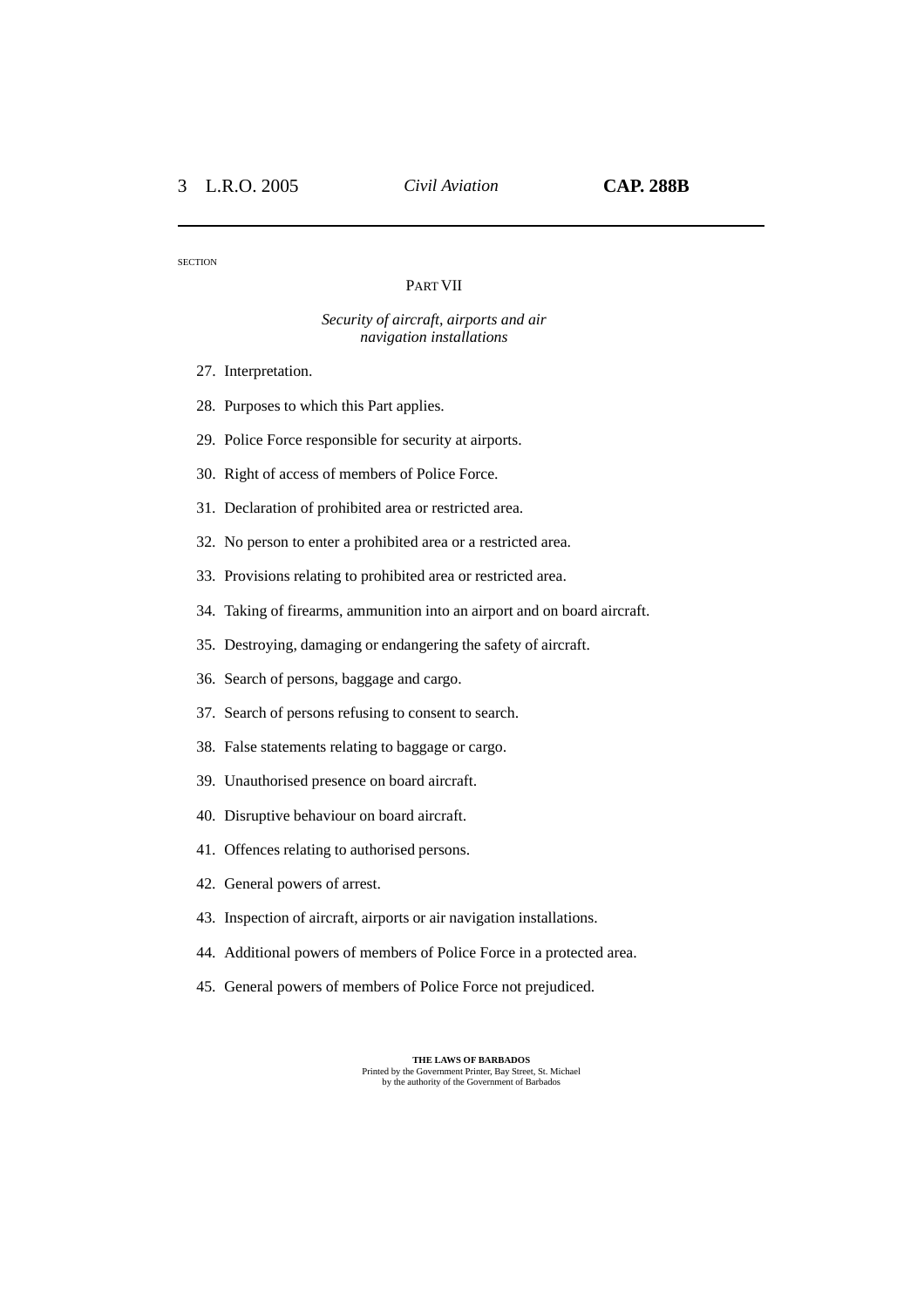### PART VIII

### *Investigations and Investigators*

- 46. Interpretation.
- 47. Appointment of Chief Investigator and investigators.
- 48. Search and seizure.
- 49. Powers of investigator.
- 50. Investigator as a witness.
- 51. Opinion of an investigator.
- 52. On-board recordings privileged.
- 53. Coroner's right of access to on-board recordings.
- 54. Power of court or coroner.
- 55. Use of on-board recordings prohibited.
- 56. Use of communication records.
- 57. Statements are privileged.
- 58. Use of statements.
- 59. Regulations.

## PART IX

### *Boards of Inquiry*

- 60. Interpretation.
- 61. Establishment and purposes of Board.
- 62. Powers of Board.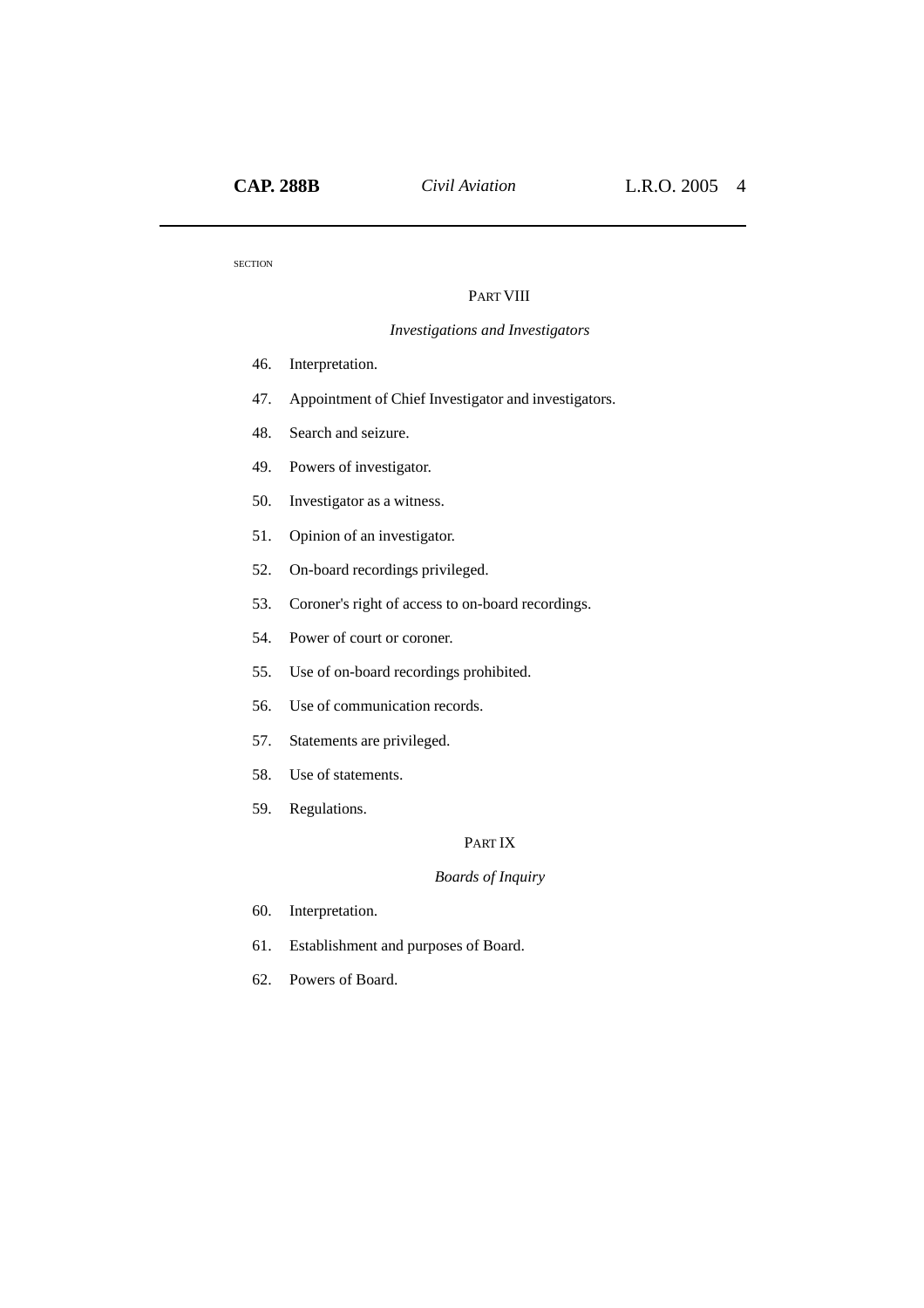63. Report.

#### PART X

#### *Civil Aviation Tribunal*

- 64. Establishment of Tribunal.
- 65. Duties of the Chairman.
- 66. Remuneration.
- 67. Disclosure of interest.
- 68. Sittings.
- 69. Rules of Tribunal.
- 70. Experts.
- 71. Annual report.
- 72. Appeal matters to be heard by a panel.
- 73. Decisions of a panel.
- 74. Powers of the members of Tribunal.
- 75. Reasons for decision.
- 76. No costs.
- 77. Appeal.

#### PART XI

## *Miscellaneous*

- 78. Wrecks and salvage.
- 79. Exemption of aircraft from seizure on patent claims.

**THE LAWS OF BARBADOS**<br>
Printed by the Government Printer, Bay Street, St. Michael<br>
by the authority of the Government of Barbados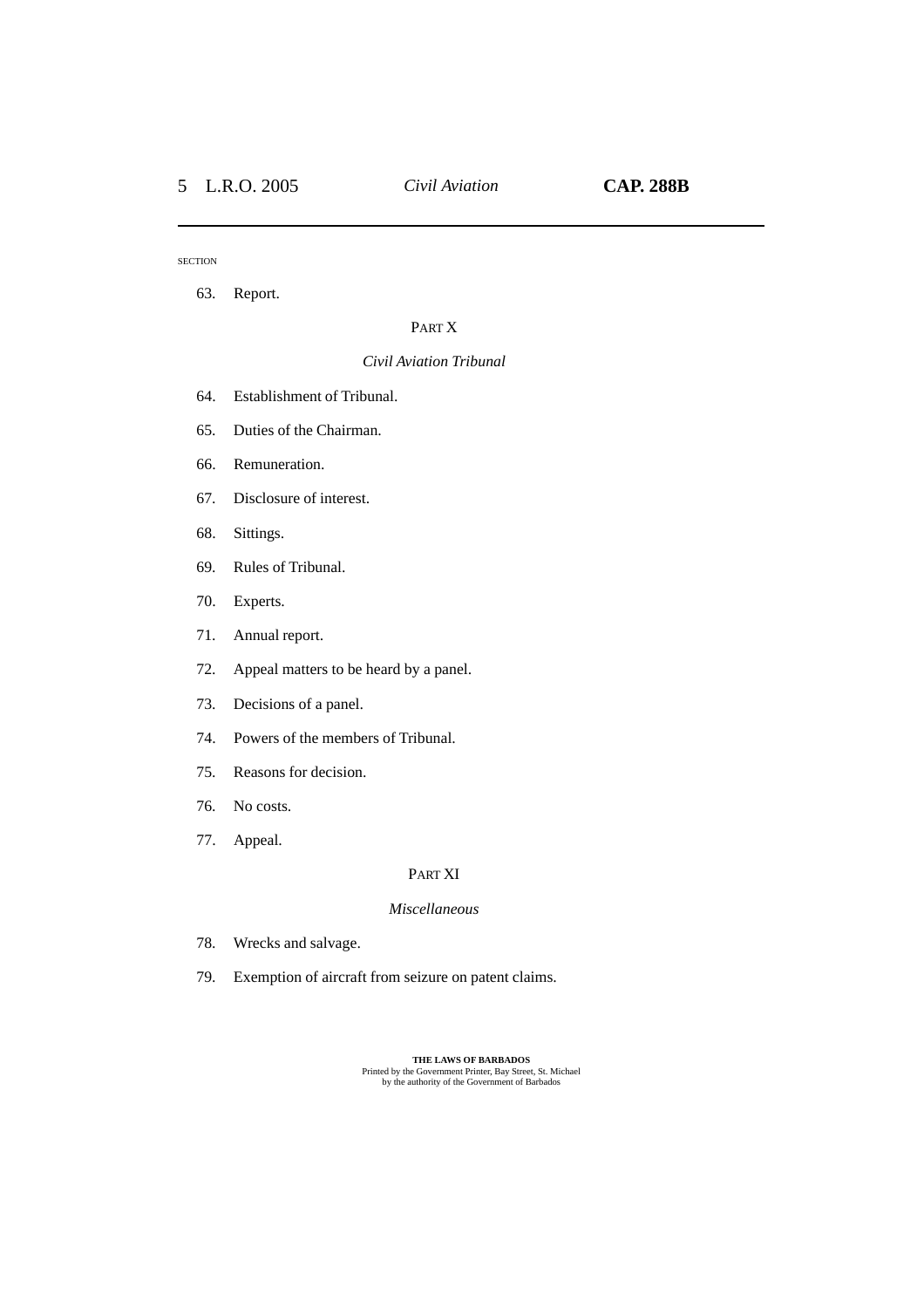- 80. Detention of aircraft for failure to pay charges.
- 81. Dangerous flying.
- 82. Failure to license aircraft.
- 83. Prohibition of advertising.
- 84. Contravention of an order under section 12.
- 85. Contravention of an order under section 22.
- 86. Offences.
- 87. General penalty.
- 88. Regulations.
- 89. Repeal and savings.
- 90. Amendment of Schedules.
- 91. Commencement.

FIRST SCHEDULE \_\_\_\_\_\_\_\_\_\_\_\_\_\_\_\_

\_\_\_\_\_\_\_\_\_\_\_\_\_\_\_

SECOND SCHEDULE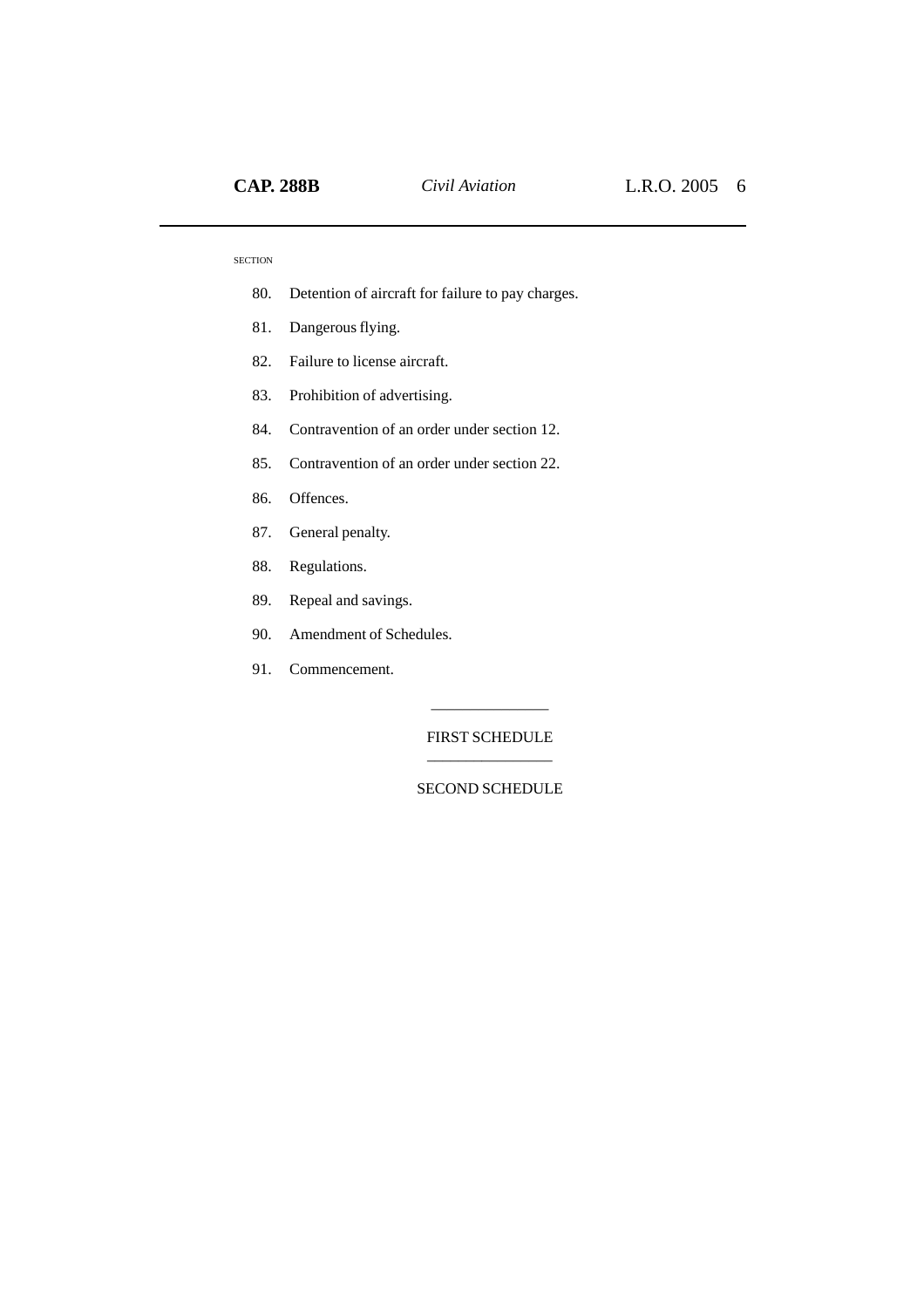## **CHAPTER 288B**

## CIVIL AVIATION

*An Act to make provision respecting the regulation and* 2004-18. *control of civil aviation in Barbados.*

[By Proclamation] Commence-

ment.

## PART I

## *Preliminary*

**1.** This Act may be cited as the *Civil Aviation Act*.

**2.** In this Act,

"aeronautics" means

- *(a)* the operation, construction, repair or maintenance of aircraft, aircraft power plants and accessories, including the repair, packing and maintenance of parachutes;
- *(b)* the design, establishment, construction, extension, operation, improvement, repair or maintenance of airports, restricted landing areas or other air navigation facilities;
- *(c)* the transportation of persons or goods by aircraft; or
- *(d)* flight training;

"aircraft" includes

*(a)* any machine that is capable of deriving support in the atmosphere from reactions of the air, other than a machine designed to derive support in the atmosphere from reactions against the earth's surface of air expelled from the machine; and

Short title.

Interpretation.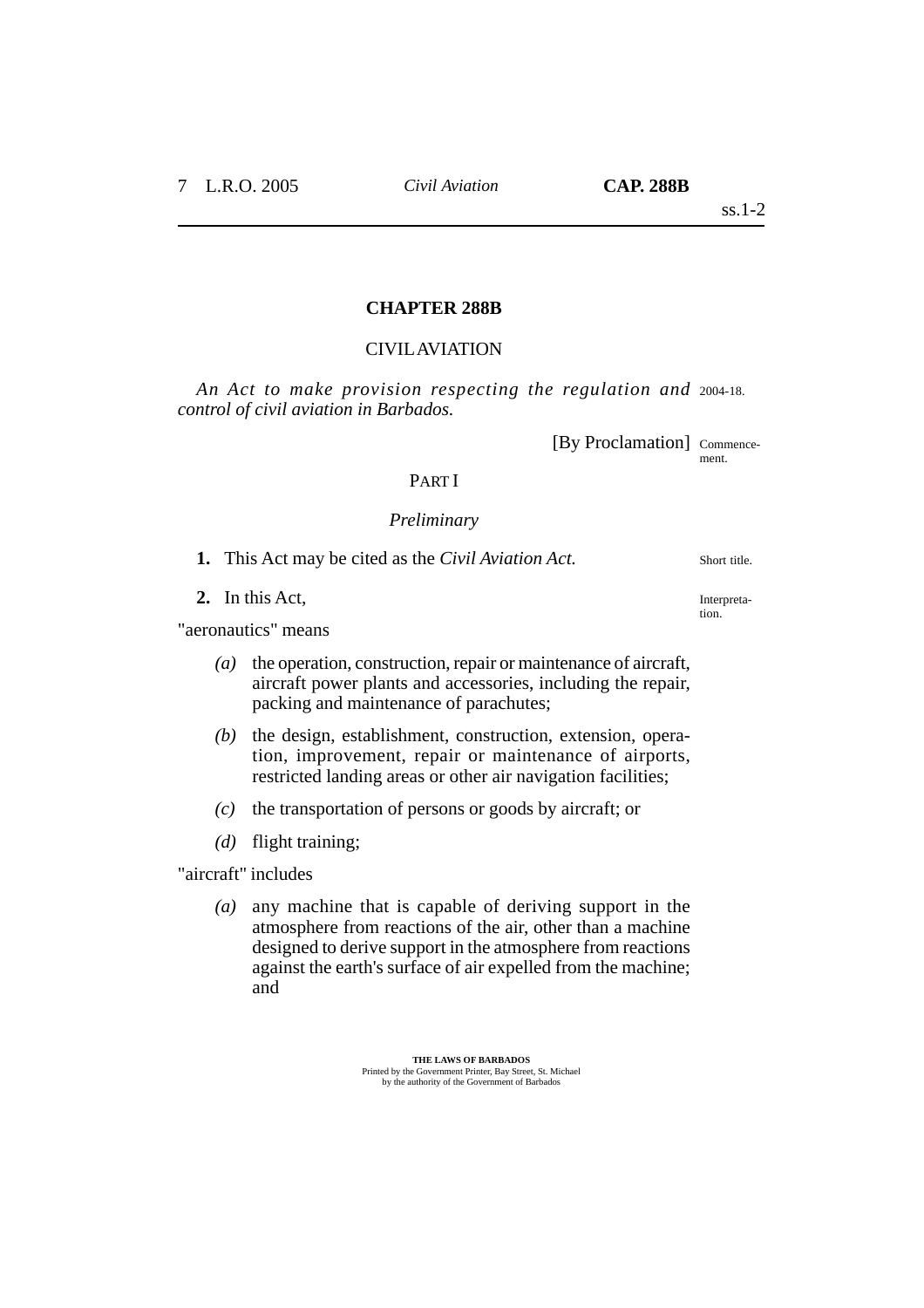*(b)* a rocket or such machine to travel into outer space

and refers to civilian aircraft, but does not include aircraft used for military or police services;

- "aircraft in flight" means any period from the moment when all external doors of the aircraft are closed following embarkation after flight, and in the case of a forced landing,
	- *(a)* any period thereafter until the time when the competent authorities of the State in which that landing takes place take over responsibility for the aircraft and for persons and property on board that aircraft; and
	- *(b)* if in Barbados, the time when a member of the Police Force arrives at the place of landing;

"aircraft in service" includes

- *(a)* any period from the time when the pre-flight preparation of the aircraft by ground personnel or by the aircraft's crew begins for specific flight until 24 hours after the aircraft lands having completed that flight; and
- *(b)* any period during which the aircraft is in flight;
- "airport" means any area of land, water or other supporting surface used, designed, prepared, equipped or set apart for use or designated either in whole or in part for the arrival, departure and surface movement of aircraft, and includes any buildings, installations and equipment situated on the airport or associated with the airport or heliport and in respect of which an aviation document is in force;
- "airport manager" means the person who has responsibility for the overall management and operation of an airport;
- "airport vehicle operator" means a person authorised and certified by the airport operator to operate or manoeuvre any vehicle, whether motorized or not, on the airside of an airport;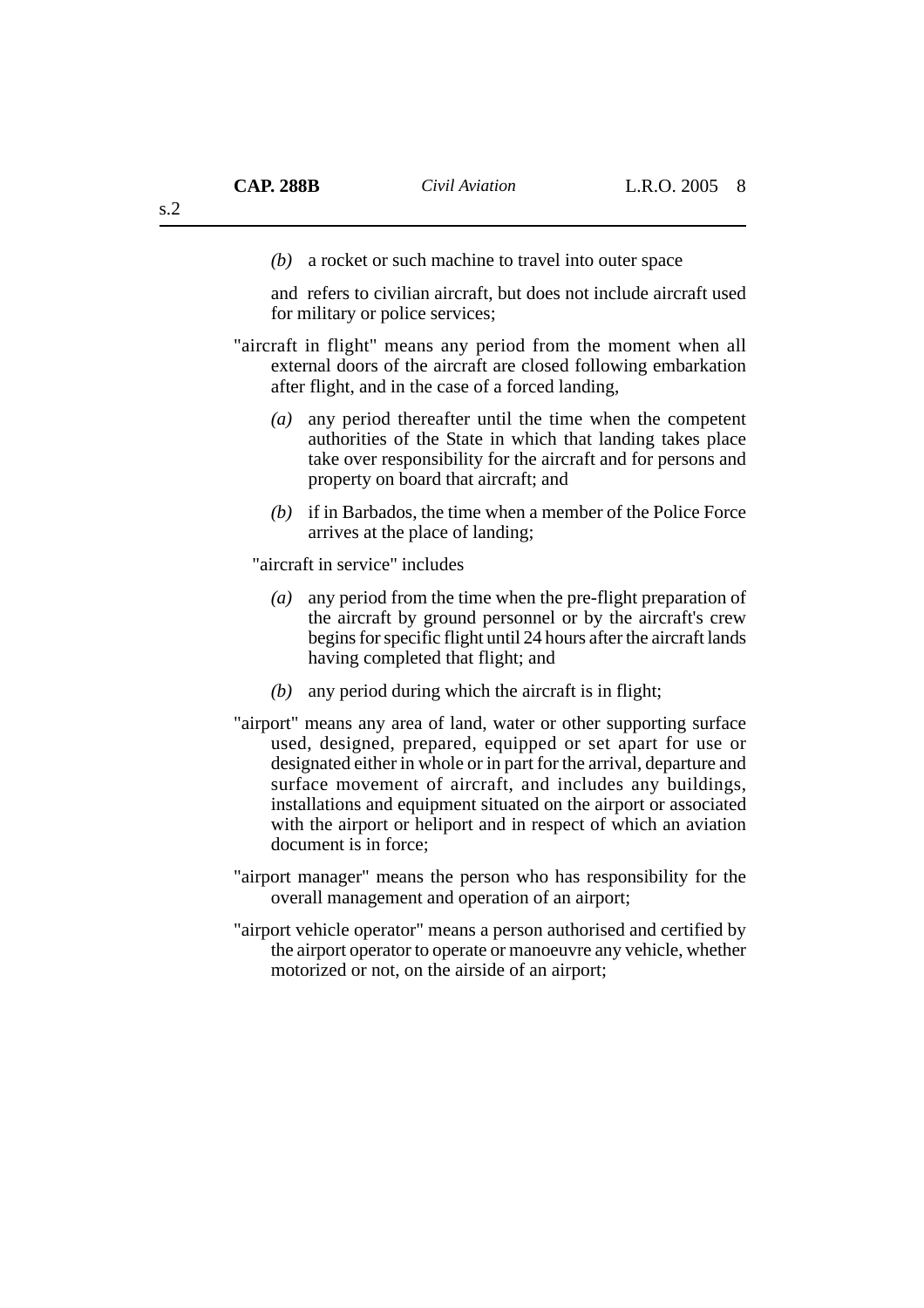"airside" means the side of an airport terminal from which aircraft can be observed, the area beyond immigration and customs control;

"air traffic control service" includes

- *(a)* ground control service, which controls aircraft on the manoeuvring area of an airport;
- *(b)* airport control service, which refers to the landing and taking off of aircraft and the operation of aircraft within the vicinity of an airport;
- *(c)* approach control service, a service given to aircraft either approaching or departing an airport and in an area up to 20 miles from the airport; or
- *(d)* area control service, a service given to aircraft operating beyond 20 miles of an airport whether or not that airport is using radar equipment;
- "air traffic services" includes flight information services, alerting services, air traffic advisory services and air traffic control services;
- "air transport undertaking" means any business undertaking which provides air transport for passengers, goods or mail, or which owns or operates airports or manufactures aircraft, aircraft engines or accessories or supplies aircraft fuels or lubricants or any other aviation provisions or services;
- "alerting service" means a service provided by air traffic control units for the purpose of notifying emergency services regarding aircraft in need of search and rescue aid and rendering assistance where necessary;
- "Authority" means the Air Transport Licensing Authority established by section 13;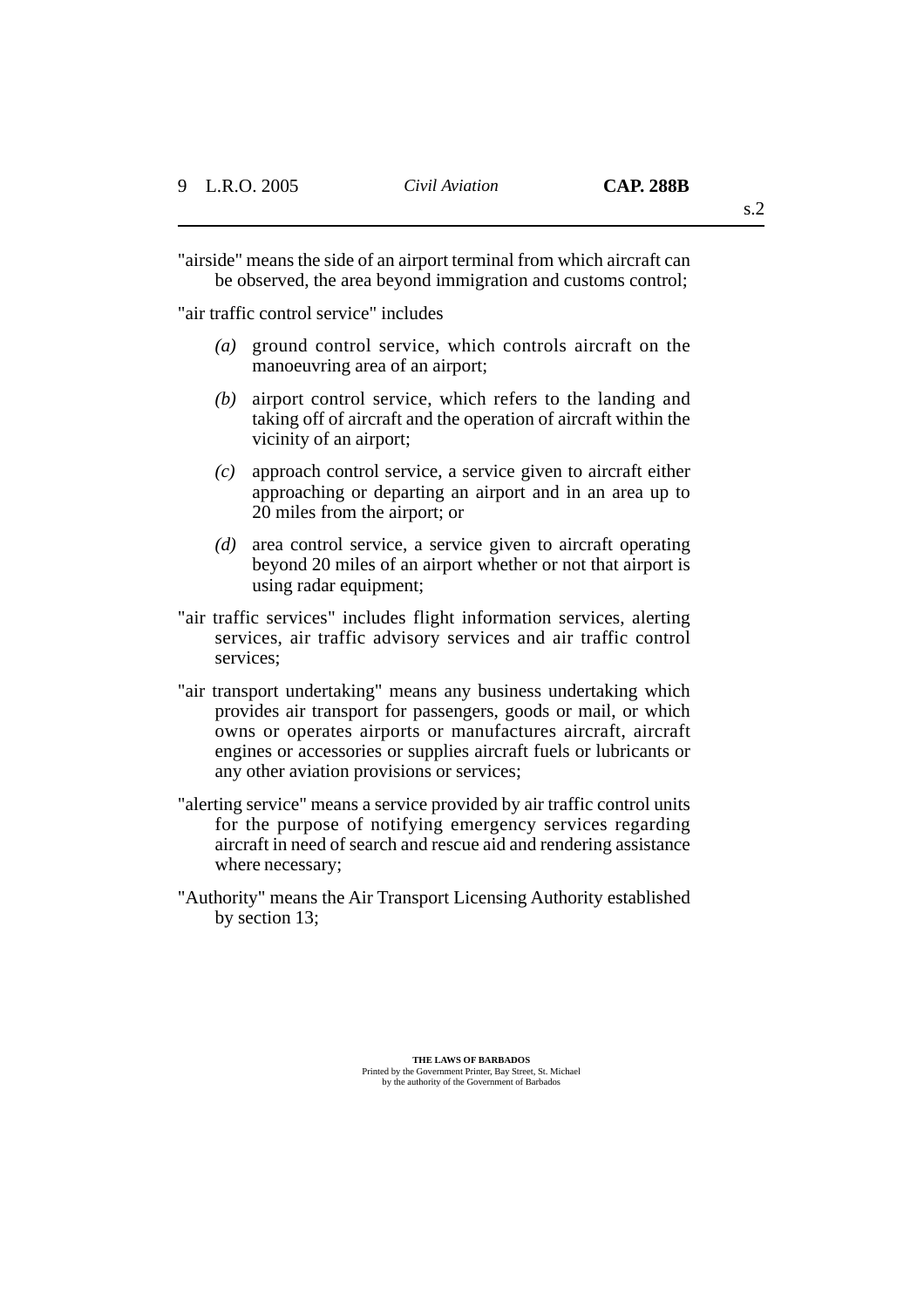"aviation document" means a licence, permit, accreditation, certificate or other document issued by the Minister to a person or in respect of an aeronautical product, airport facility or service;

- "aviation standard" means the technical details that have been incorporated by reference and provide the terms and conditions subject to which an aviation document may be issued and may remain in force;
- "Commissioner" means the Commissioner of Police;
- "Convention" means the Convention on International Civil Aviation which was signed at Chicago on 7th December, 1944, as amended;

"Director" means the Technical Director of Aviation;

- "ICAO" means the International Civil Aviation Organisation;
- "prohibited area" means an area at an airport or at an air navigation installation to which entry is prohibited to the public;
- "restricted area" means an area at an airport or air navigation installation to which entry and operation to the public is restricted in accordance with certain specified conditions;
- "scheduled air service" means any service performed by any aircraft for hire or reward as one of a series of journeys which are undertaken between the same two places and which together amount to a systematic service operated in such a manner that the benefits are available to members of the public from time to time seeking to take advantage thereof.

## PART II

*Regulation and Control of Civil Aviation*

**3.** The Minister is responsible for the regulation and control of all aspects of civil aviation in Barbados. Regulation

of civil aviation.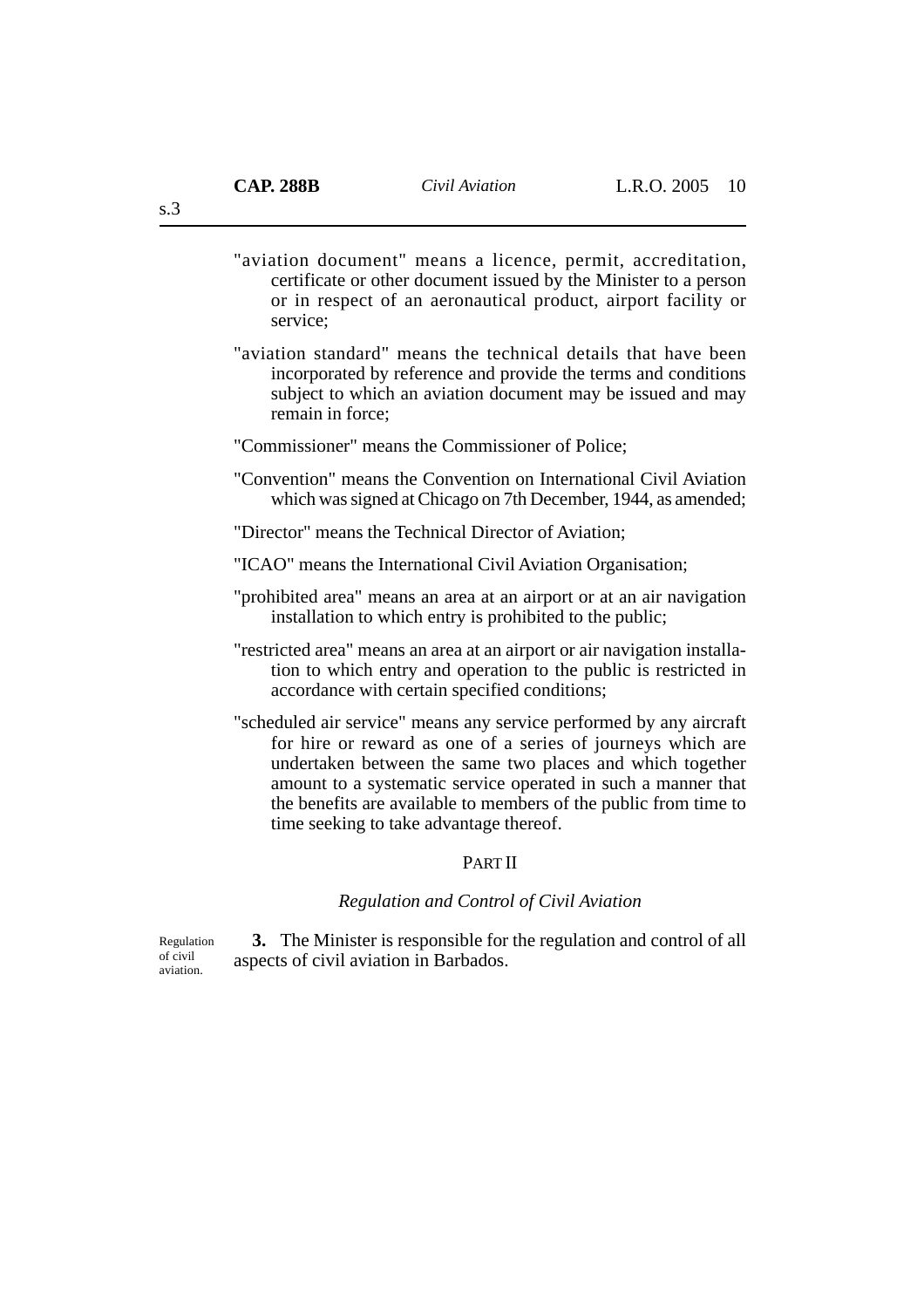4. (1) In time of war, whether actual or imminent, or other Regulation national emergency, the Minister may, notwithstanding anything  $\frac{1}{2}$  in time of contained in this Act or the regulations, by order

in time of war or emergency.

- *(a)* regulate or prohibit, either absolutely or subject to such conditions as are contained in the order, the navigation of any aircraft over Barbados or within the airspace of Barbados; and
- *(b)* provide for
	- (i) the taking of possession of, and the using for the purposes of the Defence Force of, any airport, aircraft, machinery, plant, material or thing found at or in the airport; and
	- (ii) the regulating or prohibiting of the use, erection, building, maintenance or establishment of any airport or flying school.

(2) An order made under this section may contain provisions prohibiting the flying of aircraft over any area of Barbados that is specified in the order.

(3) Any person who suffers injury or loss owing to the operation of an order made in respect of subsection  $(1)(b)(i)$  is entitled to receive compensation from the Crown.

(4) The amount of compensation to be paid under subsection (3) shall be determined, in default of agreement, by a Judge in Chambers; and, where possession is taken of land, the *Land Acquisition Act* shall Cap. 228. apply.

**THE LAWS OF BARBADOS** Printed by the Government Printer, Bay Street, St. Michael by the authority of the Government of Barbados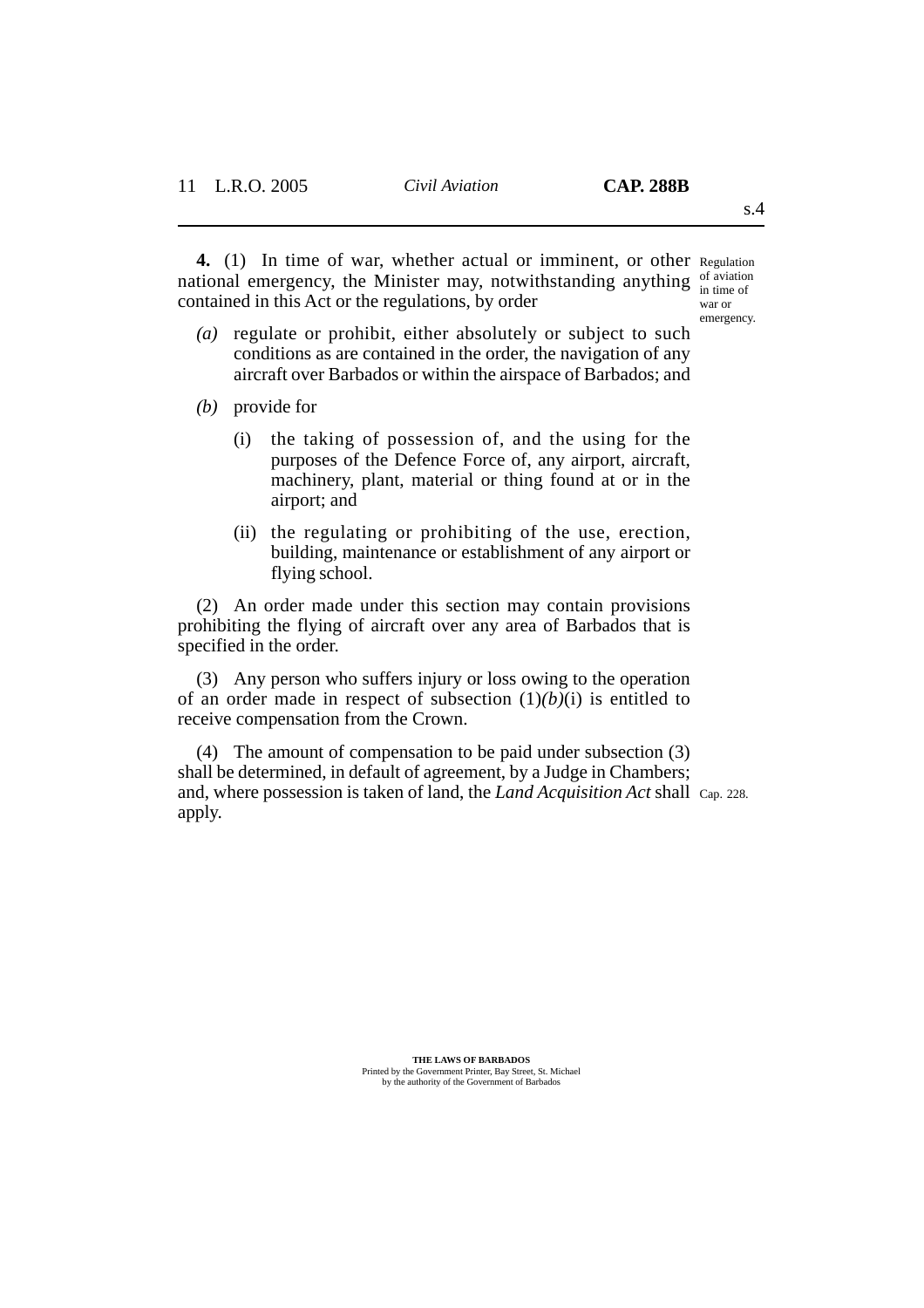### PART III

### *Aeronautics*

Responsibilities of the Minister and the power to inspect, seize and detain.

**5.** (1) The Minister is responsible for the development, regulation and supervision of aeronautics and in the discharge of those responsibilities the Minister may

- *(a)* encourage the development of aeronautics by such means as the Minister considers appropriate;
- *(b)* construct and operate airports, and establish and provide other facilities and services relating to aeronautics;
- *(c)* investigate matters concerning aviation safety;
- *(d)* establish and provide facilities and services for the collection, publication or dissemination of information relating to aeronautics;
- *(e)* co-operate with persons undertaking projects, technical research and studies in the development of aeronautics;
- *(f)* establish aerial routes;
- *(g)* liaise with other government departments that may need assistance with aerial work;
- *(h)* co-operate or enter into arrangements with foreign governments with respect to any matter relating to aeronautics;
- *(i)* control and manage all aircraft and aircraft equipment necessary for the conduct of any services on behalf of the Government;
- *(j)* implement
	- (i) any obligations under any international convention relating to air navigation and air transport to which Barbados is a party;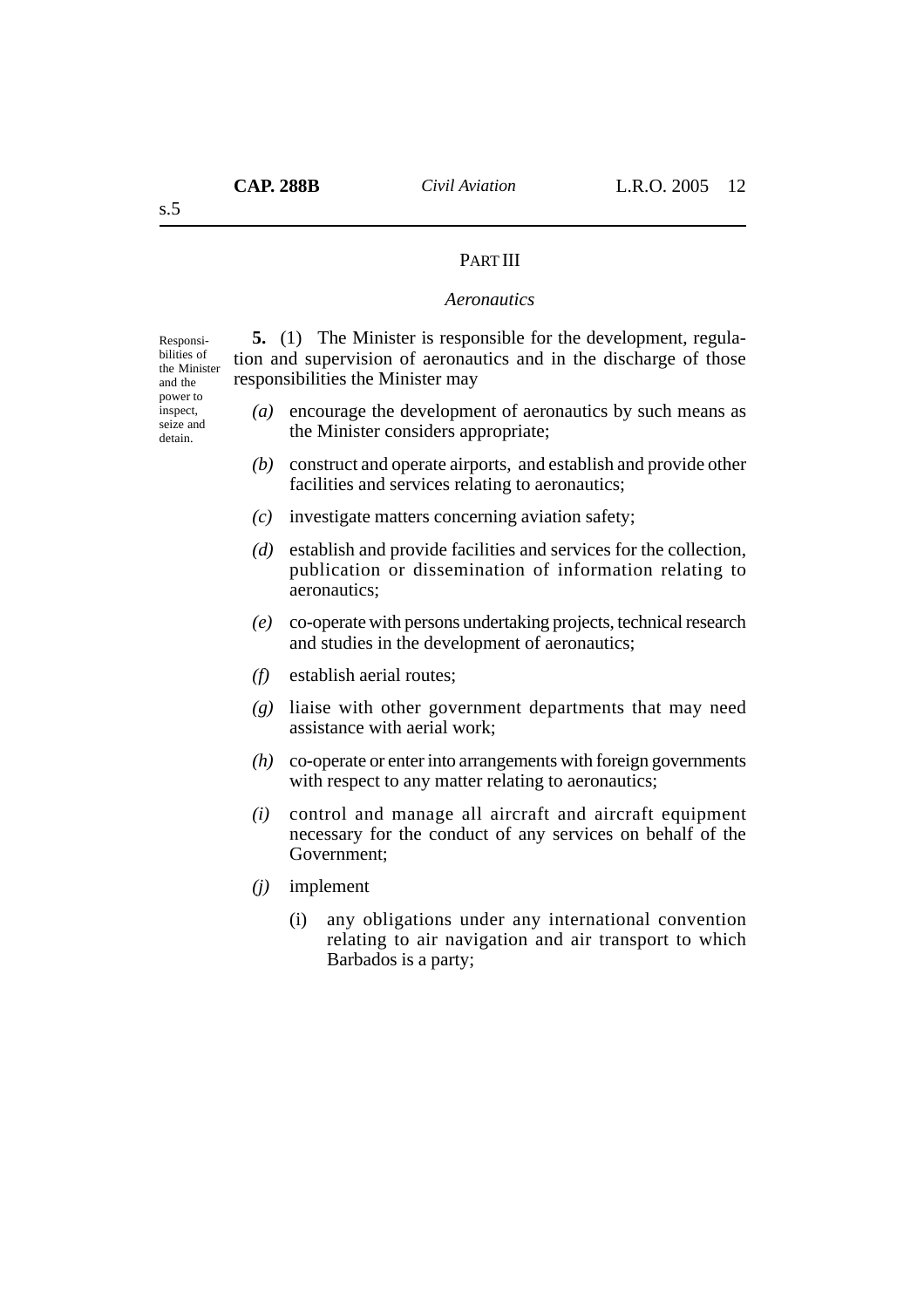- (ii) any Standards and Recommended Practices issued by ICAO;
- *(k)* ensure the provision of aviation weather services that will facilitate the safe, efficient and regular operation of aircraft;
- *(l)* enter into arrangements with any agency that is responsible for providing aviation weather services in such form and manner and at such places as the Minister considers necessary; and
- *(m)* undertake such other activities in relation to aeronautics as the Minister may consider appropriate.
- (2) The Minister may
- *(a)* for the purpose of conducting an inspection, enter an aircraft, airport, facility relating to aeronautics or any premises used for the design, manufacture, distribution, maintenance or installation of aeronautical products;
- *(b)* enter any place for the purpose of an investigation of matters concerning aviation safety; and
- *(c)* seize anything found in any place referred to in paragraph *(a)* or *(b)* that the Minister believes on reasonable ground will afford evidence of an offence as a result of an inspection or investigation.

(3) Any document or article seized in accordance with subsection (2) shall be seized in accordance with the provisions of section 48.

**6.** The Minister may in writing delegate to the Director any of the Delegation responsibilities of the Minister set out in section 5. by the

**7.** (1) The Director shall

Minister.

- (a) have the duties and functions conferred on him by this Act; Director of and
- *(b)* have the powers and responsibilities delegated by the Minister pursuant to section 6.

**THE LAWS OF BARBADOS** Printed by the Government Printer, Bay Street, St. Michael by the authority of the Government of Barbados Duties of the Technical Aviation.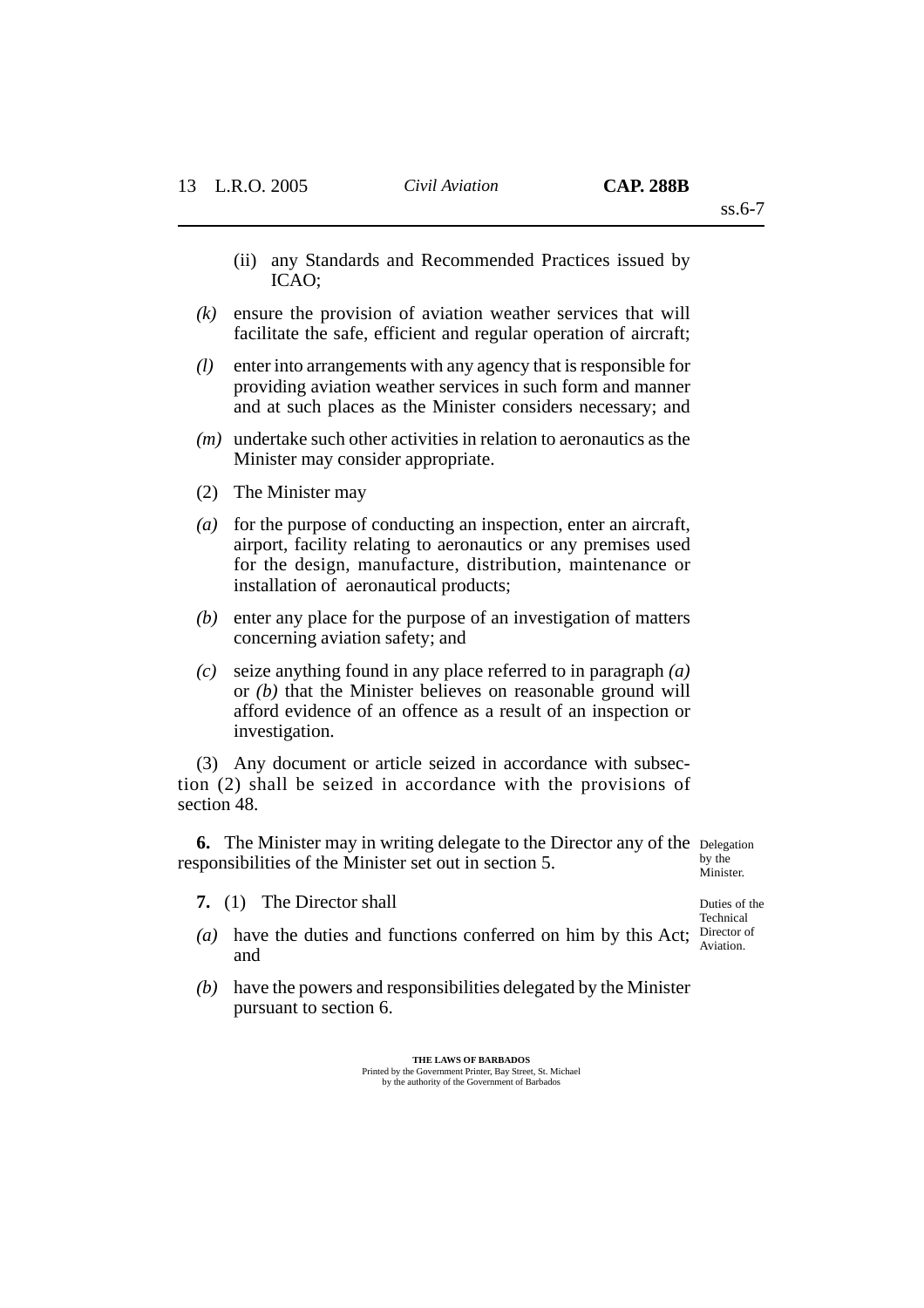|  |  | (2) The functions of the Director are to |  |  |  |  |
|--|--|------------------------------------------|--|--|--|--|
|--|--|------------------------------------------|--|--|--|--|

- *(a)* grant aviation documents;
- *(b)* carry out inspections and audits;
- *(c)* register aircraft and aircraft mortgages;
- *(d)* investigate and examine the airworthiness of aircraft;
- *(e)* license personnel who perform duties relating to aviation;
- *(f)* have operational oversight of all flight operations;
- *(g)* examine and report on the operation and development of commercial air services into and out of Barbados;
- *(h)* provide assistance to organisations and foreign governments in relation to matters pertaining to aeronautics;
- *(i)* investigate matters concerning aviation security;
- *(j)* take reasonable steps to ensure the detention and protection of aircraft, and investigate aircraft that are not airworthy or are likely to be operated in an unsafe manner;
- *(k)* establish aviation standards;
- *(l)* provide assistance in respect of conducting accident investigations;
- *(m)* administer and enforce regulations and standards in respect of the registration and certification of aircraft, personnel and airports;
- *(n)* administer and enforce regulations and aviation standards;
- *(o)* establish programmes of certification, operational safety, surveillance, inspection of aircraft and airports and the inspection of commercial flight operations;
- *(p)* promote measures for the prevention of aircraft accidents and incidents: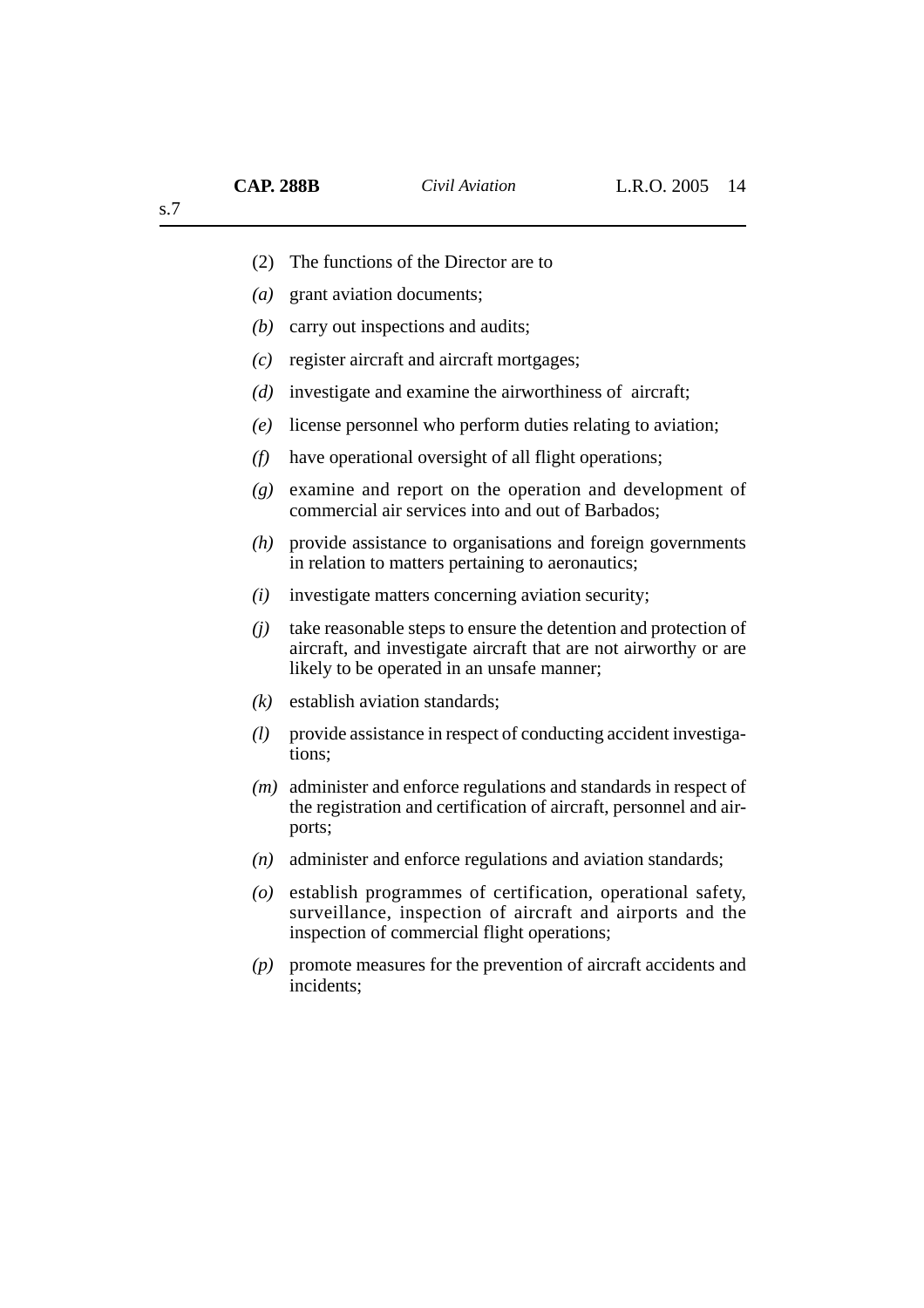ss.8-9

- *(q)* establish and maintain a registry of aircraft and aircraft mortgages;
- *(r)* ensure that airport facilitation meets local and international requirements as set out in Annex 9 to the Convention; and
- *(s)* certify airports and heliports.

(3) Where the Director believes on reasonable grounds that safety is being or is likely to be compromised, the Director may by notice published in the *Official Gazette* issue a directive to the airline in respect of

- *(a)* the safety of the aircraft and persons or property carried on the aircraft; or
- *(b)* the safety, efficiency and regularity of air navigation.

**8.** The Director shall be assisted by such number of public officers Inspectors. as may be designated by the Minister in writing for the purpose of discharging the functions of inspectors.

**9.** (1) The functions of the inspectors are to

Functions of inspectors.

- *(a)* ensure the observance of rules, standards, practices and procedures relating to the airworthiness of aircraft and maintenance operations;
- *(b)* regulate the operation of aviation security programmes;
- *(c)* regulate airport operations, providing physical and electronic aids to aircraft operations and airfield lighting and markings;
- *(d)* oversee the provision of air traffic services;
- *(e)* monitor
	- (i) the proficiency of flight crews;
	- (ii) the practices and procedures used in aircraft operations;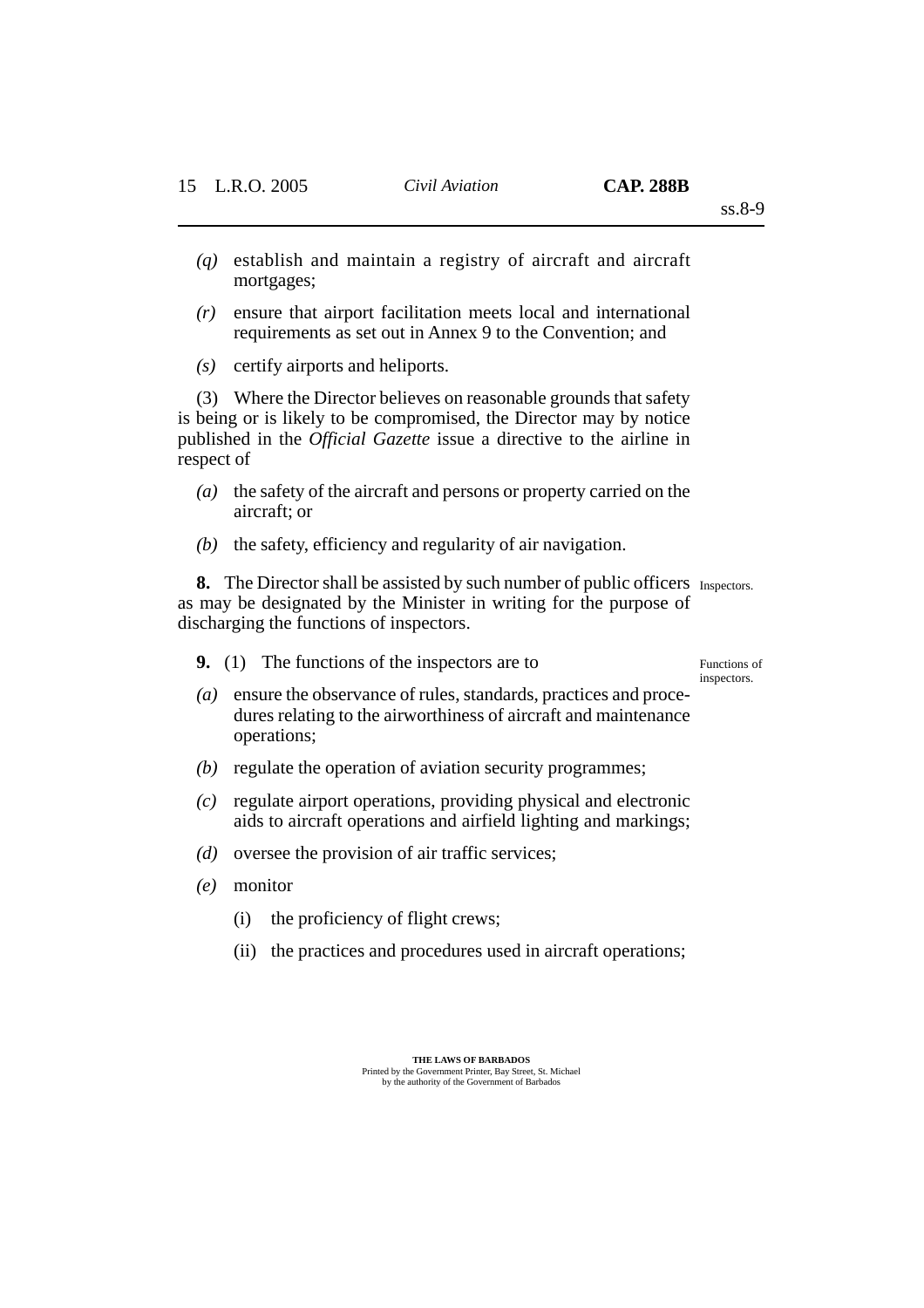- (iii) the various documents and procedures used by aircraft operators;
- *(f)* oversee the safety oversight of civil aviation including aircraft operations, airport aviation security, air traffic control personnel, licensing and air traffic services school; and
- *(g)* ensure the proper regulation of
	- (i) aircraft operations;
	- (ii) maintenance operations; and
	- (iii) aviation security.
- *(h)* inspect aircraft to ensure that the aircraft is airworthy.

(2) For the purposes of this Act, an inspector may, acting under the general or specific directions of the Director, conduct any other inspections as may be determined by the Director.

Minister to make regulations about aeronautics.

**10.** (1) The Minister may make regulations respecting all aspects of aeronautics including

- *(a)* the licensing of flight crew members, air traffic controllers, operators of equipment used to provide services relating to aeronautics;
- *(b)* the licensing of persons engaged in the design, manufacture, distribution, maintenance, approval, installation, inspection, registration, identification and certification of aeronautical products;
- *(c)* the licensing of persons engaged in the design, installation, inspection, maintenance and certification of equipment and facilities used to provide services relating to aeronautics;
- *(d)* the approval of flight training equipment and aviation training facilities;
- *(e)* the provision of access to and activities conducted at airports;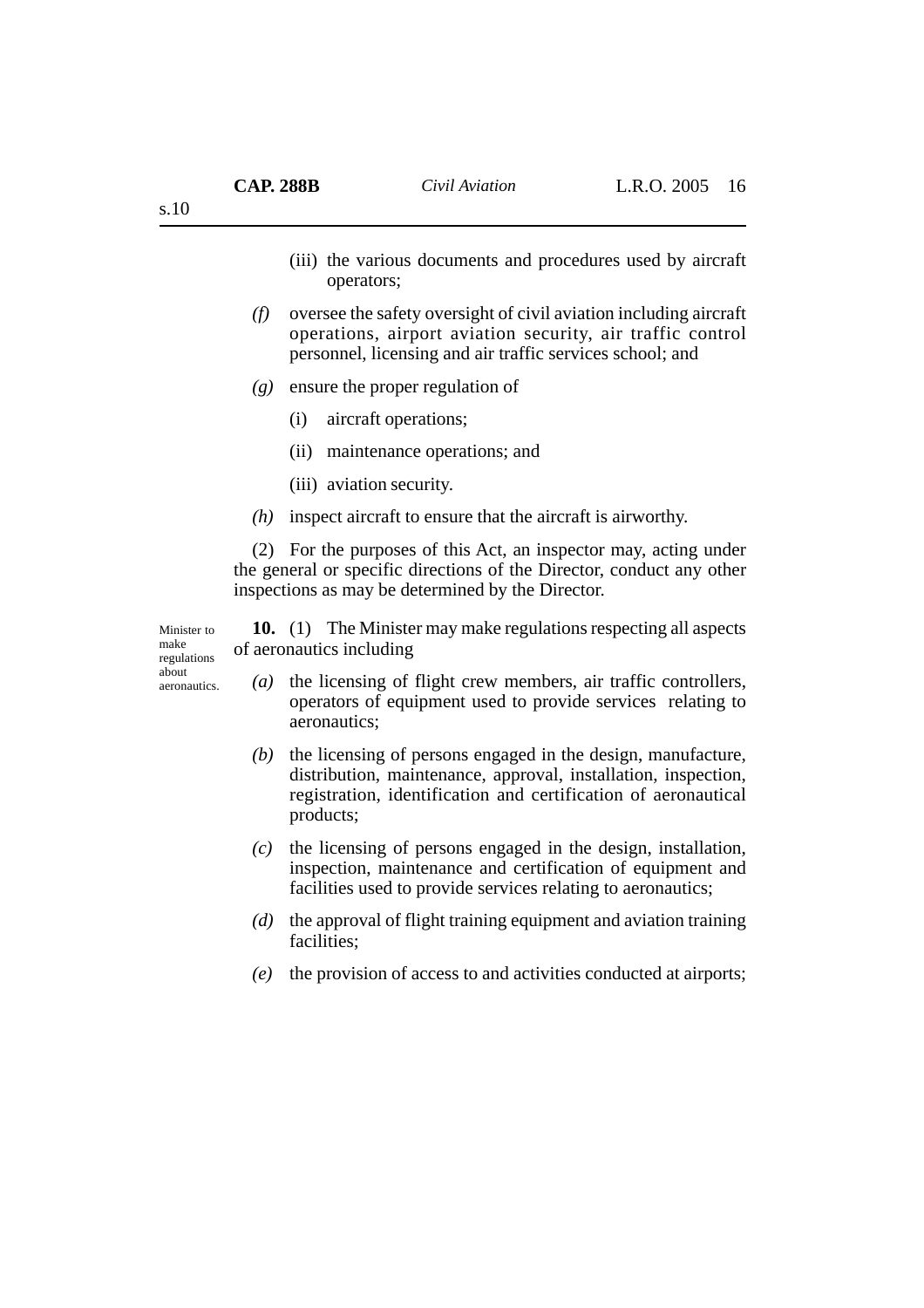- *(f)* the location, inspection, certification, registration, licensing and operation of airports;
- *(g)* the noise emanating from airports and aircraft;
- *(h)* the certification of air operators;
- *(i)* the investigation of matters concerning aviation safety;
- *(j)* the protection and preservation of any evidence that has been seized under this Act;
- *(k)* the procedures relating to aircraft detained under section  $7(2)(j)$ ;
- *(l)* the protection of an aircraft detained in accordance with the provisions of section 7(2)*(j)*;
- *(m)* the conditions under which aircraft may be used or otherwise operated;
- *(n)* the conditions under which persons or personal belongings, baggage, mail, goods or cargo of any kind may be transported by aircraft;
- *(o)* the conditions under which aircraft are to be used for commercial, or other industrial purposes;
- *(p)* the enforcement and monitoring of compliance with provisions of Annex 18 to the Convention and the ICAO technical instructions for the safe transport of dangerous goods;
- *(q)* the designation of airports and other approved areas of land within which aircraft arriving in Barbados are to land, and the conditions to which the aircraft are subject;
- *(r)* the classification and use of airspace and the control and use of aerial routes;
- *(s)* the prohibition of the use of airspace or airports;
- *(t)* the use and operation of any objects that are in the opinion of the Minister likely to be hazardous to aviation safety;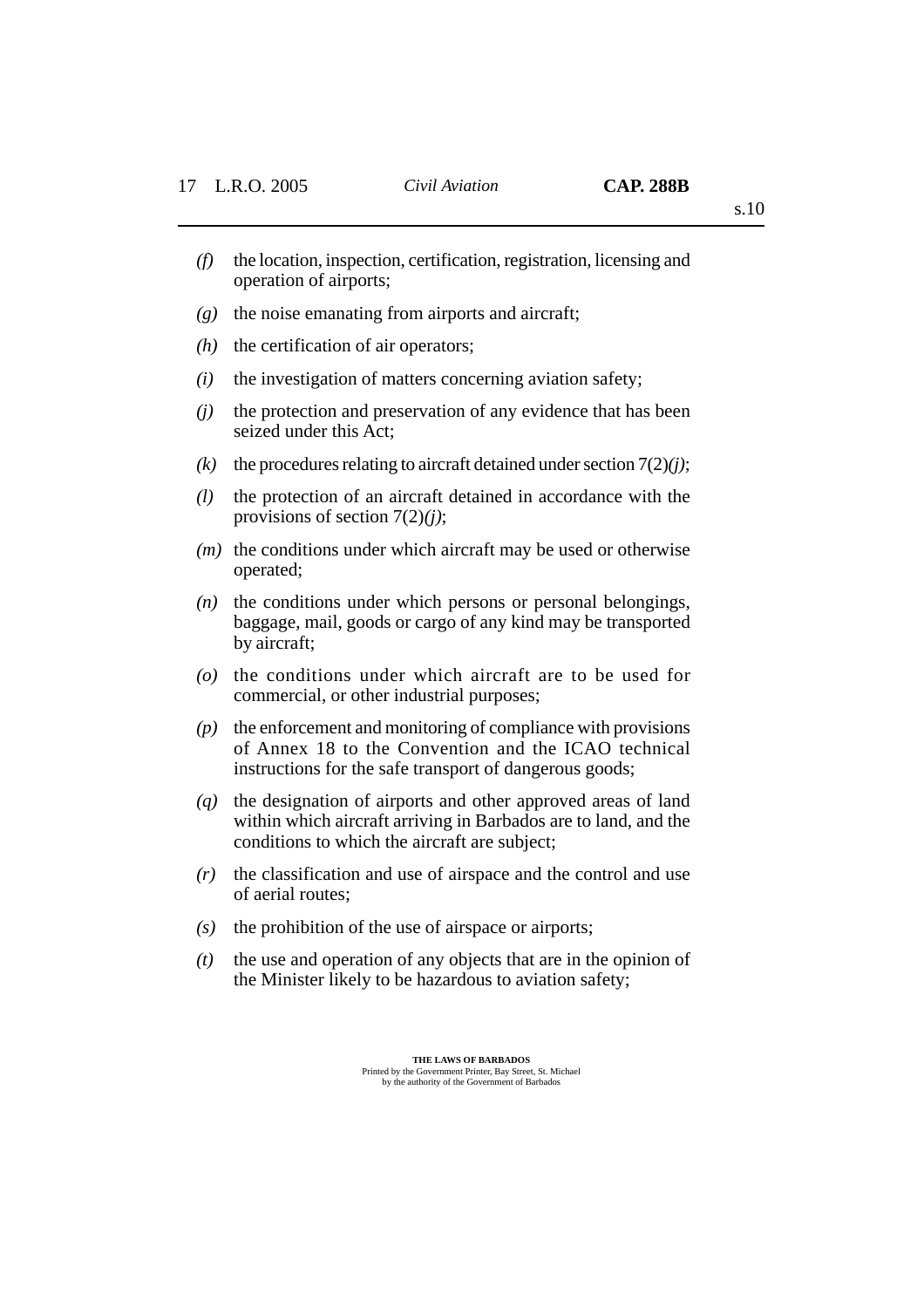| $(u)$ the preservation, protection and removal of an aircraft involved |
|------------------------------------------------------------------------|
| in an accident and all personal belongings, baggage, goods             |
| including dangerous goods cargo, and any records pertaining            |
| to the aircraft or its flight;                                         |

- *(v)* the preservation, protection, removal and testing of aircraft involved in an accident and the protection of sites of aircraft accidents;
- *(w)* the investigation of any accident or incident involving an aircraft where the lives of persons have been endangered;
- *(x)* the medical examination of any person involved in an aircraft accident or incident in Barbados who may be essential to the determination of the accident or incident:
- *(y)* the measures for the prevention of aircraft accidents;
- *(z)* the taking of statements by investigators for the purpose of an investigation referred to in paragraphs *(u)* and *(v)*;
- *(aa)* the keeping and preservation of records and documents relating to
	- (i) airports;
	- (ii) the activities of persons who hold aviation documents issued in Barbados; and
	- (iii) aeronautical products, equipment and facilities used to provide services relating to aeronautics;
- *(bb)* the handling, marking or labelling, storage and delivery of fuel lubricants or chemicals used during or in connection with the operation of aircraft;
- *(cc)* the provision of facilities, services and equipment relating to aeronautics;
- *(dd)* the provision of aviation meteorological services;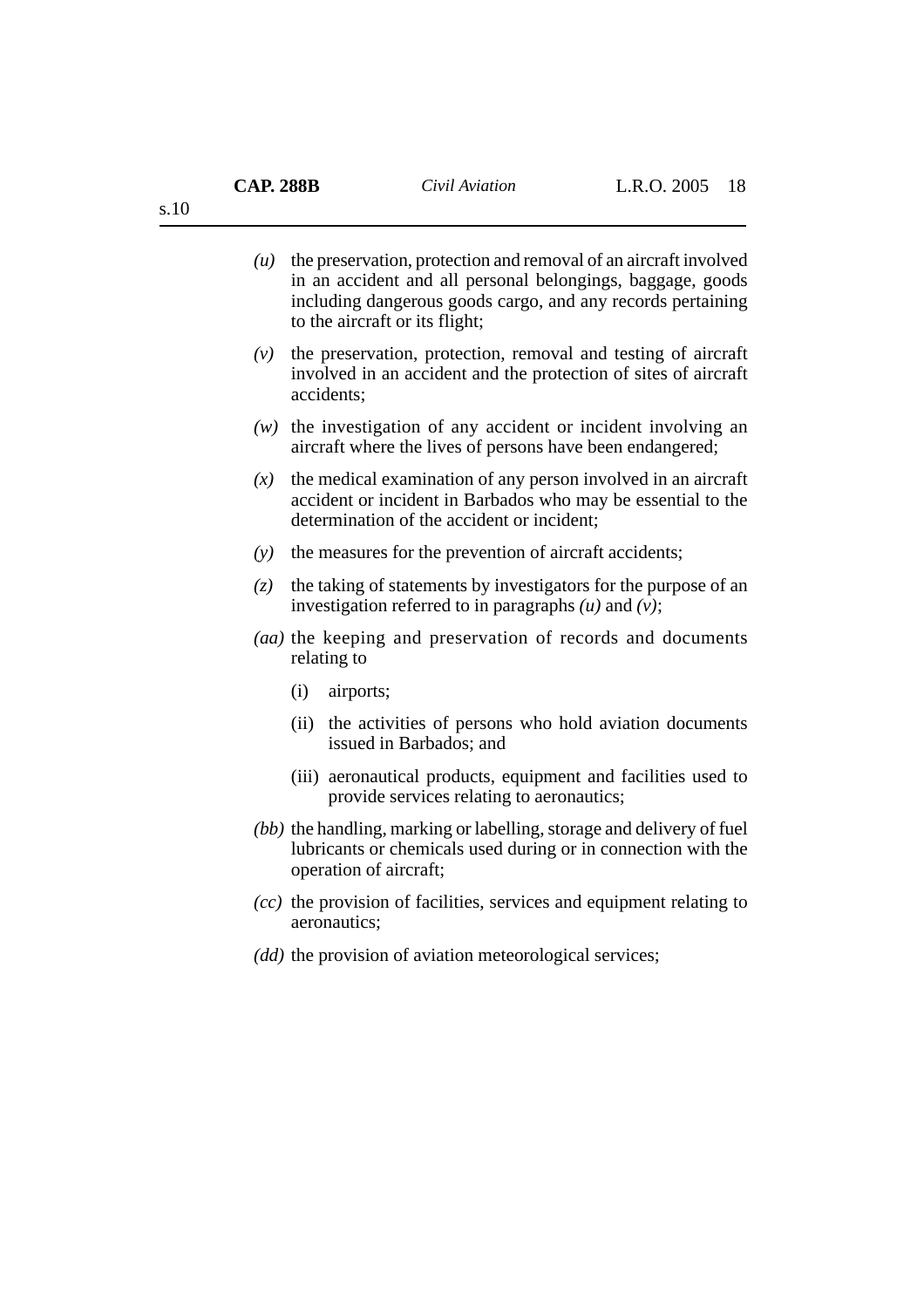- *(ee)* the application of the Convention and the implementation of Barbados's obligations under the Convention; and
- *(ff)* any forms that are required to be prescribed for the purposes of this Act.
- (2) The Minister may also make regulations
- *(a)* for the purpose of ensuring the safety of passengers, crew members, aircraft, airports and other aviation facilities;
- *(b)* prescribing the different categories of travel agents and tour operators;
- *(c)* prescribing the conditions for the grant of licences;
- *(d)* limiting the hours of work of
	- (i) air traffic controllers; and
	- (ii) crew members and maintenance personnel of aircraft used for carrying only cargo and those carrying cargo and passengers;
- *(e)* requiring owners and operators of aircraft to carry a specified amount of liability insurance;
- *(f)* requiring persons providing aeronautical radio navigation services to carry a specified amount of liability insurance; and
- *(g)* ensuring the prevention of unlawful interference with any matter relating to civil aviation and ensuring that appropriate action is taken where that interference occurs or is likely to occur.

**11.** (1) The Minister may by notice published in the *Official* Restrictions *Gazette,* prohibit or restrict the passage of aircraft over any part of and Barbados or within the air space of Barbados in the interest of aviation in the safety. interest of

prohibitions aviation safety.

(2) The Minister may make the notice referred to in subsection(1) subject to such conditions as may be specified.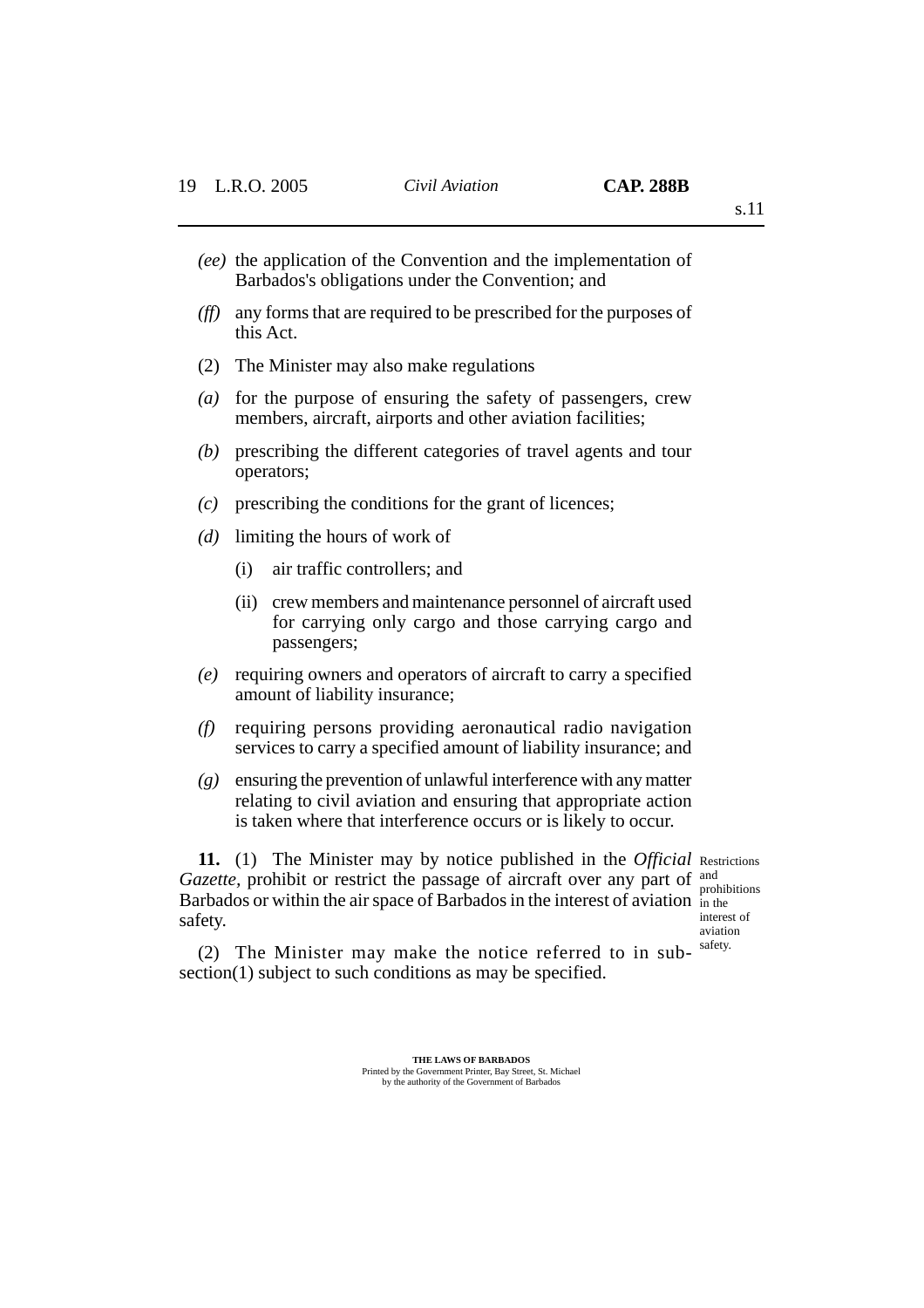airports.

**12.** (1) The Minister may by order impose such prohibitions or restrictions on the use of any area of land, water or air space as a place for the arrival and departure of civil aircraft as he thinks expedient for the purpose of ensuring that aircraft may be flown safely to or from any airport; but nothing in this subsection authorises the imposition of any such prohibition or restriction in relation to air space beyond the territorial air space of Barbados. Restrictions on the use of

> (2) In the case of an order for the imposition of prohibitions or restrictions on the use of air space the Minister shall,

- *(a)* before making the order, publish a notice of his intention to make the order in such manner as he thinks best calculated to bring his intention to the attention of persons who may be affected thereby;
- *(b)* immediately the order is made, publish in one or more newspapers printed and published in Barbados, a notice that the order has been made and stating the name of a place where a copy of that order may be seen at all reasonable times; and
- *(c)* serve a like notice upon any person who, in his opinion, is likely to be affected thereby.

# PART IV

## *Establishment, Constitution and Functions of the Air Transport Licensing Authority*

**13.** (1) For the purposes of this Act, there is established an Authority to be known as the Air Transport Licensing Authority. constitution

> (2) The provisions of the *First Schedule* have effect with respect to the constitution of the Authority and otherwise in relation thereto.

Functions of the Authority.

Establishment and

of the Authority. First Schedule.

- **14.** (1) The functions of the Authority are
- *(a)* to hear and determine applications for licences or for amendments to licences to operate any scheduled air service;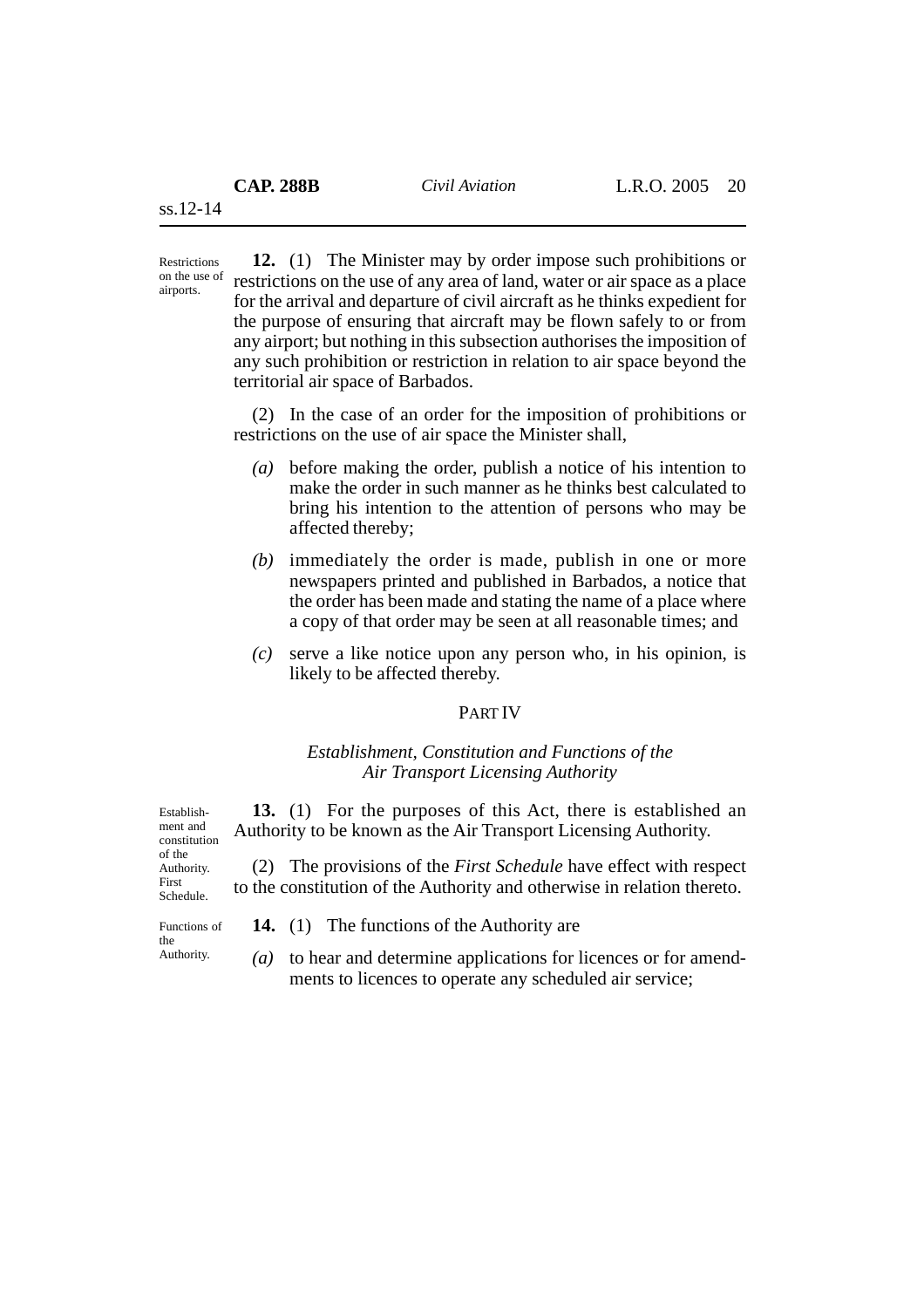s.14

- *(b)* subject to subsection (2), to consider any representation or objection from any person with respect to
	- (i) the adequacy of any scheduled air service; or
	- (ii) the charges for any scheduled air service;
- *(c)* to determine any question referred to it by the Minister that
	- (i) relates to facilities for air transport into or out of Barbados or to the charges for such facilities; or
	- (ii) in the opinion of the Minister, requires consideration with a view to the improvement of air transport services into or out of Barbados;
- *(d)* to approve all fares, rates and other charges and conditions respecting scheduled air services into or out of Barbados, except where those matters are regulated by an international agreement to which Barbados is a party;
- *(e)* to make reports and recommendations to the Minister in connection with conclusions reached after consideration of matters referred by the Minister;
- *(f)* with the approval of the Minister, to appoint such assessors as it thinks expedient for the purpose of securing proper advice respecting matters affecting the interests of
	- (i) users of air transport services; and
	- (ii) technical, professional, industrial and commercial bodies including labour unions directly concerned with the provision of air transport services into or out of Barbados;
- *(g)* to perform such other functions as the Minister may from time to time determine.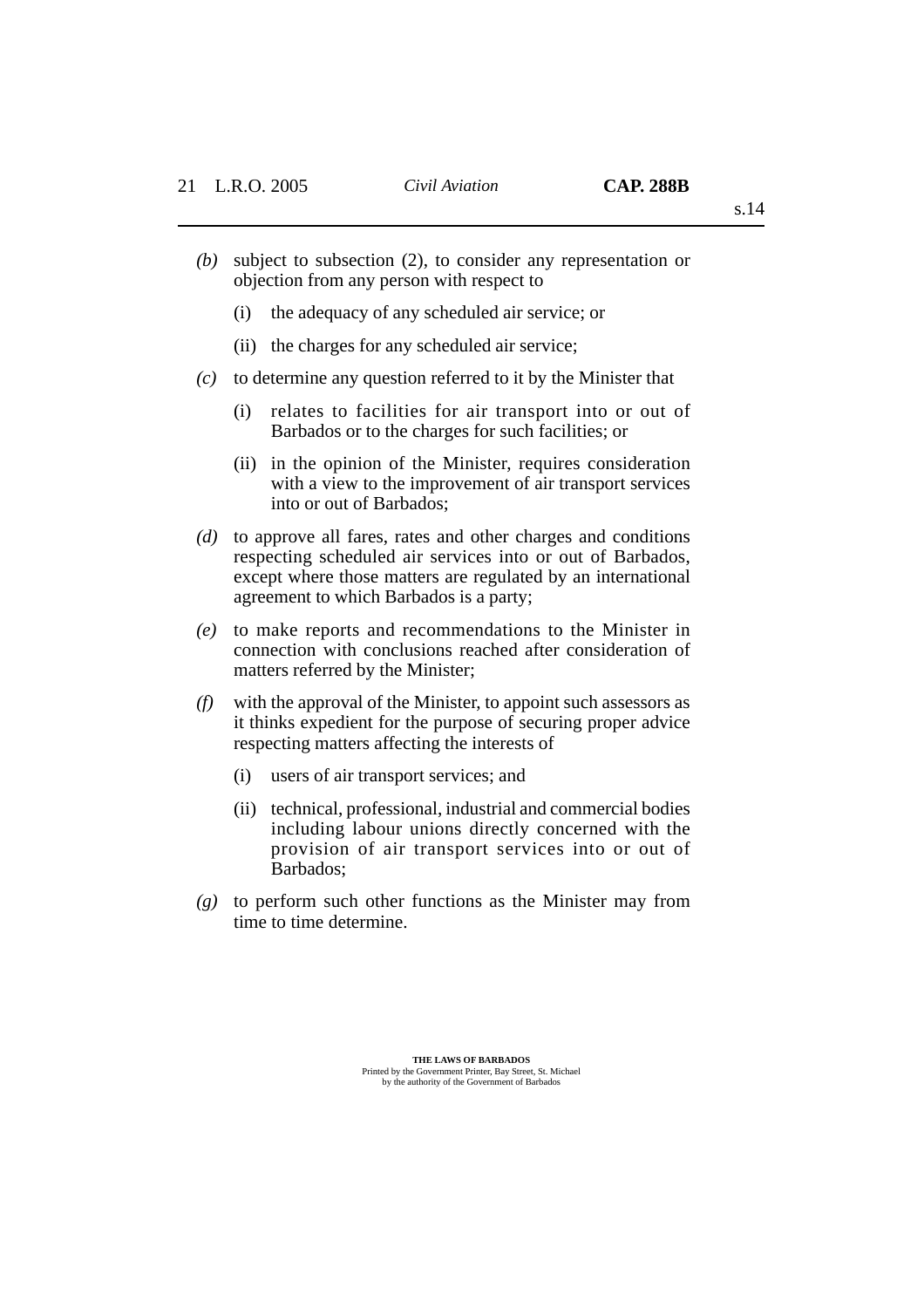(2) The Authority may refuse to consider any representation or objection referred to in subsection (1)*(b)* where

- *(a)* the representation or objection is frivolous or vexatious; or
- *(b)* the matters to which the representation or objection relates have been considered by the Authority or are regulated by an international agreement to which Barbados is a party.

**15.** (1) The Authority shall within 3 months at the end of each financial year submit to the Minister an annual report.

(2) The Minister shall as soon as possible after the end of the financial year, and not later than 6 months after the end of that year, lay the annual report in Parliament, together with a statement of any action taken by him in consequence of any recommendations submitted to him by the Authority during the period to which the report relates.

**16.** The Minister may prescribe the procedures to be followed by the Authority other than those procedures set out in the *First Schedule*. Procedures

> **17.** The Minister may, in writing, give general directions to the Authority respecting the performance of any of its functions under the Act; and the Authority shall give effect to those directions.

Delegation.

- **18.** The Minister may delegate to the Authority
- *(a)* the authority to determine the fees to be charged for the issue of licences or types of permission to operate commercial air services into and out of Barbados; and
- *(b)* the responsibility for the regulation of non-scheduled journeys as referred to in Part III of the *Civil Aviation (Licensing of Air Services) Regulations, 1983*.

1984/24.

of the

Annual report.

ss.15-18

Authority. First Schedule. **Directions** 

by Minister.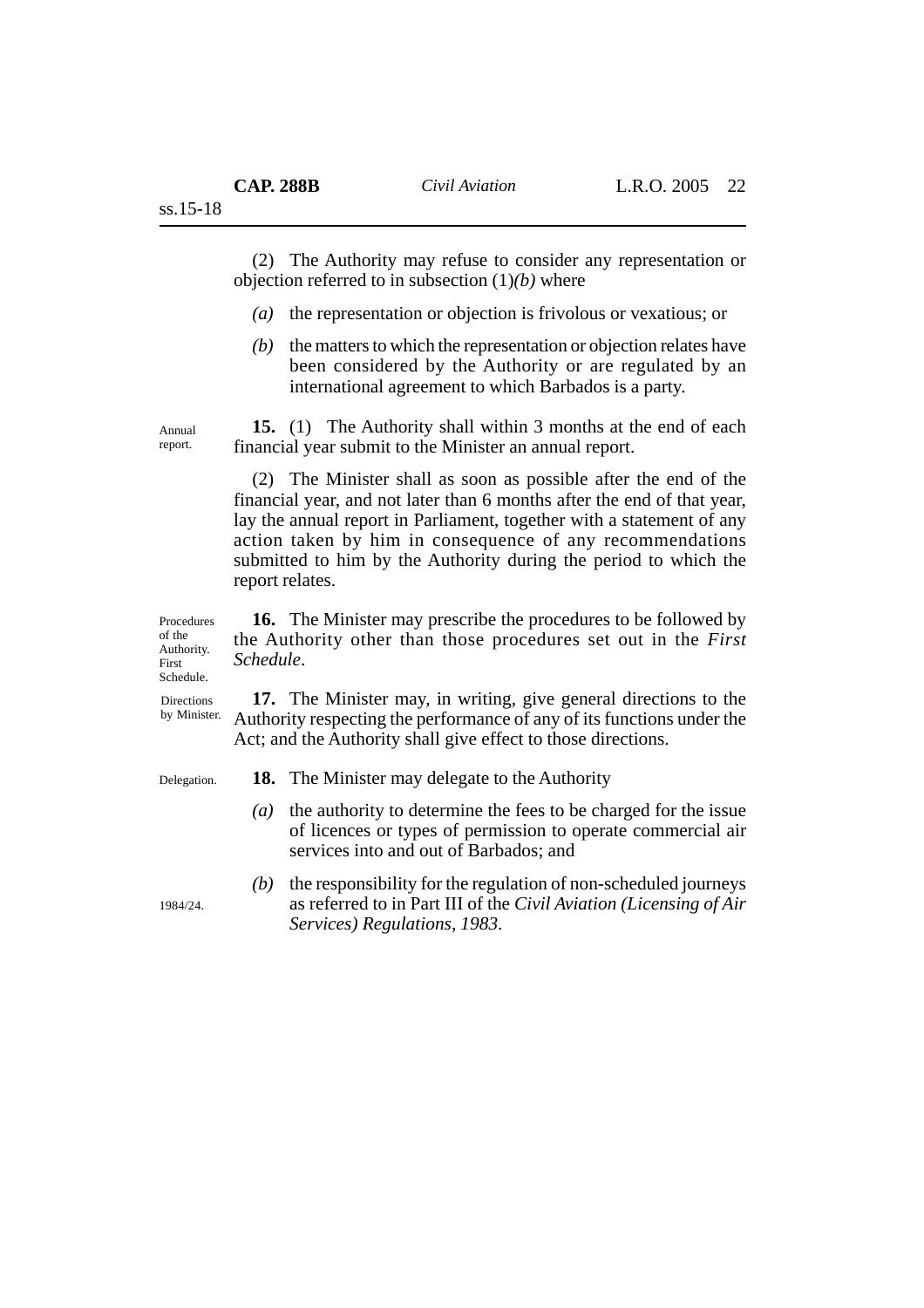Powers of Minister to provide airports.

## PART V

## *Airports*

- **19.** (1) The Minister may, for the purposes of civil aviation,
- *(a)* establish and maintain airports;
- *(b)* provide and maintain, in connection with an airport road approach apparatus, equipment and buildings and other accommodation;
- *(c)* provide and maintain facilities and equipment that would promote the safe air navigation, including visual and non-visual approach and landing aids, communications services, meteorological services and air traffic control services;
- *(d)* alter, abolish, remove or add to any airport road approach apparatus, established or provided under paragraph *(b)*;
- *(e)* vary the character of any facility provided at an airport for the purpose of promoting safe air navigation or alter the signals given to assist air navigation;
- *(f)* determine the conditions of use of an airport established under paragraph *(a)*, including whether any airport shall be put to public use; and
- *(g)* determine the conditions of use of any facility or equipment provided for the purpose of promoting the safety of air navigation.

(2) The Minister may for the purpose of exercising the power conferred by subsection (1) acquire land or any right in or over land

- *(a)* by private treaty; or
- *(b)* in accordance with the provisions of the *Land Acquisition Act*. Cap. 228.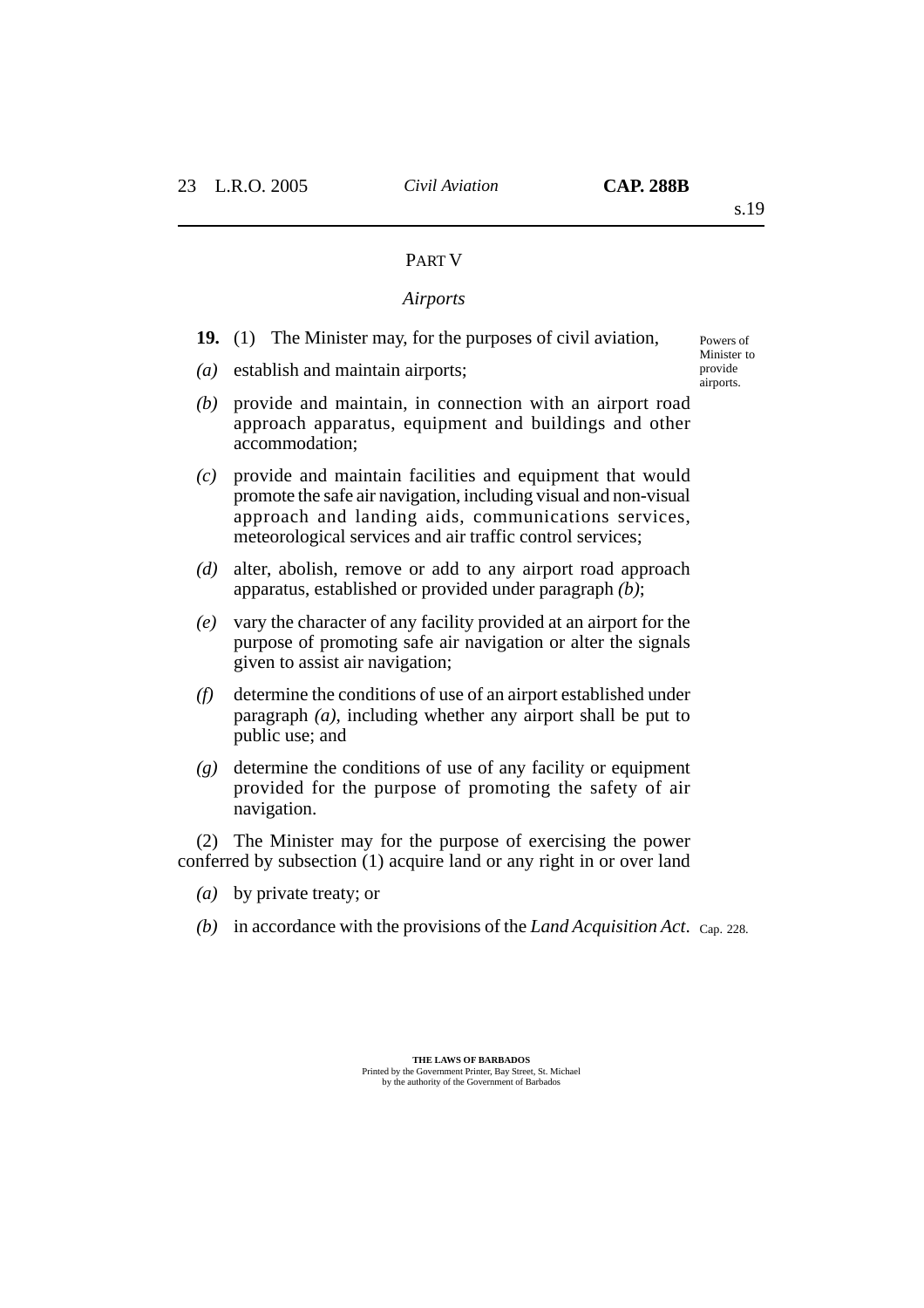(3) For the avoidance of doubt, it is hereby declared that the following purposes are public purposes within the meaning of the *Land Acquisition Act*: Cap. 228.

- *(a)* the purposes specified in paragraphs *(a)*, *(b)*, *(c)* and *(d)* of subsection (1); and
- *(b)* the purpose of securing land in the vicinity of the site of an airport which the Minister has established or acquired or is about to establish or acquire so that the land shall not be used in any manner as to cause interference with, or danger or damage to aircraft, approaching or leaving the airport.

Control over land in the interest of civil aviation.

**20.** (1) Where the Minister is satisfied that it is necessary to acquire land in the interest of civil aviation, the Minister may

- *(a)* acquire the land in accordance with section 19(2); and
- *(b)* by order declare that any area of the land may be subject to control by directions given in accordance with the following provisions of this section.

(2) Where an order referred to in subsection (1) is in force, the Minister may, notwithstanding the provisions of any other law, give directions for

- *(a)* restricting the height of buildings or structures;
- *(b)* requiring the total or partial demolition of any building or structure within the area to which the order relates;
- *(c)* restricting the height of trees and other vegetation on any land within the area, or requiring any tree or other vegetation on that land to be cut down or reduced in height;
- *(d)* extinguishing any private rights of way over land within the area;
- *(e)* restricting the installation of cables, mains, pipes, wires or other apparatus upon, across, under or over any land within the area;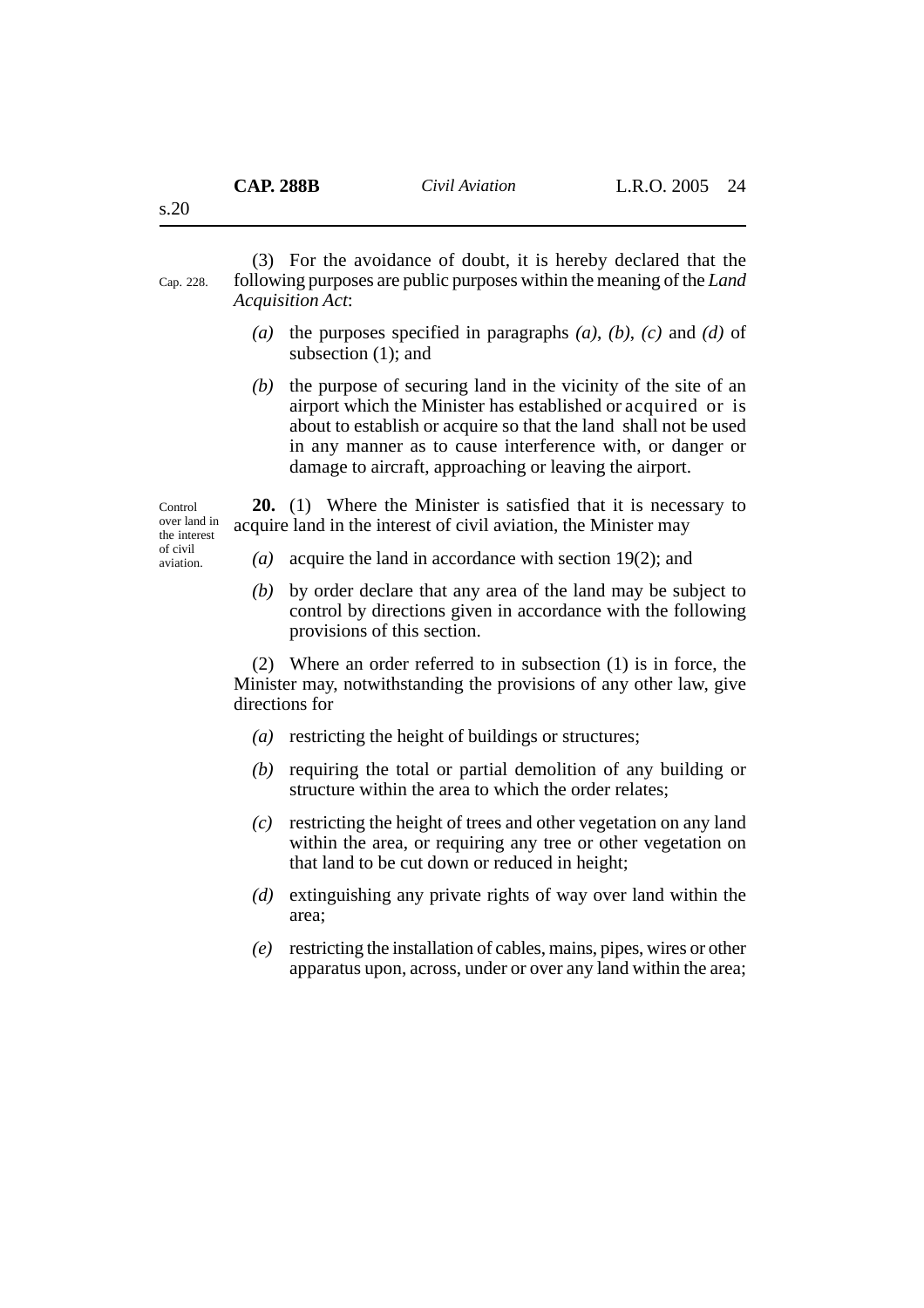- *(f)* extinguishing, at the expiration of any period determined by direction, any subsisting right of installing or maintaining any apparatus upon, across, under or over any land within the area; and
- *(g)* requiring that, before the expiration of the period specified in the directions, any apparatus shall be removed from the land within the area.

(3) An order made under this section may contain such consequential, incidental and supplemental provisions as appear to the Minister to be necessary or expedient for the purposes of the order.

(4) An order made under this section may also contain provisions empowering any person authorised by the Minister to remove, pull down, cut down or alter, so as to bring into conformity with the requirements of any direction given under the order, any building, structure, tree, vegetation or apparatus that contravenes those requirements.

(5) Where the Minister makes or has under consideration the making of an order under this section in respect of any land, any person authorised in writing by the Minister may at all reasonable times, on producing, if so required, evidence of his authority, enter upon any of the land in order to make any survey which the Minister requires to be made for the purposes of any steps to be taken in consequence of the order, or for the purpose of determining whether the order should be made as the case may be.

(6) Notwithstanding subsection (5), admission shall not be demanded as of right to any land which is occupied unless 48 hours' notice in writing of the intended entry has been served on the occupier.

(7) The Minister shall give notice of any direction given in pursuance of this section by publishing the direction in the *Official Gazette*, and by taking any step he considers reasonable for securing that a copy of the direction is served on every owner, lessee or occupier of any land, building or apparatus affected by the direction.

> **THE LAWS OF BARBADOS** Printed by the Government Printer, Bay Street, St. Michael by the authority of the Government of Barbados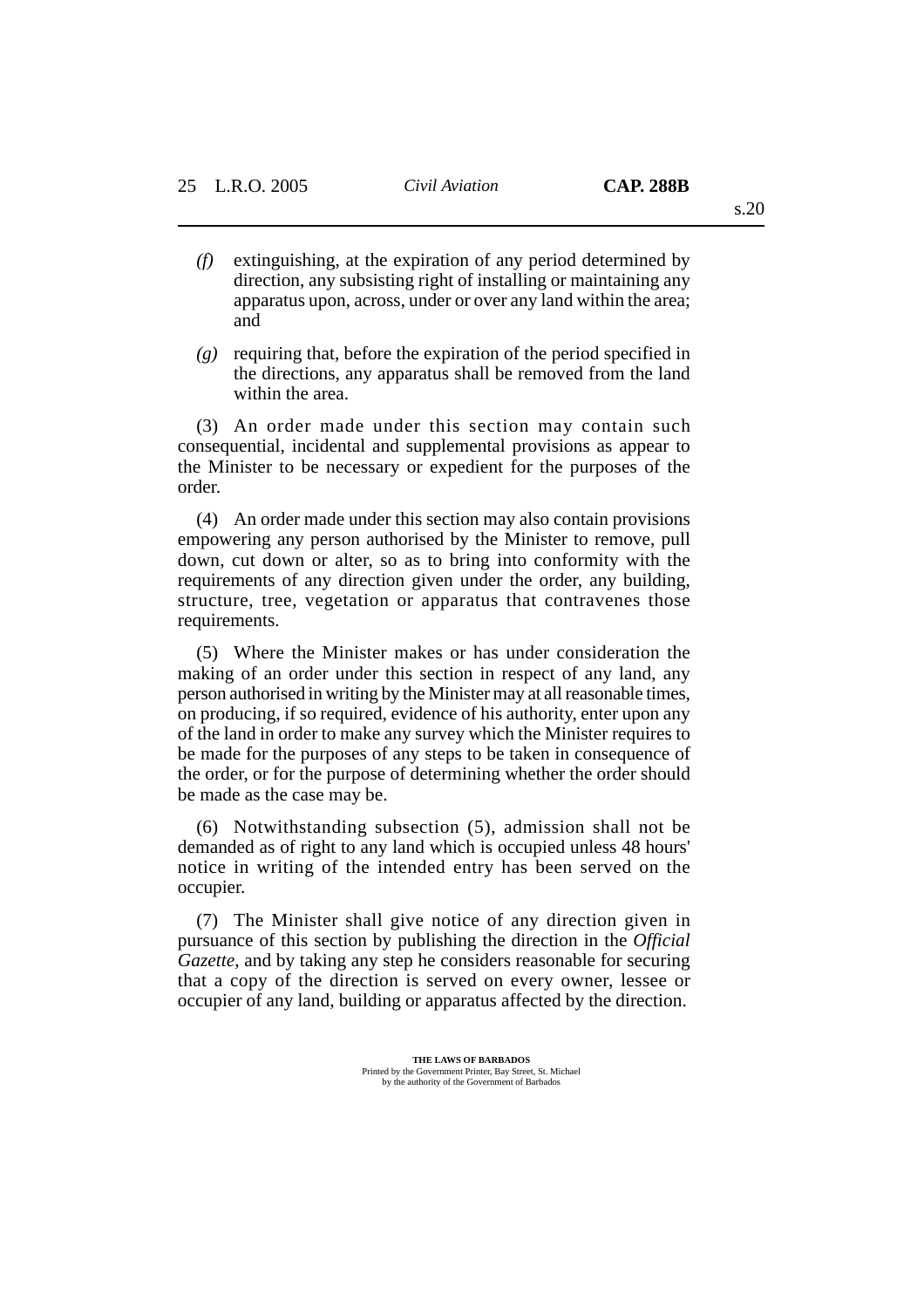(8) Any person who suffers injury or loss owing to the operation of an order under this section or section 21 is entitled to receive compensation from the Crown, the amount thereof to be determined, in default of agreement, by a Judge in Chambers; and the principles of the *Land Acquisition Act* are applicable where possession is taken of any land.

(9) Any person who obstructs another person in the exercise of any powers conferred on the other person by virtue of subsection (4) or (5) is guilty of an offence and is liable on summary conviction to a fine of \$50 000 or to imprisonment for a term of 12 months or both.

(10) The power of the Minister under this section shall not be construed as prejudicing his power to acquire land for the purpose of securing the observance of any requirement which might have been imposed under this section in relation to the land.

Power to stop up and divert roads.

**21.** (1) The Minister responsible for Highways may, notwithstanding the provisions of any other law and where he is satisfied it is necessary to do so, by order authorise the stopping up or diversion of any road in order to secure the safe and efficient use for the purposes of civil aviation of

- *(a)* an airport; or
- *(b)* any premises approved by the Minister used for the testing of aircraft.

(2) An order made pursuant to subsection (1) may provide for all or any of the following:

- *(a)* for securing the provision or improvement of any road so far as the Minister thinks such provision or improvement necessary or desirable in consequence of any stopping up or diversion;
- *(b)* for the retention or removal of any cables, mains, pipes, wires or similar apparatus placed along, across, over or under any road stopped up or diverted under the order and for the extinguishment, modification or preservation of any rights as to the use or maintenance of that apparatus; and

s.21

Cap. 228.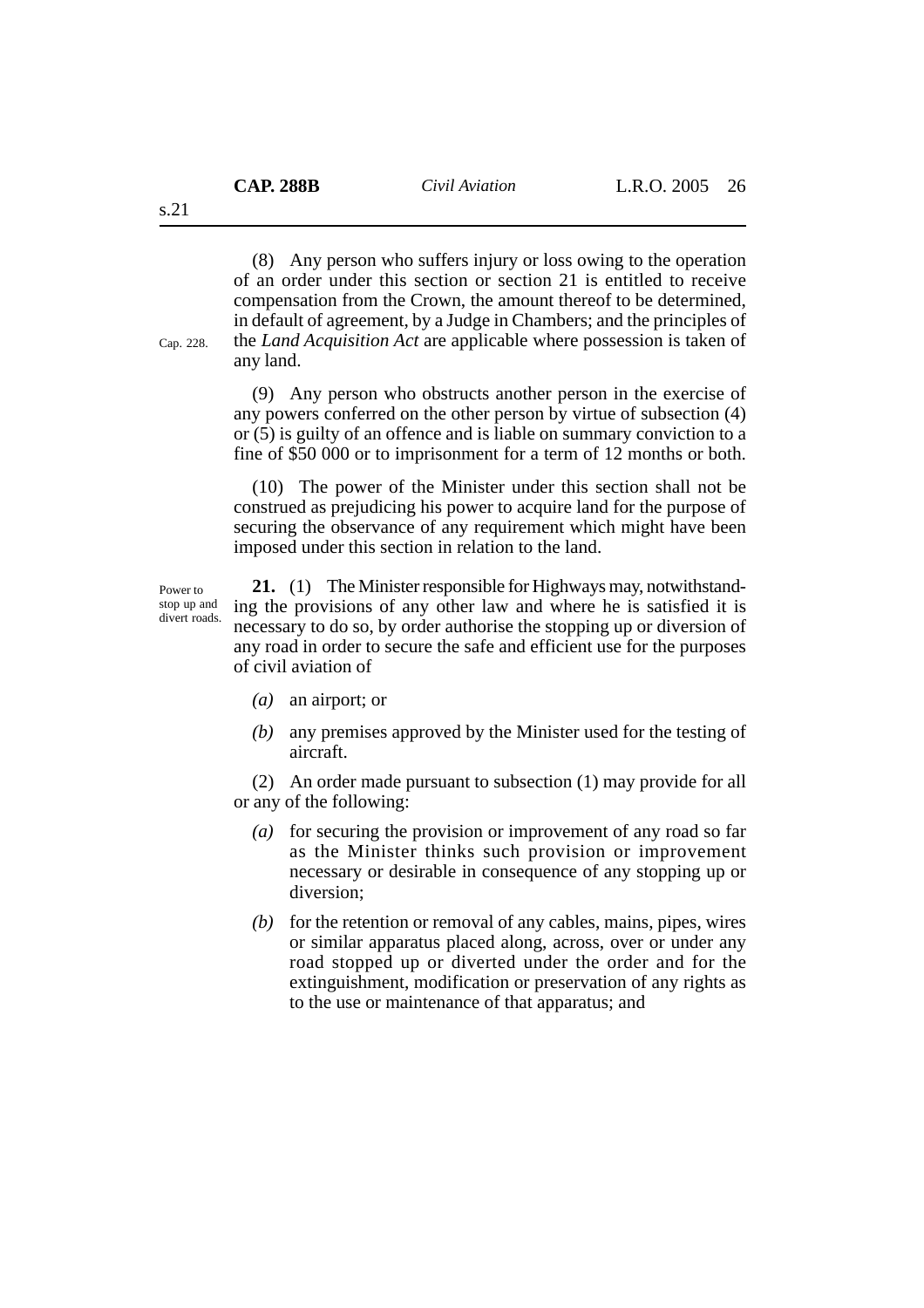*(c)* where any road is to be provided or improved under the order, for authorising or requiring the provision of any apparatus across, over or under that road, *in lieu of* any apparatus removed from a road in pursuance of that order, and for conferring rights concerning the use or maintenance of apparatus so provided.

(3) An order made under subsection (1) may contain consequential, incidental and supplemental provisions as appear to the Minister to be necessary or expedient for the purposes of the order.

- (4) Notice of any order made under subsection (1) shall be
- *(a)* displayed in a prominent position at the ends of any road that is proposed to be stopped up or diverted under the order;
- *(b)* sent to every government authority in whose area any road to be stopped up or diverted under the order or any road to be provided or improved under the order is situate; and
- *(c)* served upon any water, electricity or any other utility corporation having any cables, mains, pipes or wires laid along, across, over or under any road to be stopped up or diverted under the order.

22. (1) Where the Minister is satisfied that, for the purpose of warning of avoiding danger to aircraft being flown in darkness or conditions of obstruction poor visibility, provision should be made for the lighting of any airports. building, structure or erection in the vicinity of an airport or for giving to the pilot of such aircraft some other warning of the presence of such building, structure or erection, he may by order authorise the manager of an airport or any person acting under his instructions

- *(a)* to execute, install, maintain, operate, repair or alter such works and apparatus as are necessary for enabling such warning to be given in the manner specified in the order; and
- *(b)* for the purpose of complying with the order, to enter upon or pass over, with or without vehicles, any land specified in the order;

**THE LAWS OF BARBADOS** Printed by the Government Printer, Bay Street, St. Michael by the authority of the Government of Barbados near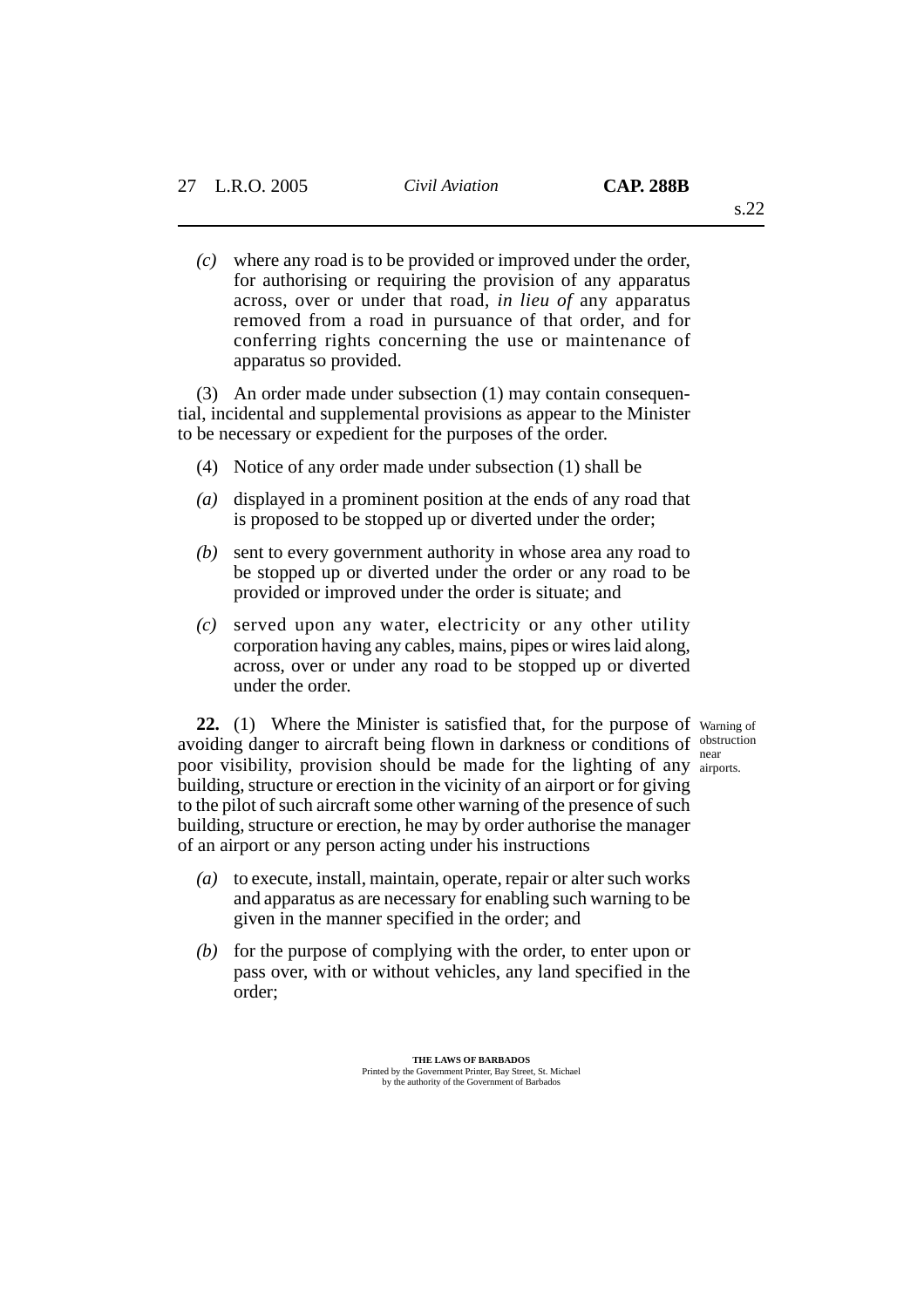but no such order shall be made in relation to any building, structure or erection where it appears to the Minister that satisfactory arrangements have been made for the giving of warning of the presence of the building, structure or erection.

(2) The Minister shall, before making an order referred to in subsection (1),

- *(a)* cause to be published, in such manner as he considers appropriate, a notice of a proposal to make the order and the place where copies of the order may be obtained; and
- *(b)* take into consideration any representations with respect to the order that are, within such period, not being less than 2 months after the publication of the notice made to him by any person appearing to him to have an interest in any land that may be affected by the order;

and at the end of the period referred to in paragraph *(b)*, the order may, subject to this section, be made with such modifications as the Minister thinks fit.

- (3) An order referred to in this section shall provide
- *(a)* that, except in a case of emergency, no works shall be executed on any land in pursuance of the order unless, at least 14 days previously, the manager of the airport to which the order relates, has served, in the manner prescribed by the order, on the occupier of the land and on every other person known by the manager to have an interest in the land, a written notice containing such particulars of the nature of the proposed works and the manner in which and the time at which it is proposed to execute them as are prescribed by or under the order; and
- *(b)* that where, within 14 days after the service of the notice on any person having an interest, the manager of the airport receives a written objection on the part of that person to the proposals contained in the notice, and the objection specifies the grounds of objection, then, unless and except in so far as the objection is withdrawn, no steps shall be taken pursuant to the notice without the specific sanction of the Minister.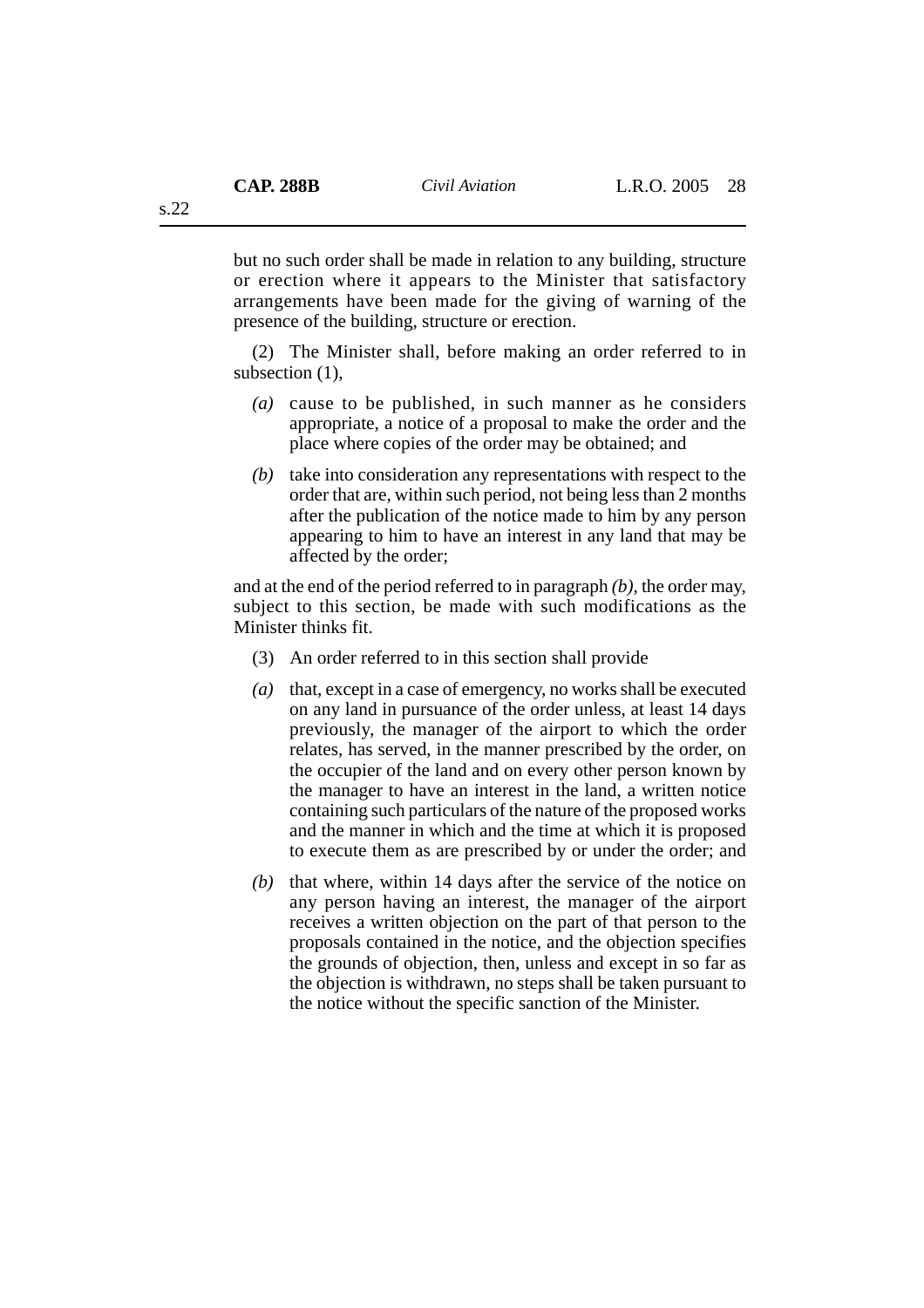(4) Any person having an interest in the land affected by an order under this section is entitled to the payment of compensation for any loss or damage that that person may suffer in consequence of the order as might, in default of agreement, be determined by the Court.

(5) For the purposes of subsection (4), any expense reasonably incurred in connection with the lawful removal of any apparatus installed pursuant to such an order, and so much of the expense incurred in connection with the repair, alteration, demolition or removal of any building, structure or erection to which such an order relates as is attributable to the operation of the order shall be deemed to be loss or damage suffered in consequence of the order.

(6) The ownership of anything is not affected by reason only that it is placed in or on or affixed to any land pursuant to an order under this section and, subject to subsection (8), as long as such an order is in force, no person shall, except with the consent of the manager of the airport, wilfully interfere with any works or things that, to the knowledge of that person, are works or things executed or placed in, on or over any land pursuant to such an order.

(7) A person who contravenes subsection (6) is guilty of an offence and is liable on summary conviction to a fine of \$50 000 or to imprisonment for a term of 12 months or to both.

(8) Nothing in this section operates, in relation to any building, structure or erection, to restrict the doing of any work respecting the repairing, altering, demolishing or removing of the building, structure or erection where

- *(a)* notice of the doing of that work is given without delay to the manager of the airport; and
- *(b)* the giving of warning of the presence of the building, structure or erection in the manner provided by any order under this section in force relative thereto is not interrupted.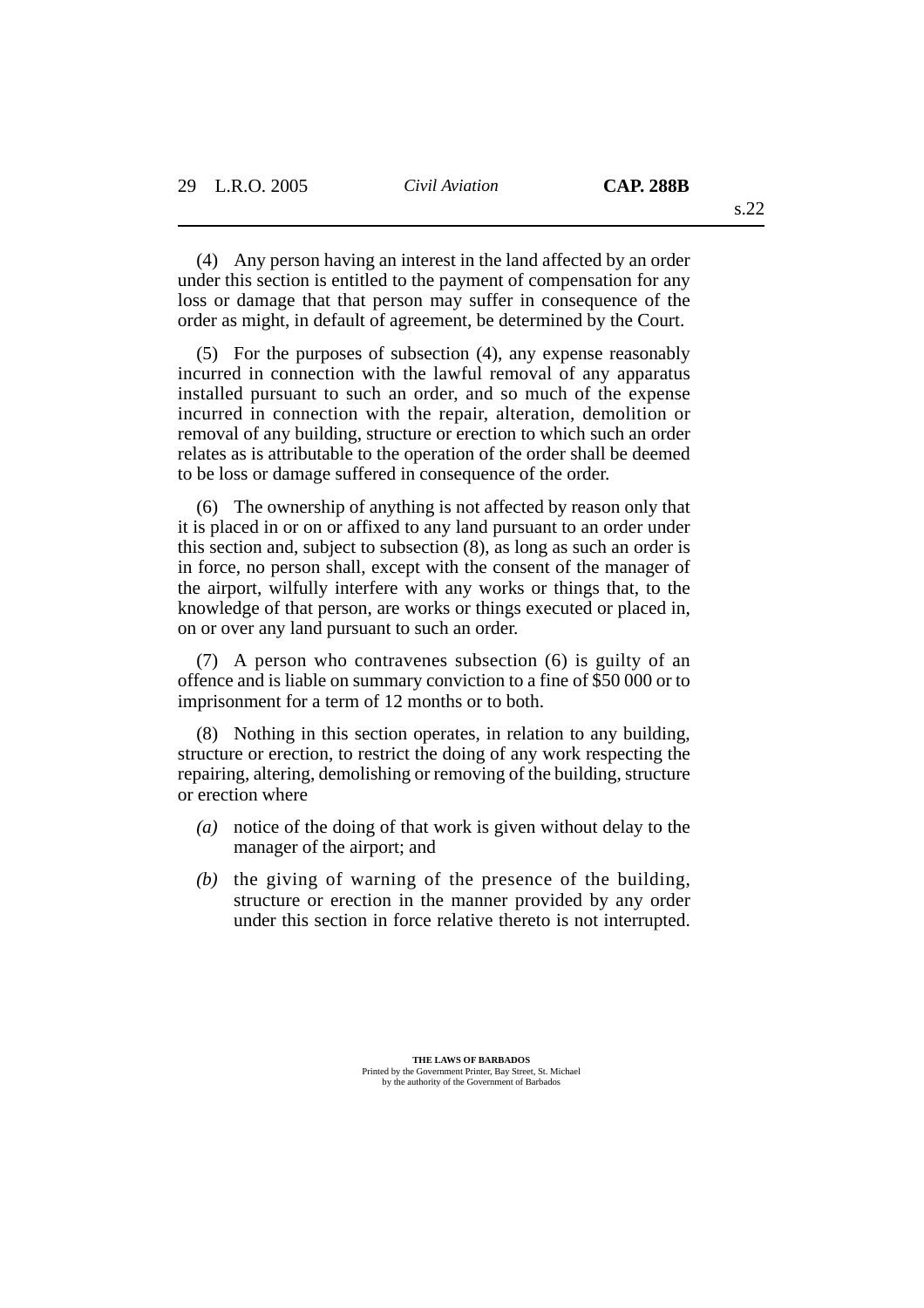ss.23-25

**23.** The Minister and the Minister responsible for Health may, without affecting their duties under any other enactment, make such arrangements as they think necessary to Sanitary control at airports.

- *(a)* prevent any danger to public health from any aircraft that arrives at an airport; and
- *(b)* prevent the spread of infectious diseases by means of any aircraft leaving such airport, so far as may be necessary or expedient for the purpose of carrying out any treaty, convention, arrangement or engagement with any country.

Trespassing on airport.

**24.** (1) A person who trespasses on any land that is part of an airport established by the Minister under section 19 is liable on summary conviction to a fine of \$50 000 or to imprisonment for a term of 12 months or to both.

(2) No person shall be liable to any fine under subsection (1) unless it is provided that at the material time, notices warning trespassers of their liability under this section were posted so as to be readily seen and read by members of the public, in such positions on or near the boundary of the airport as appear to be proper.

## PART VI

## *Liability for Damage caused by Aircraft*

Liability in respect of trespass, nuisance and surface damage.

**25.** (1) No action shall lie in respect of trespass or nuisance by reason only of the flight of aircraft over any property at a height above the ground that, having regard to wind, weather and all the circumstances of the case, is reasonable or the ordinary incidence the flight of aircraft so long as there is compliance with this Act.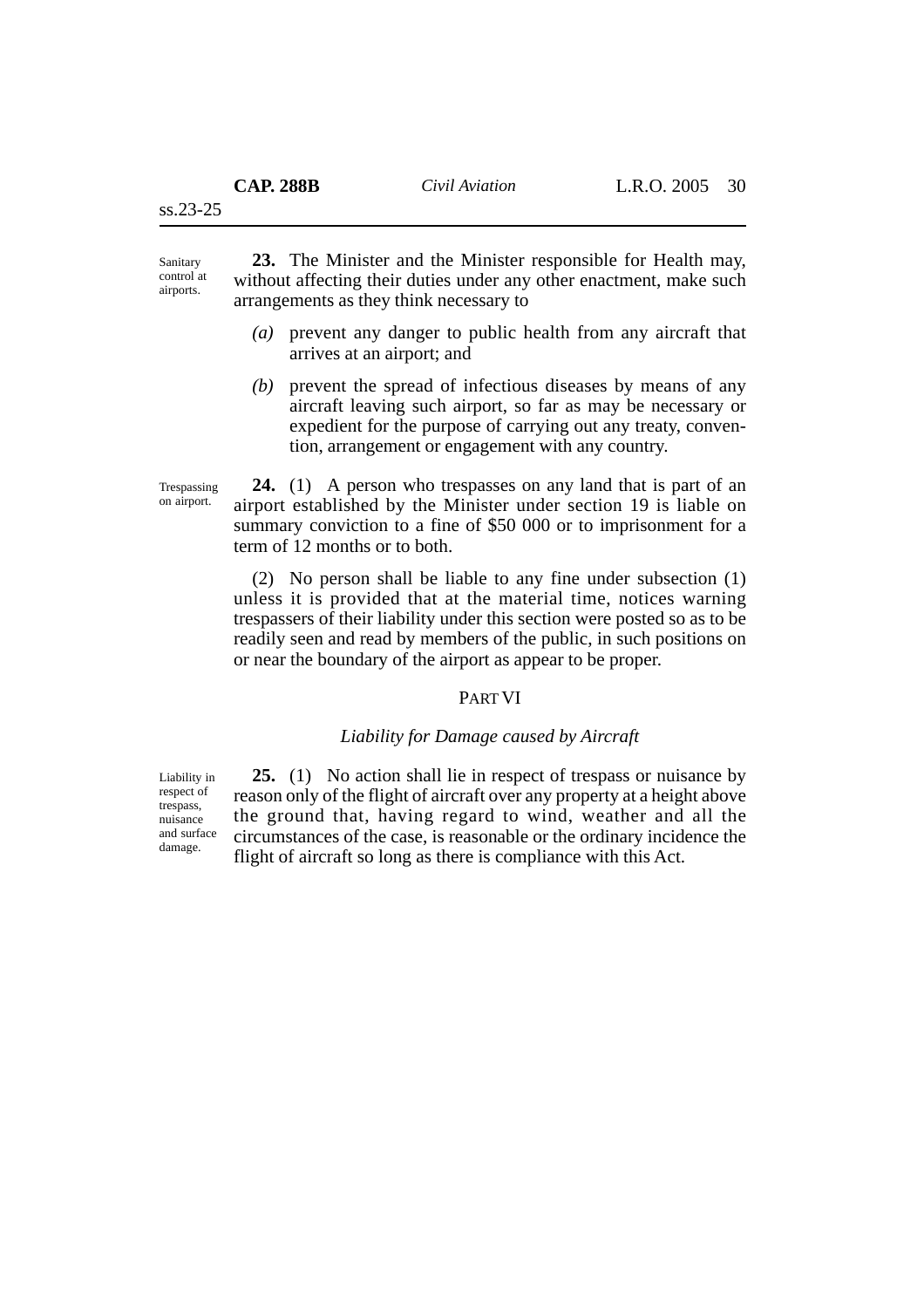(2) Subject to subsection (3) where material loss or damage is caused to any person or property on land or water by, or by a person in, or an article, animal or person falling from, an aircraft while in flight, taking off or landing, then unless the loss or damage was caused or contributed to by the negligence of the person by whom it was suffered, damages in respect of the loss or damage shall be recoverable without proof of negligence or intention or other cause of action, as if the loss or damage had been caused by the wilful act, neglect or default of the owner of the aircraft.

(3) Where material loss or damage is caused in circumstances in which

- *(a)* damages are recoverable in respect of the said loss or damage by virtue only of subsection (2); and
- *(b)* a legal liability is created in some person other than the owner to pay damages in respect of the loss or damage,

the owner shall be entitled to be indemnified by that other person against any claim in respect of the said loss or damage.

26. (1) The Minister may make regulations under section 88 as Nuisance to the conditions under which noise and vibration may be caused by caused by aircraft in Barbados, and the regulations may provide that subsec-vibraions at tion (2) shall apply to any airport in respect of which provision as to airports. noise and vibration caused by aircraft is so made.

noise and

(2) No action shall lie in respect of nuisance by reason only of the noise and vibration caused by aircraft in Barbados to which this subsection applies by virtue of subsection (1) so long as the provisions of the regulations mentioned in that subsection are complied with.

> **THE LAWS OF BARBADOS** Printed by the Government Printer, Bay Street, St. Michael by the authority of the Government of Barbados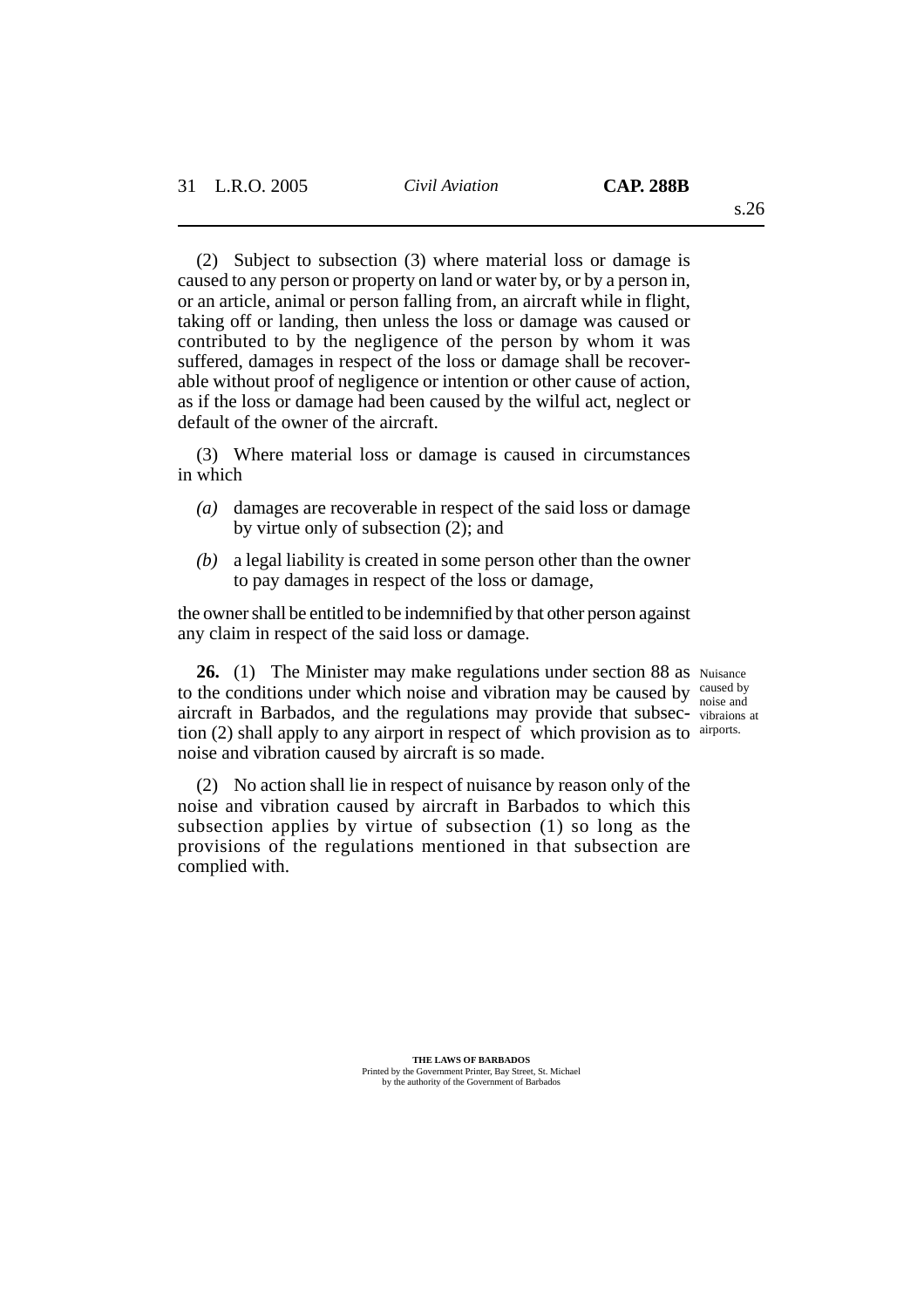# PART VII

# *Security of aircraft, airports and air navigation installations*

**27.** In this Part, "air navigation installation" means any building, facility, works, apparatus, equipment or place used wholly or mainly for the purpose of assisting air traffic control or as an aid to air navigation, together with any land contiguous or adjacent to any such building, facility**,** works, apparatus or equipment and used for purposes connected therewith; "ammunition" has the meaning assigned by section 2 of the *Firearms Act*; "explosives" means gunpowder, nitro-glycerine, dynamite, guncotton, blasting powders, fulminate of mercury or of other metals, coloured flares, and every other substance, whether or not similar to those mentioned herein. **28.** This Part shall apply with respect to the protection of *(a)* aircraft; *(b)* persons and property on board aircraft; *(c)* airports; *(d)* persons at any time present in any part of an airport; *(e)* property at any time present in or part of an airport; and *(f)* air navigation installations that do not form part of an airport. **29.** The prevention of the commission of offences under the *Hijacking Act* or this Part, and the protection of persons and property from danger arising from the commission, or attempted commission of such offences, is the responsibility of the Police Force. Interpretation. Purposes to which this Part applies. Police Force responsible for security at airports Cap. 135A. Cap. 179.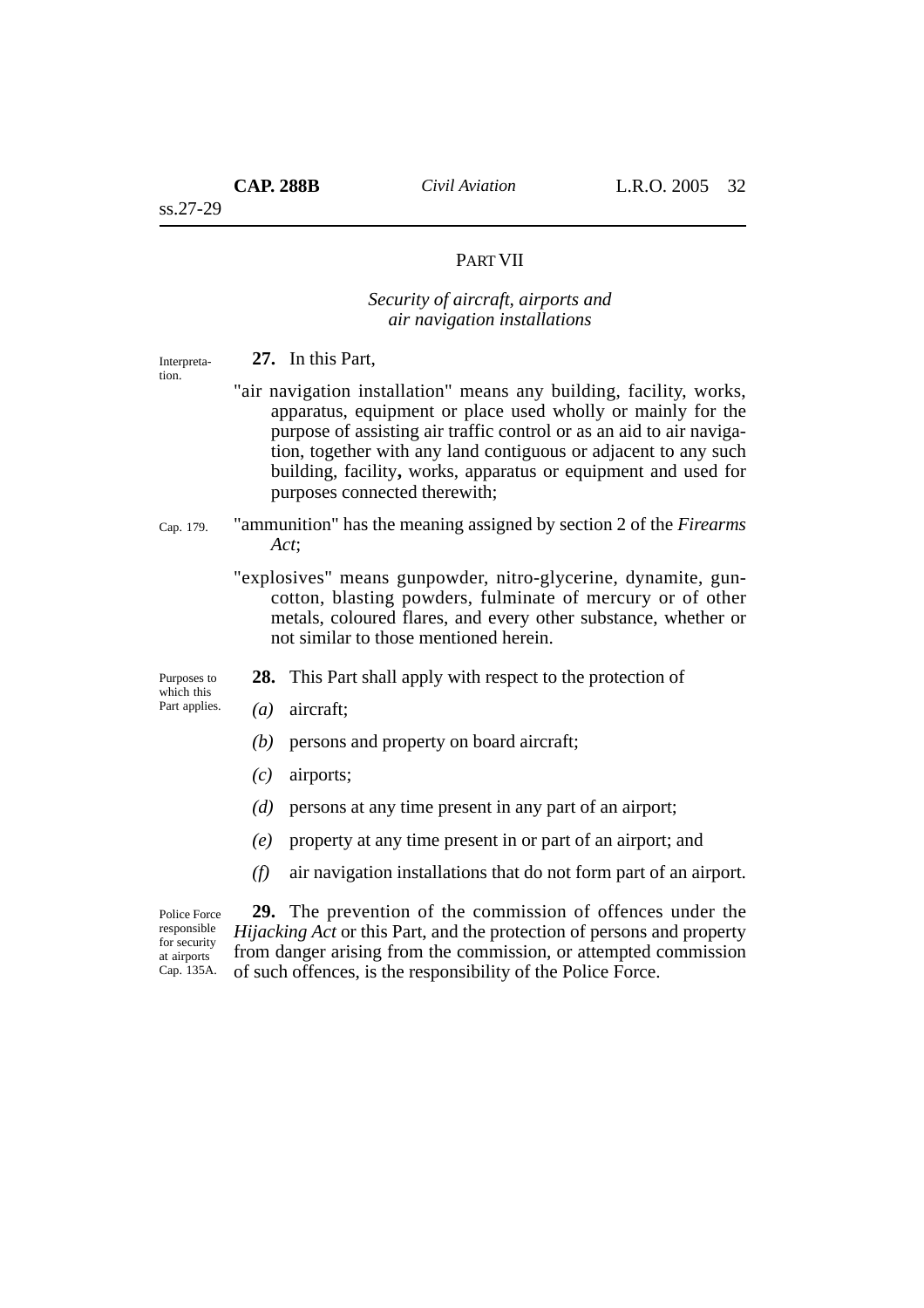**30.** (1) Subject to subsection (2), a member of the Police Force Right of on duty may at any time, by force if necessary, enter an airport, an air access of navigation installation, an aircraft or a vehicle at an airport or air Police navigation installation for the purpose of performing his functions Force. under this Act or any other enactment. members of

(2) Subsection (1) does not apply to an aircraft or vehicle not being used for commercial purposes unless the member of the Police Force believes on reasonable grounds that there is in the vehicle or aircraft any person or thing likely to endanger the airport or air navigation installation.

**31.** (1) The Minister may for security reasons declare any part of Declaration an airport or air navigation installation to be

- *(a)* a prohibited area; or
- *(b)* a restricted area.

(2) A declaration made pursuant to subsection (1) shall be published by notice in the *Official Gazette*.

- **32.** (1) No person shall
- *(a)* enter a restricted area or a prohibited area of
	- (i) an airport; or
	- (ii) an air navigation installation which does not form part of an airport

except with the permission of the manager of the airport, the authority responsible for the air navigation installation or a person acting on behalf of that manager or authority, and in accordance with any conditions subject to which that permission is for the time being granted; or

*(b)* remain in any part of a restricted zone or prohibited zone after being requested to leave by the manager of the airport, the authority responsible for the air navigation installation or a person acting on behalf of that manager or authority.

No person to enter a prohibited area or a restricted area.

of prohibited area or restricted area.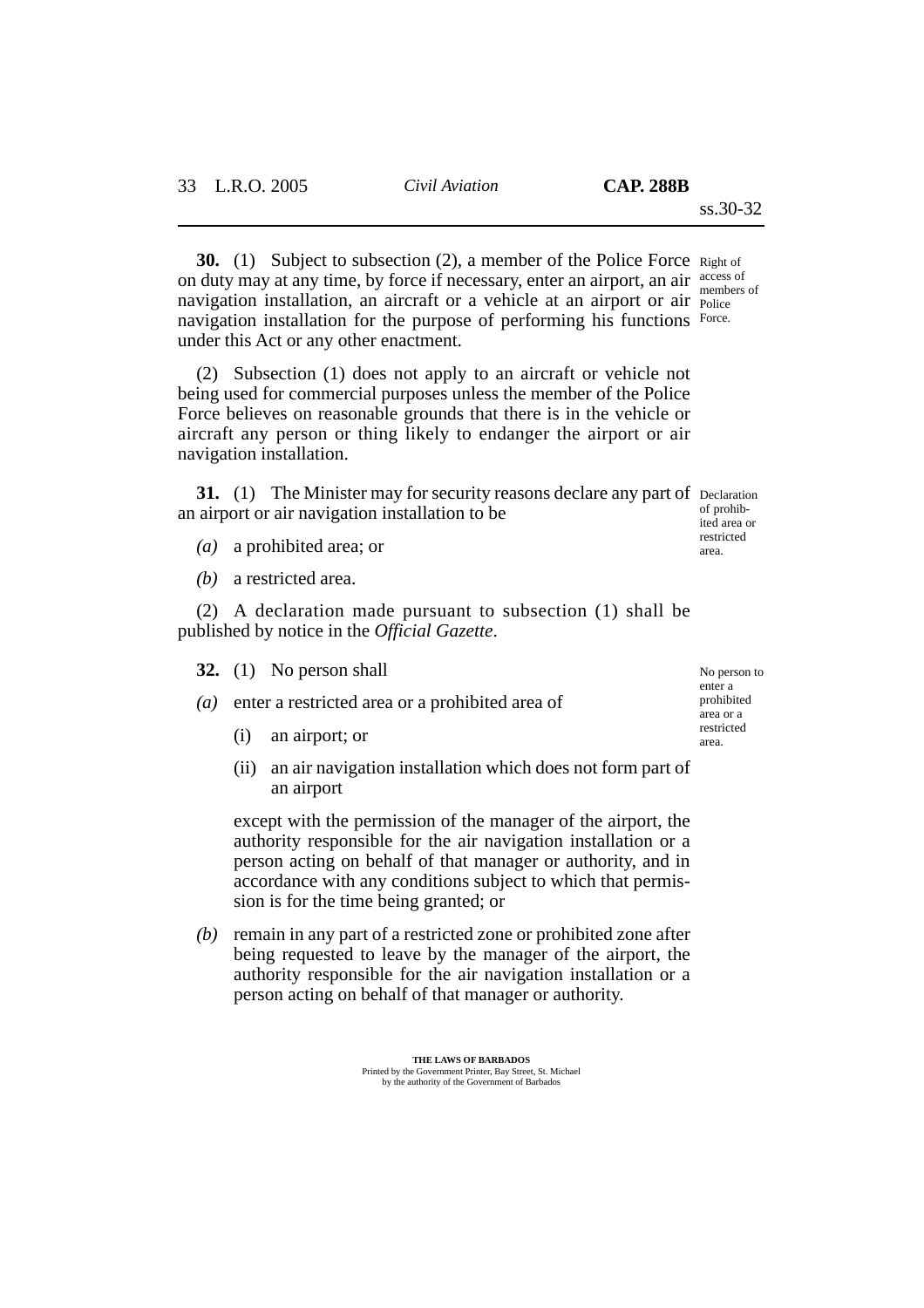(2) Subsection (1)*(a)* does not apply unless it is proved that, at the material time, notices stating that the area concerned was a restricted area or prohibited area were posted so as to be readily seen and read by persons entering the restricted area or prohibited area.

(3) A person who contravenes subsection (1) is guilty of an offence and is liable on summary conviction to a fine of \$250 000 or to imprisonment for a term of 3 years or to both.

**33.** (1) No person other than a member of the Police Force on duty shall enter or remain in any prohibited area or a restricted area unless that person is so authorised by the airport manager or by a person authorised by him.

(2) Every person in a protected area or a restricted area shall, on the request of a member of the Police Force on duty, state his name and address, and produce satisfactory evidence as to why he is present in such area and his authority to enter the area.

(3) A member of the Police Force may order any person who fails or refuses to give satisfactory evidence in accordance with subsection (2) when so requested by the member of the Police Force, or who has failed to satisfy the member of the Police Force that he is a person authorised to be there, to leave a protected area or a restricted area, and such person shall comply with such order.

(4) A person who contravenes subsection (2) or (3) is guilty of an offence.

(5) A member of the Police Force and any person he calls to his assistance may use such force as may be reasonably necessary to remove from any protected area or restricted area any person who fails or refuses to leave the protected area or restricted area after having been so ordered by the member of the Police Force to do so in accordance with subsection (3).

(6) A person who, except with the permission of the manager of the airport uses a camera or other photographic apparatus or material while he is in or passing through a protected area or restricted area is guilty of an offence.

Provisions relating to prohibited area or restricted area.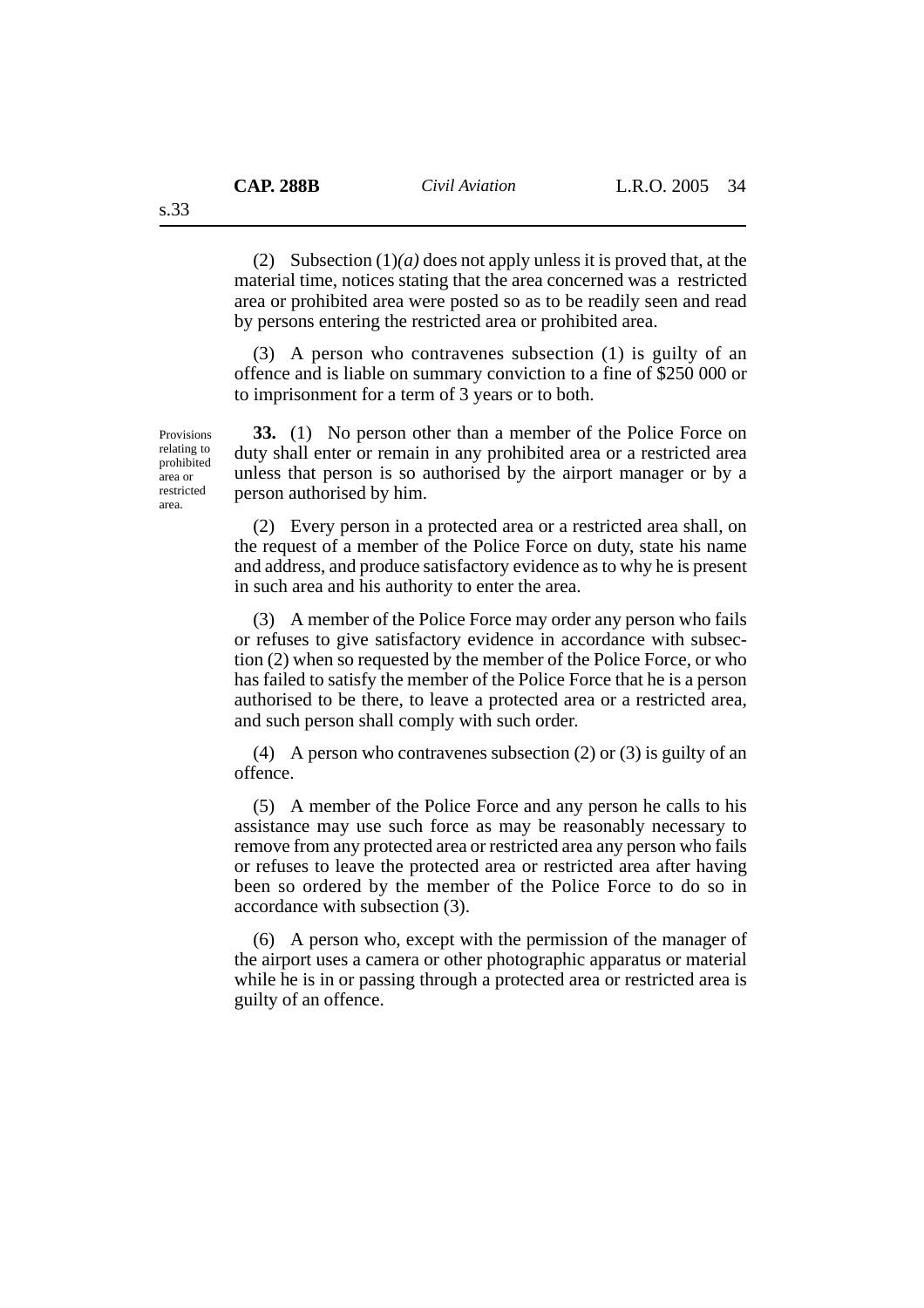(7) A person who commits an offence under this section and who after being warned that he may be arrested persists in its commission may be arrested without warrant by a member of the Police Force on duty where that person refuses to leave the protected or restricted area.

(8) A passenger embarking or disembarking an aircraft directly through gateways or thoroughfares approved for that purpose is deemed to be authorised to pass through any protected area forming part of those gateways or thoroughfares.

34. (1) No person shall without lawful authority or reasonable Taking of excuse, the proof of which shall lie on him, have with him

- *(a)* in an aircraft;
- *(b)* in an airport; or
- *(c)* in an air navigation installation, which does not form part of an airport

any article to which this section applies.

- (2) This section shall apply to
- *(a)* any firearm or article having the appearance of being a firearm, whether capable of being discharged or not;
- *(b)* any explosive, any article manufactured or adapted, whether in the form of a bomb, grenade or otherwise, so as to have the appearance of being an explosive, whether it is capable of producing a practical effect by explosion or not, or any article marked or labelled so as to indicate that it is or contains an explosive; and
- *(c)* any article not falling within paragraph *(a)* or *(b)* made or adapted for use for causing injury to or incapacitating a person or for destroying or damaging property or intended by the person having it with him for such use, whether by him or by any other person.

firearms, ammunition into an airport and on board aircraft.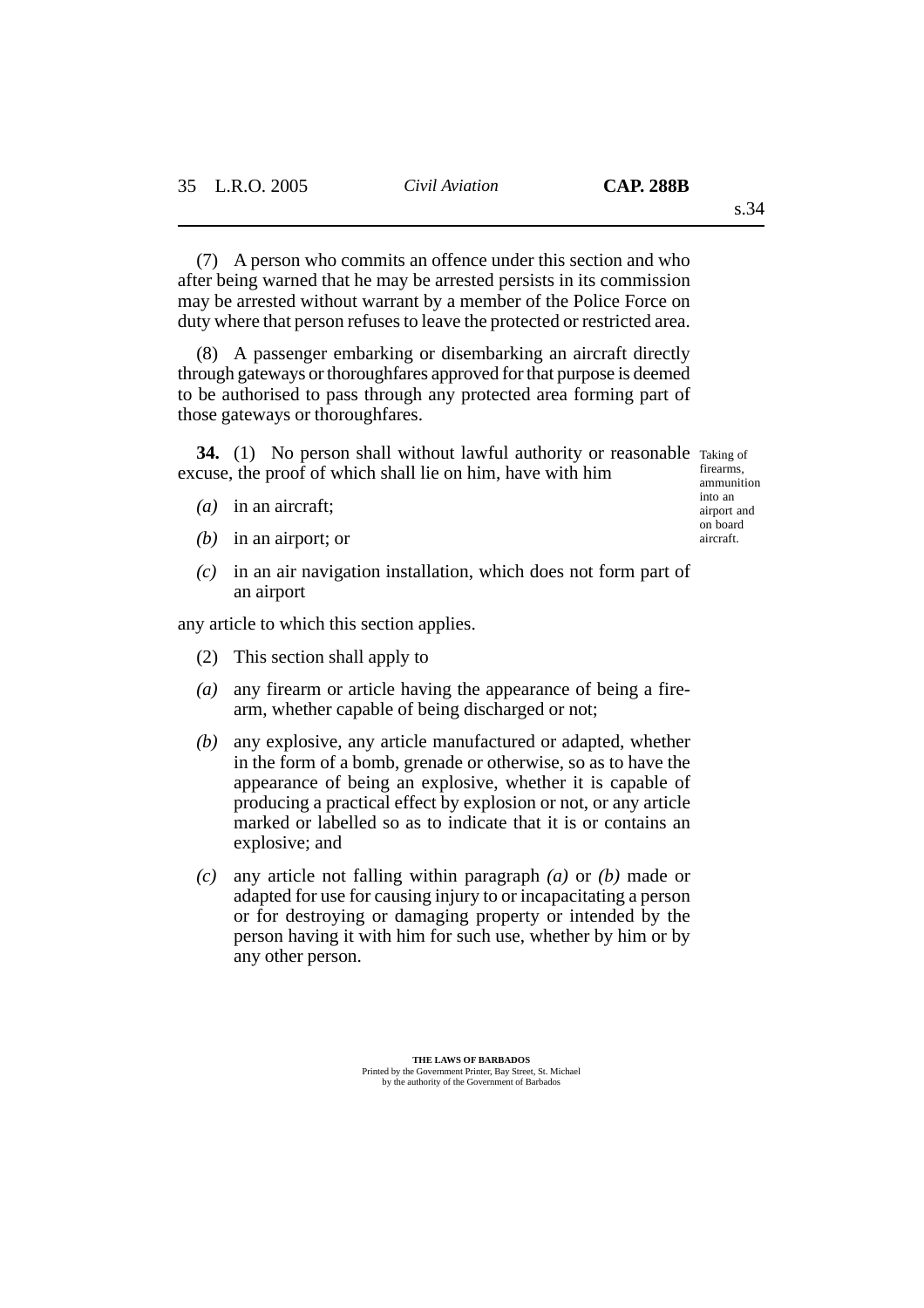- (3) For the purpose of this section, a person who is
- *(a)* in an aircraft; or
- *(b)* in an airport

shall be treated as having with him in the aircraft or in the airport an article to which this section applies where

- (i) he has in the aircraft an article that forms part of his baggage or he has brought or caused to be brought on the aircraft as being or forms part of any other property to be carried on the flight; or
- (ii) he is in an airport and has with him an article that forms part of his baggage or he has brought or caused to be brought into the airport an article that forms part of any property to be carried on a flight on which he is also to be carried,

notwithstanding that the circumstances may be such that, apart from this subsection, he would not be regarded as having the article with him in the aircraft or in a part of the airport, as the case may be.

(4) A person who contravenes this section is guilty of an offence and is liable on indictment to a fine of \$250 000 or to imprisonment for 25 years or to both.

Destroying, damaging or endangering the safety of aircraft.

- **35.** (1) No person shall unlawfully and intentionally
- *(a)* destroy an aircraft in service or damage an aircraft so as to render it incapable of flight or endanger its safety in flight; or
- *(b)* commit on board an aircraft in flight any act of violence which is likely to endanger the safety of the aircraft.

(2) No person shall unlawfully and intentionally place or cause to be placed on board an aircraft in service any device or substance that is likely to destroy the aircraft or is likely to damage the aircraft or render it incapable of flight or endanger its safety in flight.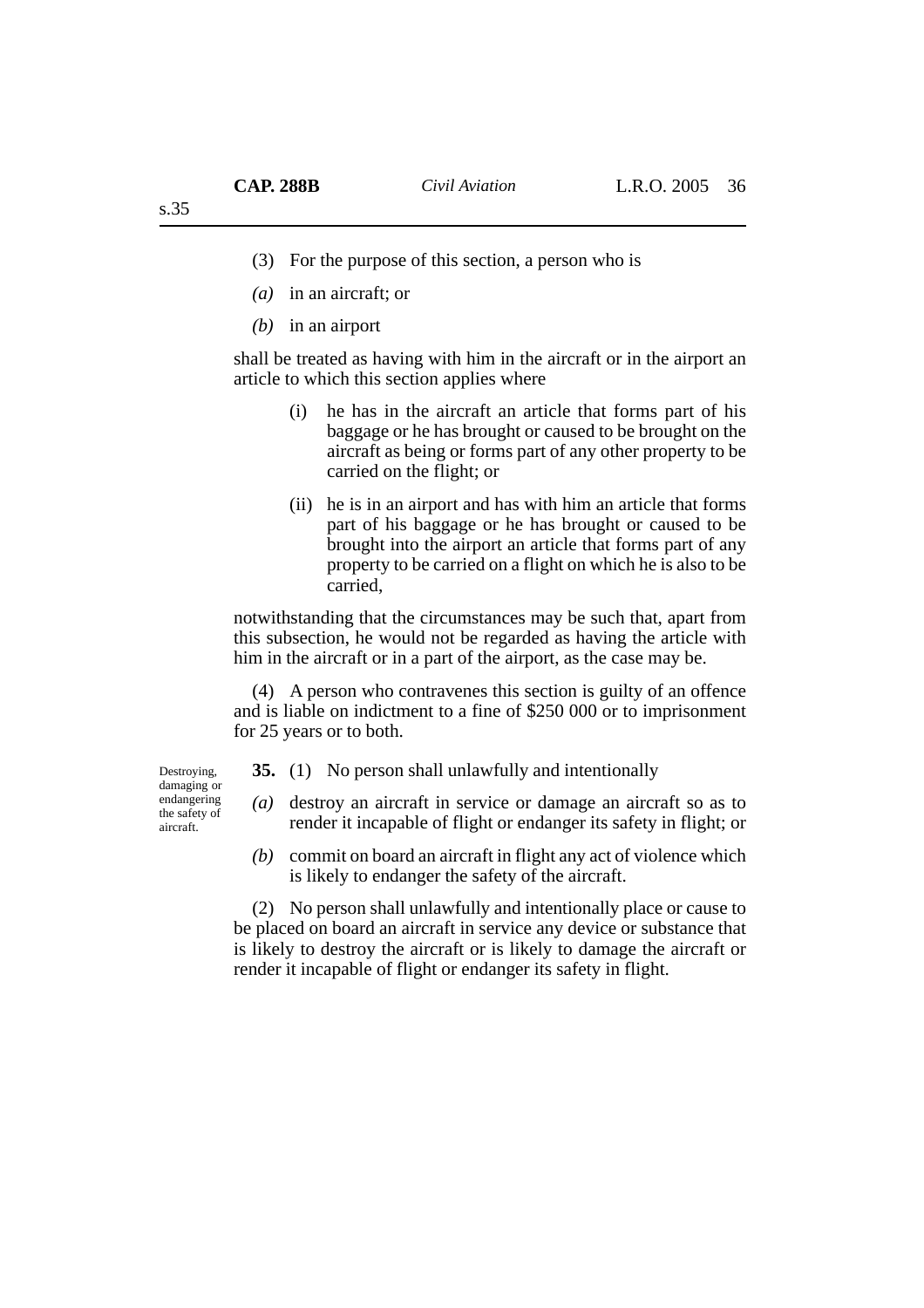s.36

(3) A person who contravenes the provisions of subsections (1) or (2) is guilty of an offence.

(4) Subsections (1) and (2) shall not apply to any act committed in relation to an aircraft used in military, customs or police services unless the act is committed in Barbados.

(5) A person who is guilty of an offence under this section is liable on conviction on indictment to imprisonment for life.

- (6) In this section, "act of violence" means
- *(a)* any act done in Barbados that constitutes the offence of
	- (i) murder, attempted murder, manslaugther or assault, or any offence under section 16, 17, 18, 19, 22 or 23 of the *Offences Against the Person Act*; Cap. 141.
	- (ii) terrorism under section 3 of the *Anti-Terrorism Act*; or Cap. 158.
- *(b)* any act committed outside Barbados that would, if committed in Barbados, constitute an offence to which paragraph *(a)* applies.

**36.** (1) A member of the Police Force, an officer of customs or search of an employee or agent of a carrier authorised by the carrier for the persons, purpose may, with the consent of the passenger, search the passenger cargo. and his baggage before that passenger boards any aircraft for the purpose of being carried by air from Barbados to a place outside of Barbados.

(2) Where the passenger referred to in subsection (1) refuses to allow himself or his baggage to be searched, the carrier shall refuse to carry that passenger.

(3) A carrier is not liable to any civil proceeding other than a proceeding in respect of any right that the passenger may have for the recovery of the fare, or any part thereof, by reason of the fact that the carrier has refused to carry the passenger who has refused to allow himself or his baggage to be searched.

baggage and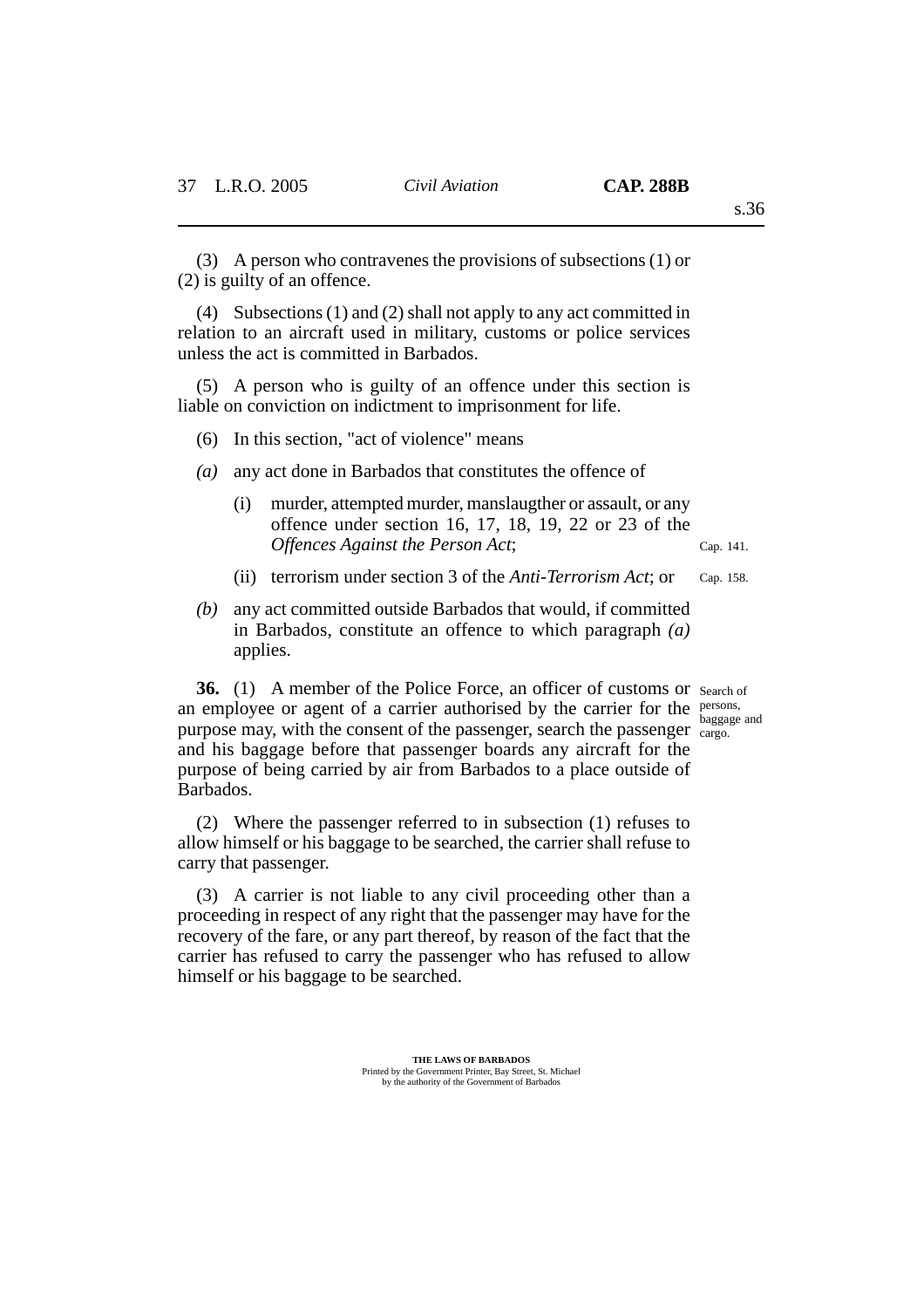- (4) With respect to any search made pursuant to subsection (1),
- *(a)* a passenger shall not be required to remove any article of clothing, other than a coat or similar article, for the purpose of being searched;
- *(b)* no person shall be searched except by another person of the same sex, except where the search is made by means of any mechanical, electrical, electronic or other similar device.

(5) An employee or agent of the carrier authorised by the carrier for the purpose, or any member of the Police Force, may examine any cargo before the cargo is loaded into any aircraft for the purpose of being carried by air from a place in Barbados to any other place.

Search of persons refusing to consent to search. Cap. 135A. Cap. 158.

**37.** (1) Where under section 36(2) a person has refused consent to the search of himself or his baggage and a member of the Police Force has reasonable grounds to suspect that an offence under the *Hijacking Act,* the *Anti-Terrorism Act* or this Part in relation to an aircraft on which that person was to be carried has been, is being or is likely to be committed, whether by that person or by another person, the member of the Police Force may, without warrant search that person who has declined to allow himself or his baggage to be searched and may detain him for the purpose of the search, and may take possession of any article referred to in paragraph *(a)*, *(b)* or *(c)* of section 34(2) found in the course of that search.

(2) The refusal of any person to allow himself or his baggage to be searched under section 36(2) shall not of itself constitute grounds for suspecting that an offence relating to an aircraft has been, is being or is likely to be committed.

(3) A member of the Police Force who exercises the powers of search conferred by subsection (1) shall identify himself to the person searched, and shall also inform that person that the search is being made under this section; and where the member is not in uniform, the member shall also produce evidence that he is a member of the Police Force.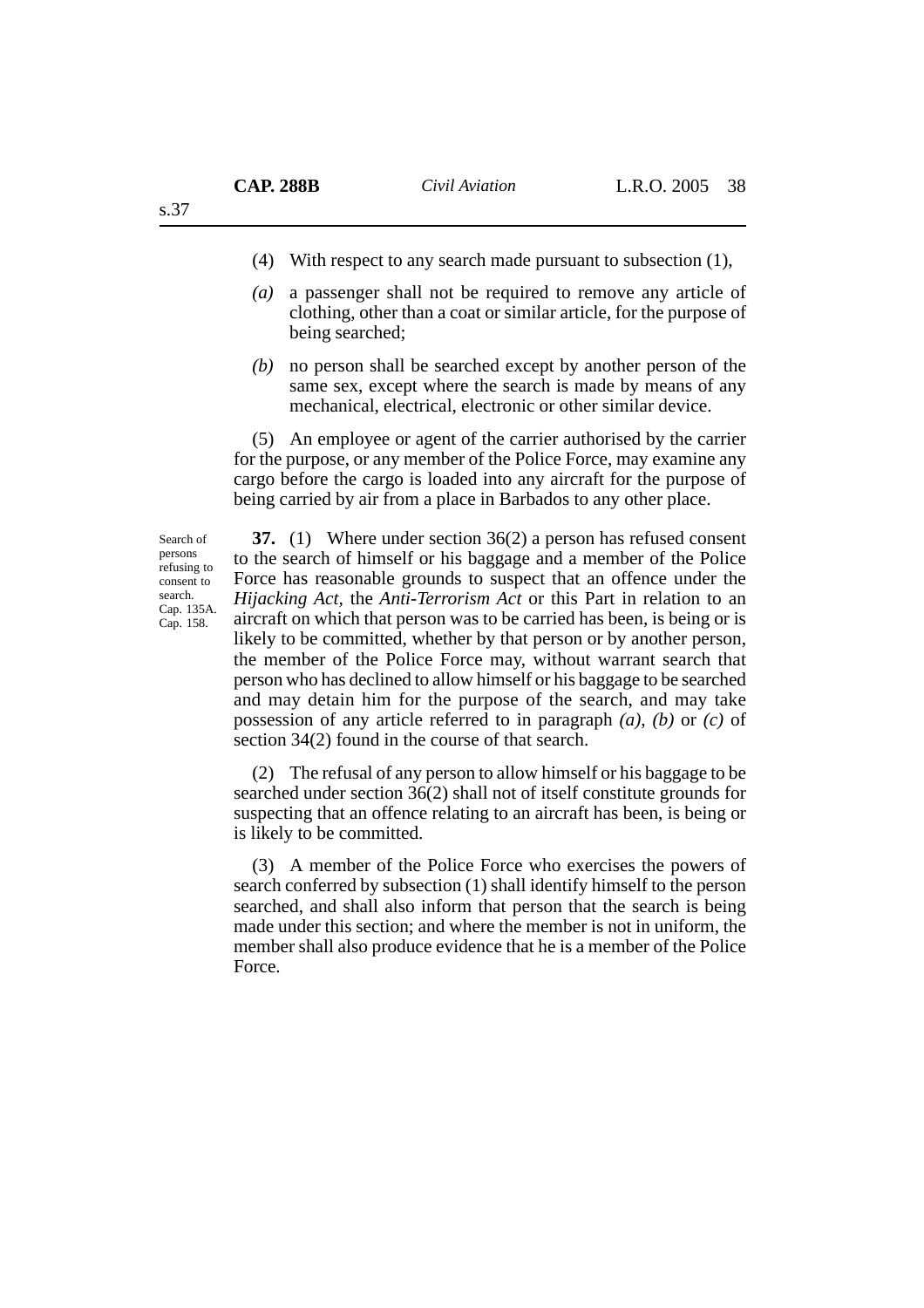**38.** (1) A person is guilty of an offence under this section where, False in answer to a question that

statements relating to baggage or

s.38

- (*a*) relates to any baggage, cargo or stores, whether belonging to  $\frac{g_{\text{carg}}}{g_{\text{carg}}$ him or to another person that is or are intended for carriage by a civil aircraft operating in Barbados; and
- *(b)* is put to him for purposes to which this Part applies
	- (i) by any of the persons mentioned in subsection (2);
	- (ii) by any employee or agent of a person mentioned in subsection (2) in his capacity as employee or agent; or
	- (iii) by a member of the Police Force on duty,

the person makes a statement that he knows to be false in a material particular.

- (2) The persons referred to in subsection  $(1)(b)(i)$  are
- *(a)* the airport manager;
- *(b)* a person authorised by the airport manager and who
	- (i) is permitted to have access to a restricted zone of an airport for the purposes of the activities of a business carried on by him; and
	- (ii) has control in that restricted zone over the baggage, cargo or stores to which the question relates.

(3) A person who contravenes this section is guilty of an offence and is liable on summary conviction to a fine of \$75 000 or imprisonment for a term of 18 months.

(4) In this section,

"cargo" includes mail;

"civil aircraft" means an aircraft other than an aircraft used in military, customs or police service;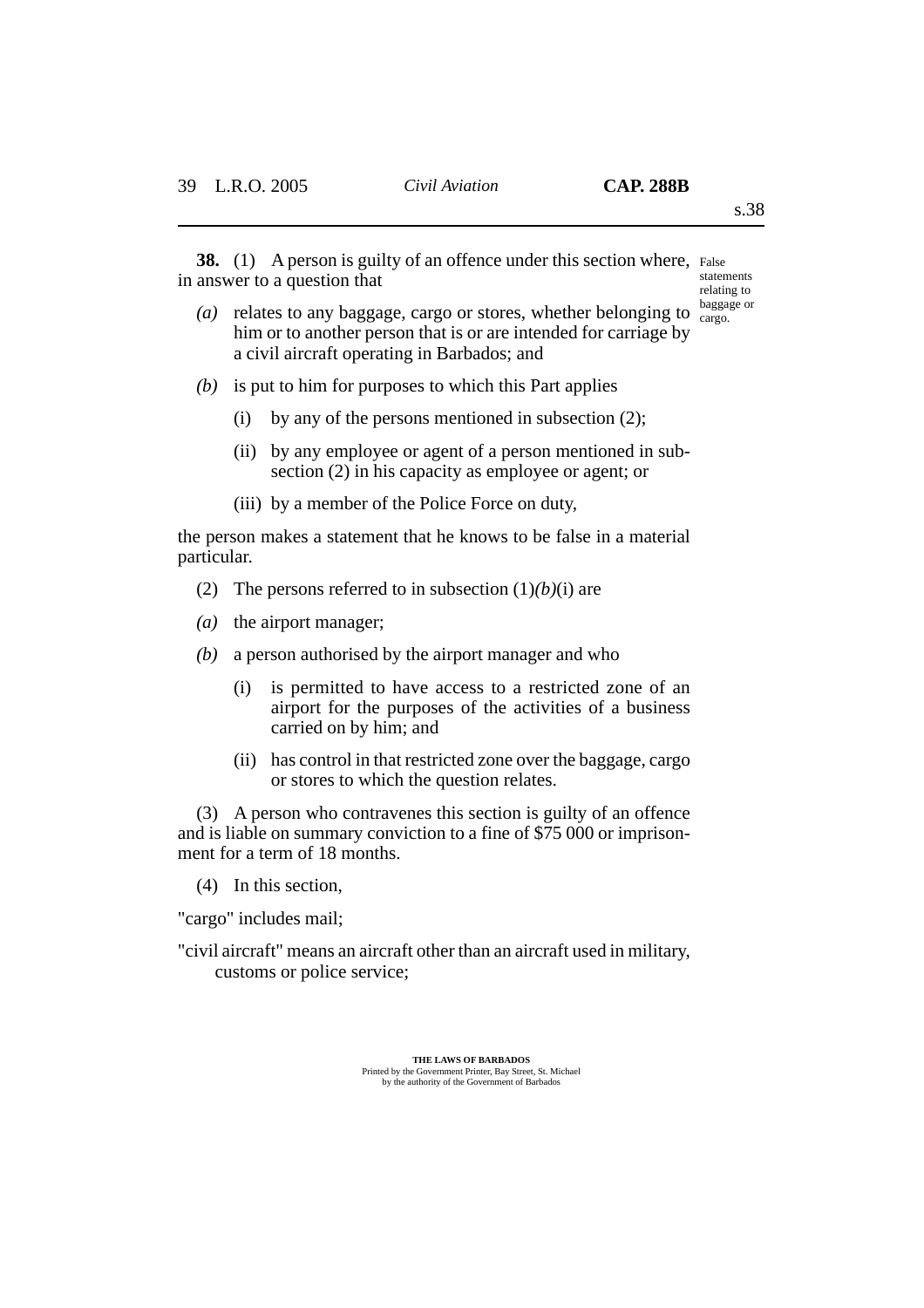ss.39-40

"stores" means any goods intended for sale or use on an aircraft including spare parts and other articles of equipment, whether or not for immediate fitting.

**39.** (1) A person shall not

Unauthorised presence on board aircraft.

- *(a)* get into or onto an aircraft at an airport in Barbados except with the permission of the operator of the aircraft or a person acting on his behalf; or
- *(b)* remain on an aircraft at an airport after being requested to leave by the operator of the aircraft or a person acting on his behalf.

(2) A person who contravenes subsection (1) without lawful authority or reasonable excuse is guilty of an offence and is liable on summary conviction to a fine of \$50 000 or to imprisonment for a term of 12 months.

Disruptive behaviour on board aircraft.

- **40.** (1) No person shall, while on an aircraft,
- *(a)* interfere with a crew member or passenger;
- *(b)* do any act that threatens the safety of the aircraft or of persons on board the aircraft;
- *(c)* use abusive language or insulting words towards a crew member or passenger; or
- *(d)* intentionally interfere with the performance of duty by a crew member.

(2) No person shall, while on board an aircraft, tamper with the aircraft or an aircraft engine.

- (3) A person on board an aircraft in flight who
- *(a)* is intoxicated to such extent as to give rise to a reasonable apprehension that he or she is likely to endanger the safety of himself or herself or the safety of others on board the aircraft; or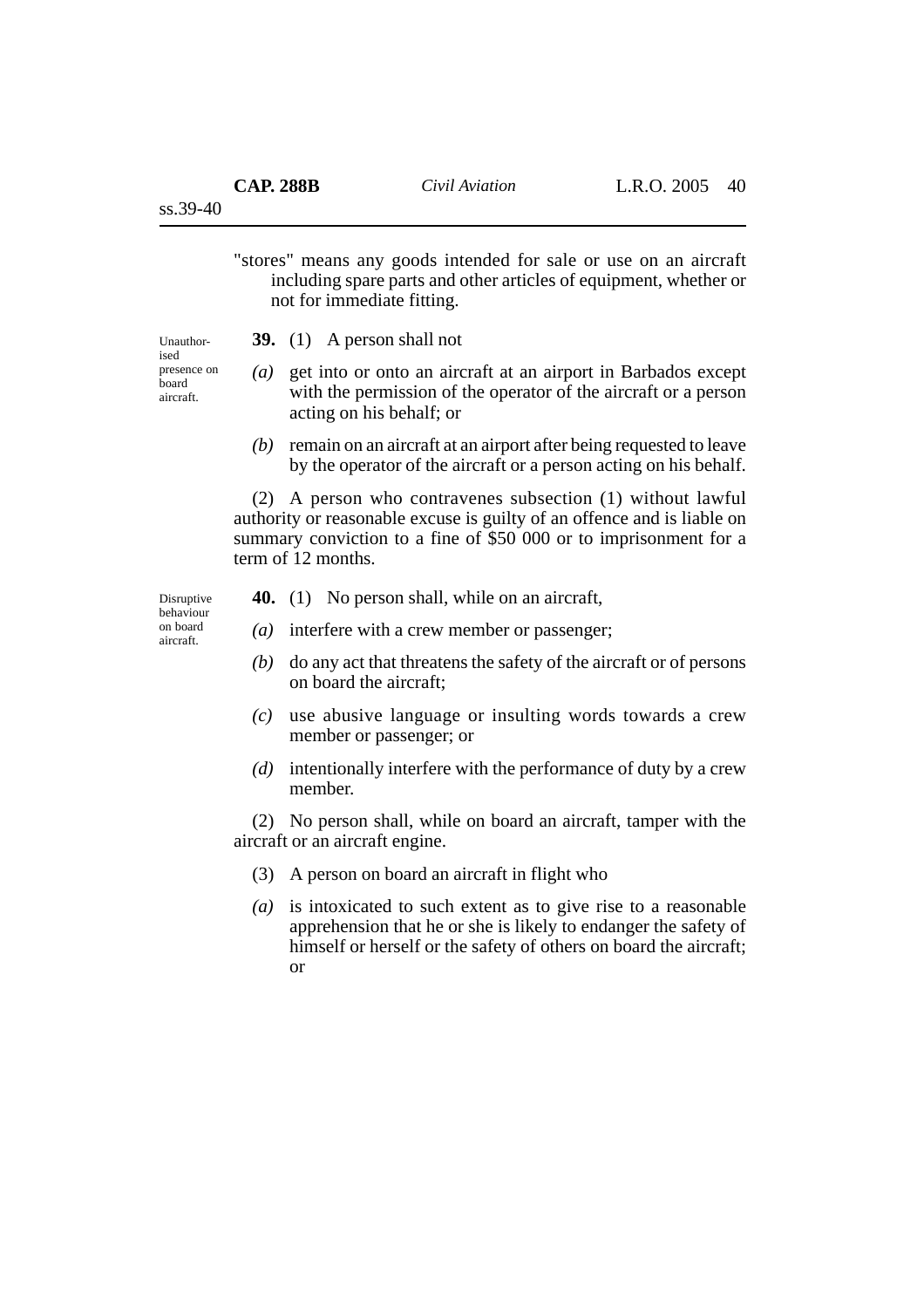*(b)* without justification engages in behaviour that is likely to cause serious offence or annoyance to any person on board the aircraft at any time after having been requested by a member of the crew of the aircraft to cease such behaviour

is guilty of an offence and is liable on summary conviction to a fine of \$75 000 or to imprisonment for a term of 18 months or to both.

- **41.** (1) A person who
- (a) intentionally obstructs an authorised person acting in the authorised exercise of a power conferred on him by this Act; or
- *(b)* falsely pretends to be an authorised person referred to in paragraph *(a)*

is guilty of an offence.

(2) A person who is guilty of an offence under subsection (1) is liable on summary conviction to a fine of \$50 000 or to imprisonment for a term of 12 months or to both.

42. (1) A member of the Police Force may without a warrant General arrest a person within an airport powers of arrest.

- *(a)* where he has reasonable cause to believe that that person has contravened any provision of this Part or any regulation made for the purposes of this Part and the member does not know and cannot ascertain the name and address of that person; or
- *(b)* where that person in contravention of any provision of this Part or any regulation made under this Part fails or refuses to leave the airport or any particular part thereof after being requested by a member of the Police Force to do so.

(2) A member of the Police Force may, without a warrant, arrest any person who is in the vicinity of a prohibited area or a restricted area where he has reasonable grounds to believe that an offence has been or is being committed by that person under the *Hijacking Act*. Cap. 135A.

**Offences** relating to persons.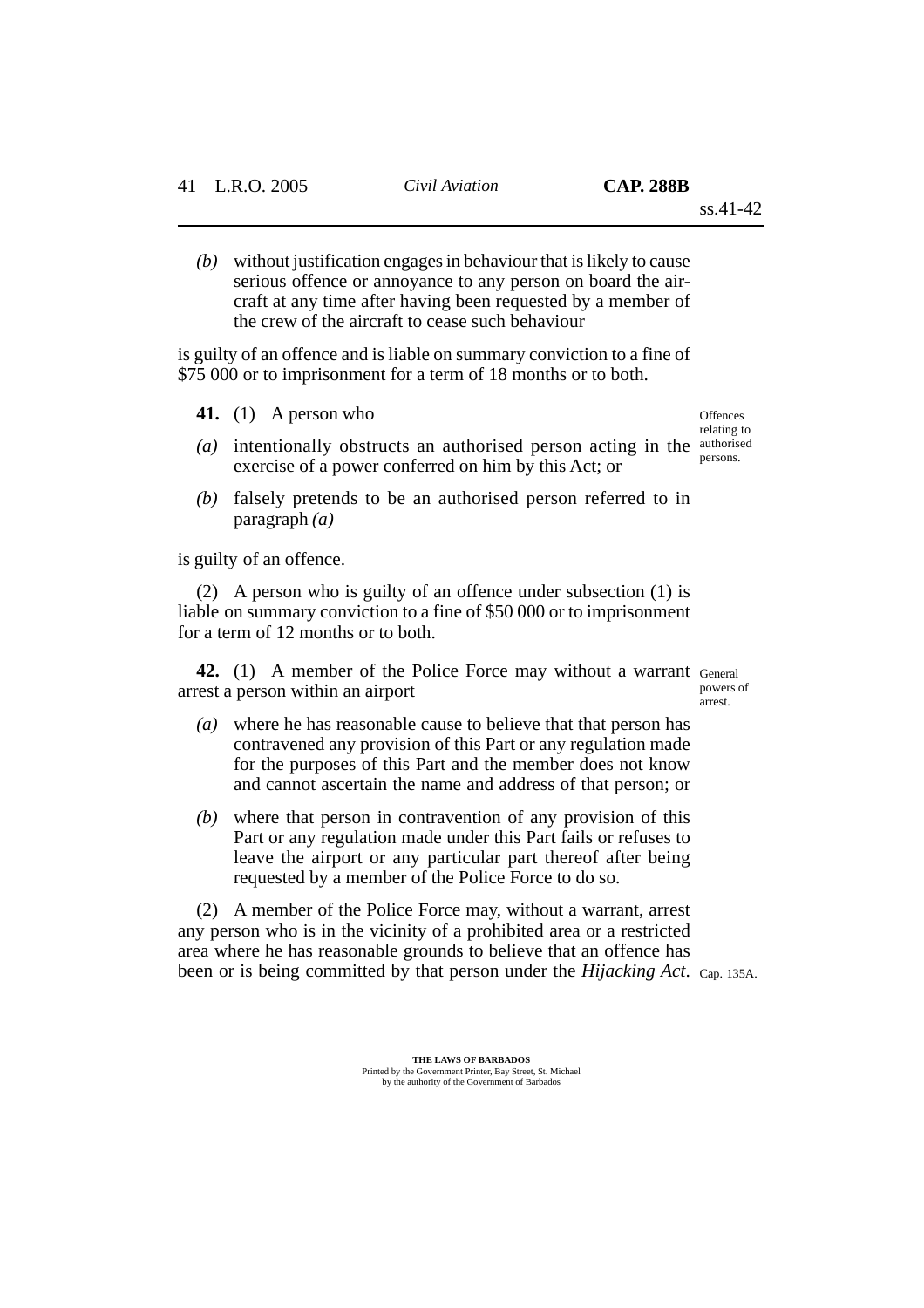(3) A person who, when called upon to do so by a member of the Police Force, in good faith assists him in arresting any person is not guilty of any offence and is not liable to any civil proceedings in pursuance of that assistance.

**43.** (1) Any person authorised in writing by the Commissioner shall have power on the production of his credentials to inspect

*(a)* an airport; navigation

- *(b)* an aircraft registered or operating in Barbados, at any time it is in Barbados;
- *(c)* any part of a prohibited area or any part of a restricted area; or
- *(d)* any air navigation installation.

(2) An authorised person referred to in subsection (1) inspecting an aircraft or any part of an airport or air navigation installation shall have power

- *(a)* to subject any property found by him in the aircraft, the airport or air navigation installation, but not the aircraft itself or any apparatus or equipment installed in it or, as the case may be, to subject that part of the airport or any air navigation installation or property found there by him to such tests,
- *(b)* to take such steps
	- (i) to ascertain what practices or procedures are being followed in relation to security; or
	- (ii) to test the effectiveness of any practice or procedure relating to security, and
- *(c)* to require the operator of the aircraft or the person performing the functions of manager of the airport to furnish him with such information,

as the authorised person may consider necessary for the purpose for which the inspection is carried out.

s.43

Inspection of aircraft, airports or air

installations.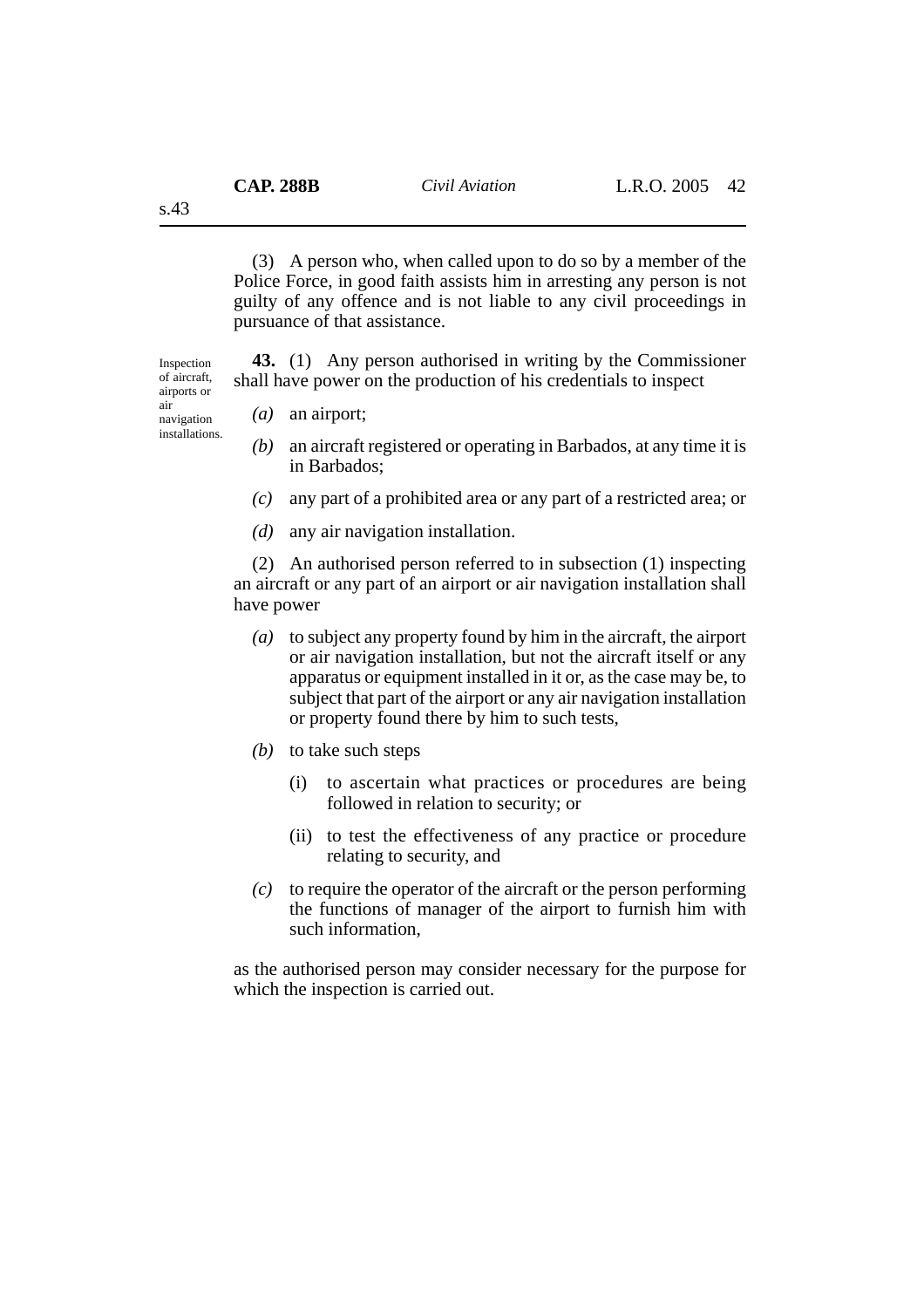(3) Subject to subsection (4), an authorised person, for the purpose of exercising any powers conferred on him by subsection (1) or (2) in relation to an aircraft or in relation to an airport or air navigation installation, shall have power for the purpose of inspecting

- *(a)* an aircraft, to enter it and to take all such steps as are necessary to detain it; or
- *(b)* an airport or an air navigation installation, to enter any building or works in the airport or air navigation installation, or enter upon any land in the airport.

(4) The powers conferred by subsection (3) include power for an authorised person to use such force as may be reasonably necessary for the purpose of entering any aircraft or building works or entering upon any land.

(5) Any person who obstructs or attempts to obstruct an authorised person referred to in this section in the exercise of his powers and functions under this section or who refuses to furnish any information required of him under subsection  $(2)(b)$  is guilty of an offence and is liable on summary conviction to a fine of \$75 000 or to imprisonment for a term of 18 months or to both.

**44.** (1) A member of the Police Force may

- (a) stop any person who is leaving a cargo area in an airport that is members of part of a prohibited area or restricted area and inspect any goods in a carried by that person; Police Force protected area.
- *(b)* stop and search any vehicle or aircraft which is leaving any cargo area and inspect the vehicle or aircraft and any goods carried on or in it; and
- *(c)* detain in the area
	- (i) any goods for which there is not produced a document authorising their removal from the area signed by a person authorised in that behalf; and

Additional powers of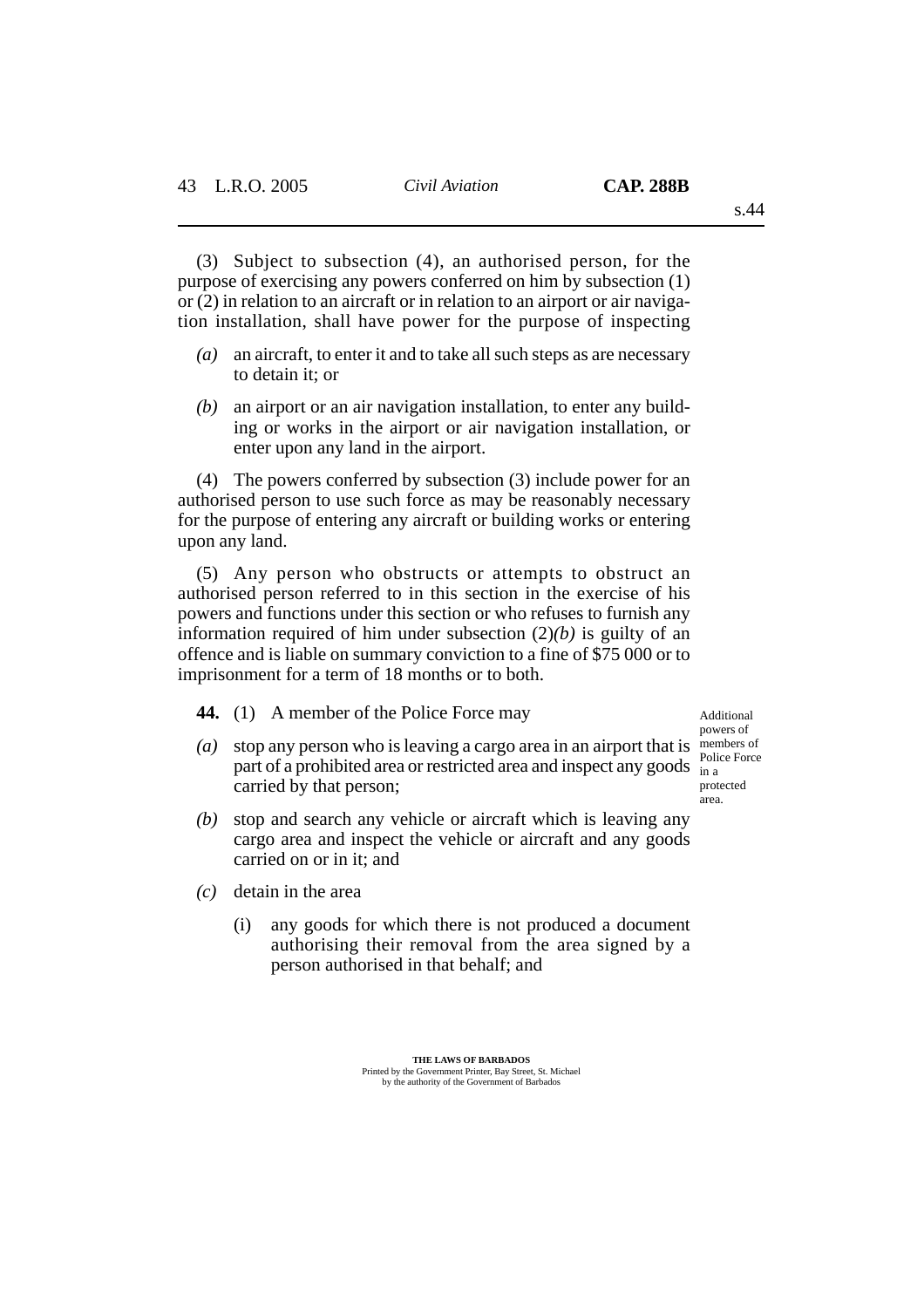(ii) any vehicle or aircraft so long as there are on or in it goods liable to detention under this paragraph.

(2) In this section "cargo area" means an area which appears to the Commissioner to be used wholly or mainly for the storage or handling of cargo in a prohibited area or restricted area and is so designated by an order made by the Commissioner for the purposes of this section and published in the *Official Gazette*.

**45.** The powers conferred by this Act on a member of the Police Force are without prejudice to any powers vested in him apart from this Part. powers of members of Police Force

#### PART VIII

## *Investigations and Investigators*

Interpretation.

General

not prejudiced.

- **46.** For the purposes of this Part,
- ["aircraft incident" means an occurrence (other than an accident, associated with the operation of an aircraft) which affects or could affect the safety of aircraft operation;]
- "airport vehicle operator" means a person authorised and certified by the Authority to operate or manoeuvre any vehicle, whether motorized or not, on the airside of an airport;

"aviation accident" means an occurrence associated with the operation of an aircraft that takes place between the time a person boards the aircraft with the intention of flight and the time when that person disembarks the aircraft, in which

- *(a)* that person is fatally or seriously injured as a result of being
	- (i) in the aircraft;
	- (ii) in direct contact with any part of the aircraft, including parts which have become detached from the aircraft; or
	- (iii) directly exposed to jet blast,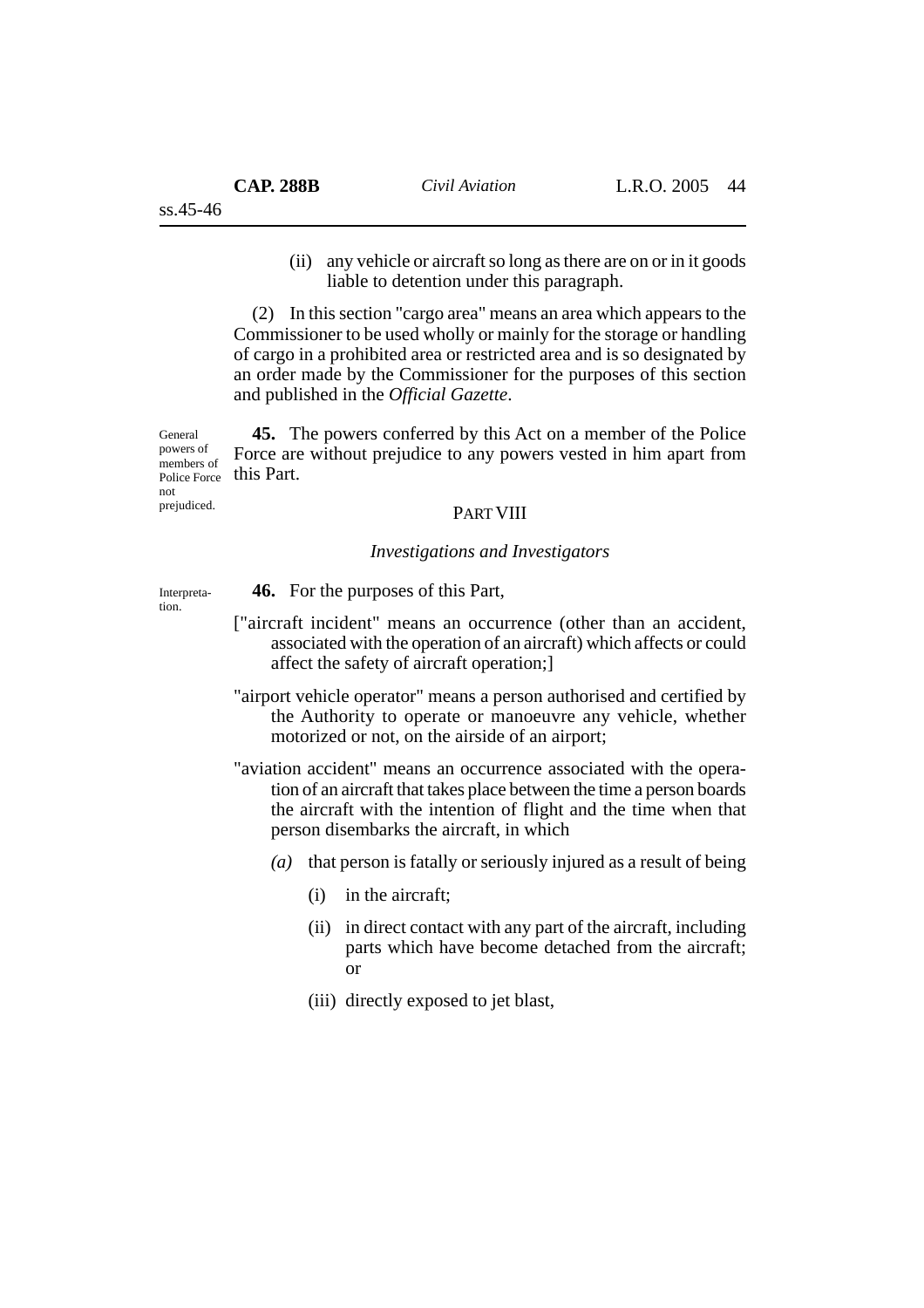but does not include injuries from natural causes, selfinflicted injuries, injuries inflicted by other persons or injuries inflicted on stow-aways who hide in areas outside of those normally available to passengers and crew;

- *(b)* the aircraft sustains damage or structural failure which
	- (i) adversely affects the structural strength, performance or flight characteristics of the aircraft; and
	- (ii) would normally require major repair or replacement of the affected component,

but does not include engine failure or damage when the damage is limited to the engine, its cowlings or accessories, or damage that is limited to propellers, wing tips, antennas, tires, brakes, fairings, small dents or puncture holes in the aircraft skin; or

*(c)* the aircraft is missing or is completely inaccessible;

"aviation occurrence" means

- *(a)* any accident or incident associated with the operation of an aircraft; and
- *(b)* any situation or condition that the Minister has reasonable grounds to believe could, if left unattended, result in an accident or incident described in paragraph *(a)*;
- "communication record" means the whole or any part of any document, recording or transcript that contains information respecting air traffic control or matters that take place between air traffic controllers, aircraft crew, airport vehicle operators, flight service station specialists and persons who relay messages respecting air traffic control;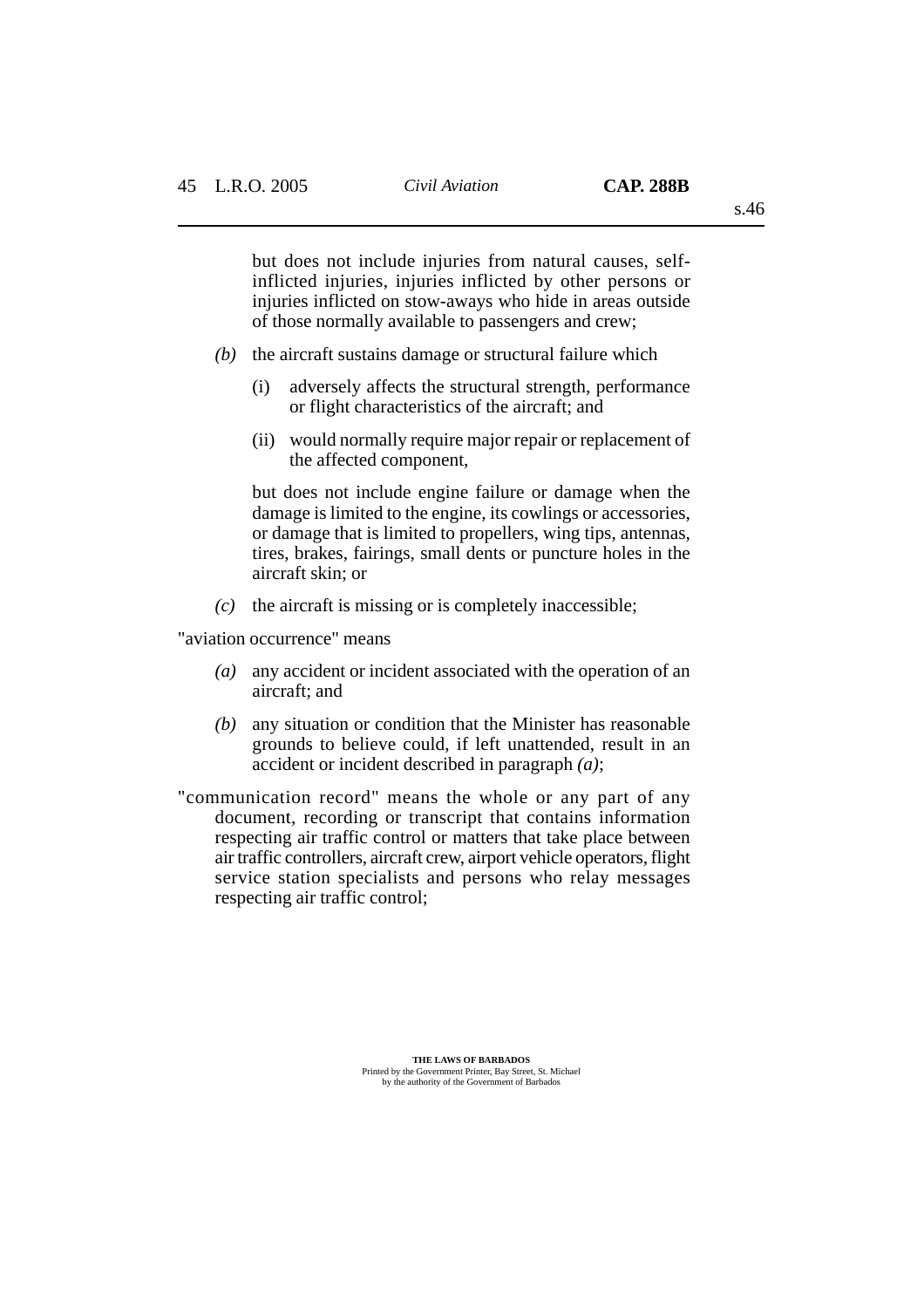"flight service station specialist" means a person who during normal duty interacts with, and passes information to, flight crew pertaining to the operation of the aircraft;

"on-board recording" means

- *(a)* a recording of voice communications originating from, or received on or in, the flight deck of an aircraft;
- *(b)* a video recording of the activities of the operating personnel of an aircraft that is made using recording equipment that is intended not to be controlled by the operating personnel on the flight deck of the aircraft, and includes a transcript or substantial summary of that recording;

"statement under this section" means a statement that is privileged up until the commencement of an investigation

- *(a)* the whole or any part of an oral, written or recorded statement relating to an aviation occurrence and given by the author of the statement to an investigator;
- *(b)* a transcript or summary of a statement referred to in paragraph *(a)*; or
- *(c)* conduct that could reasonably be taken to be intended to be a statement referred to in paragraph *(a)* or *(b)*.

**47.** (1) The Minister shall appoint a Chief Investigator of Accidents for the purpose of carrying out investigations into aviation accidents.

Chief Investigator and investigators

Appointment of

> (2) The person appointed Chief Investigator shall be competent to conduct the investigation.

> (3) The Chief Investigator shall be assisted by such number of public officers as may be designated by the Minister, to discharge the functions of investigators under this Act.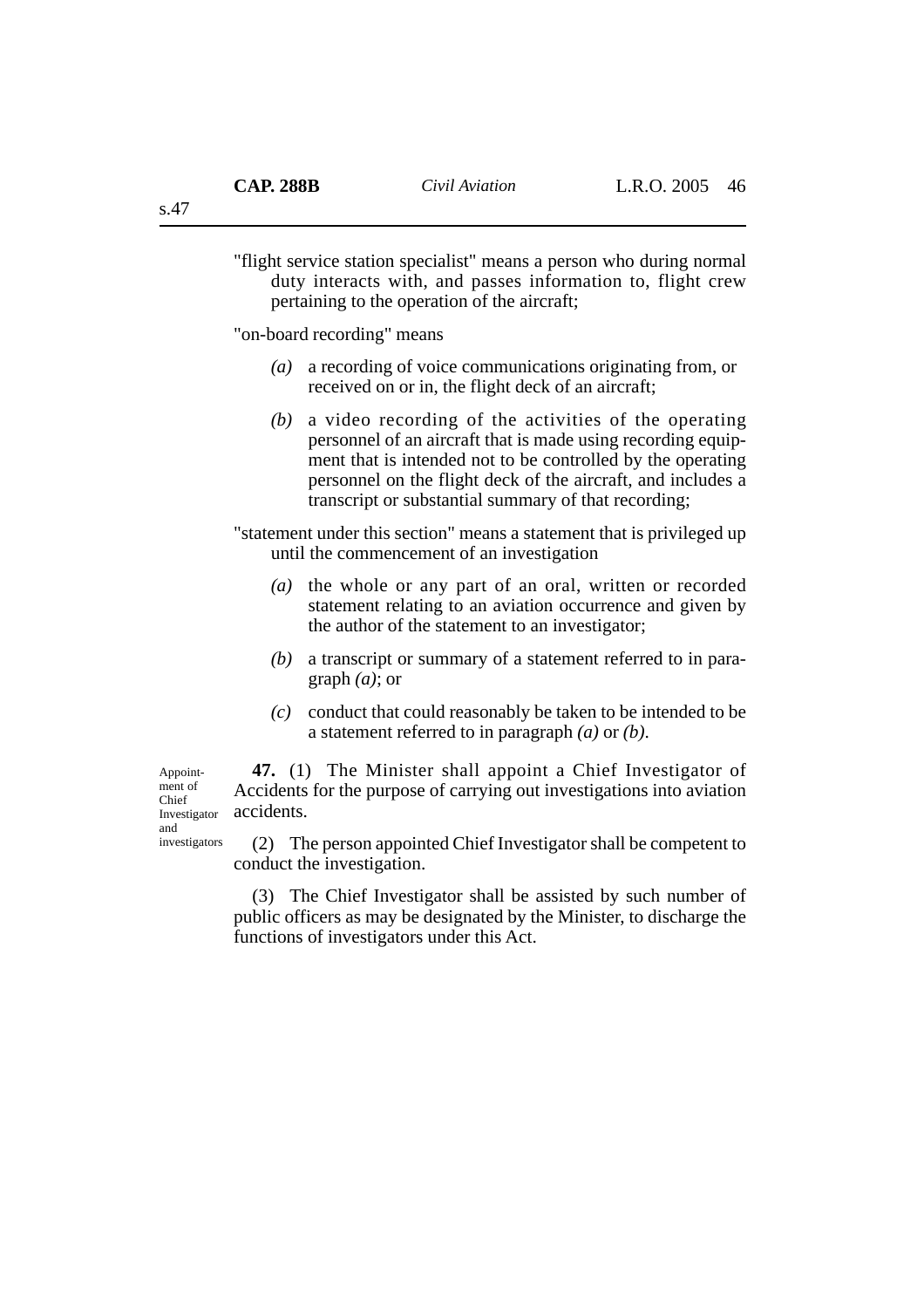(4) The Minister shall furnish each investigator with a certificate of authority containing a photograph of the investigator which the investigator shall produce on request in the performance of his functions.

- (5) The Chief Investigator shall conduct investigations into
- *(a)* aviation accidents; and
- *(b)* aviation incidents, where the Minister so directs.

seizure.

48. (1) Where during an investigation the Chief Investigator has search and reasonable cause to suspect that an offence has been committed under this Act and that any document or thing relating to the offence is being kept or concealed in any building or place, the Chief Investigator shall lay an information on oath before a magistrate for a search warrant to search and seize the document or thing.

- (2) Where the magistrate is satisfied by information on oath that
- *(a)* there is reasonable ground for suspecting that an offence has been committed; and
- *(b)* evidence of the commission of that offence is to be found in any document or thing that is likely to be found in any building or place

the magistrate may at any time issue a search warrant authorising the Chief Investigator named in the warrant, with or without a member of the Police Force, to enter and search the building or place specified in the information for the document or thing between the hours of 5 o'clock in the morning and 8 o'clock in the night; and to seize and take away the document or thing.

(3) Any person who without the authority of the Chief Investigator alters or interferes with any document or thing seized under this Act is guilty of an offence and is liable on summary conviction to a fine of \$50 000 or to imprisonment for 12 months or to both.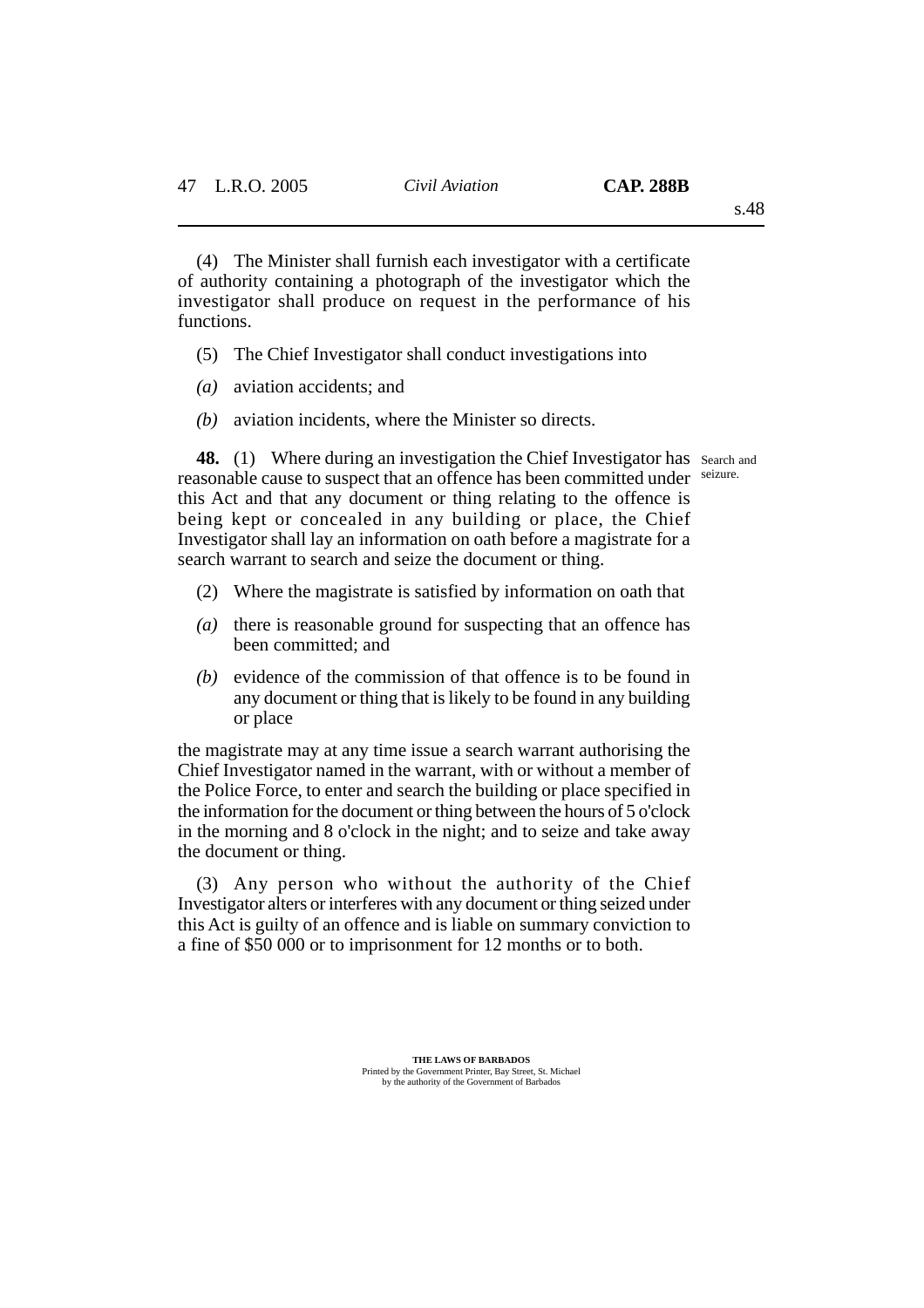(4) Where a document or thing is seized under subsection (2), the Chief Investigator shall take reasonable care to ensure that the document or thing is preserved until the conclusion of the investigation.

(5) Where a document or thing has been seized under subsection (2) a magistrate may, on the application of an interested party, order that the document or thing be returned to the person from whom it was seized or the person who is otherwise legally entitled thereto, where the magistrate is satisfied that the document or thing will not be required for the purpose of the investigation.

(6) The Chief Investigator shall be given at least 7 days' notice of an application made by an interested party under subsection (5).

**49.** (1) Where an investigator of an aviation accident believes on reasonable grounds that Powers of investigator.

- *(a)* a person is in possession of information that is relevant to the investigation, the investigator shall by notice in writing require that person to
	- (i) produce the information; or
	- (ii) appear before the investigator to give an oral statement of the information;
- *(b)* the medical examination of a person who is directly or indirectly involved in the operation of the aircraft involved in the aviation occurrence is or may be relevant to the investigation, the investigator shall by notice in writing require that person to submit to a medical examination;
- *(c)* a physician or other health professional has information concerning a person that is relevant to the investigation, the investigator may by notice in writing require the physician or health professional to provide the requested information;

s.49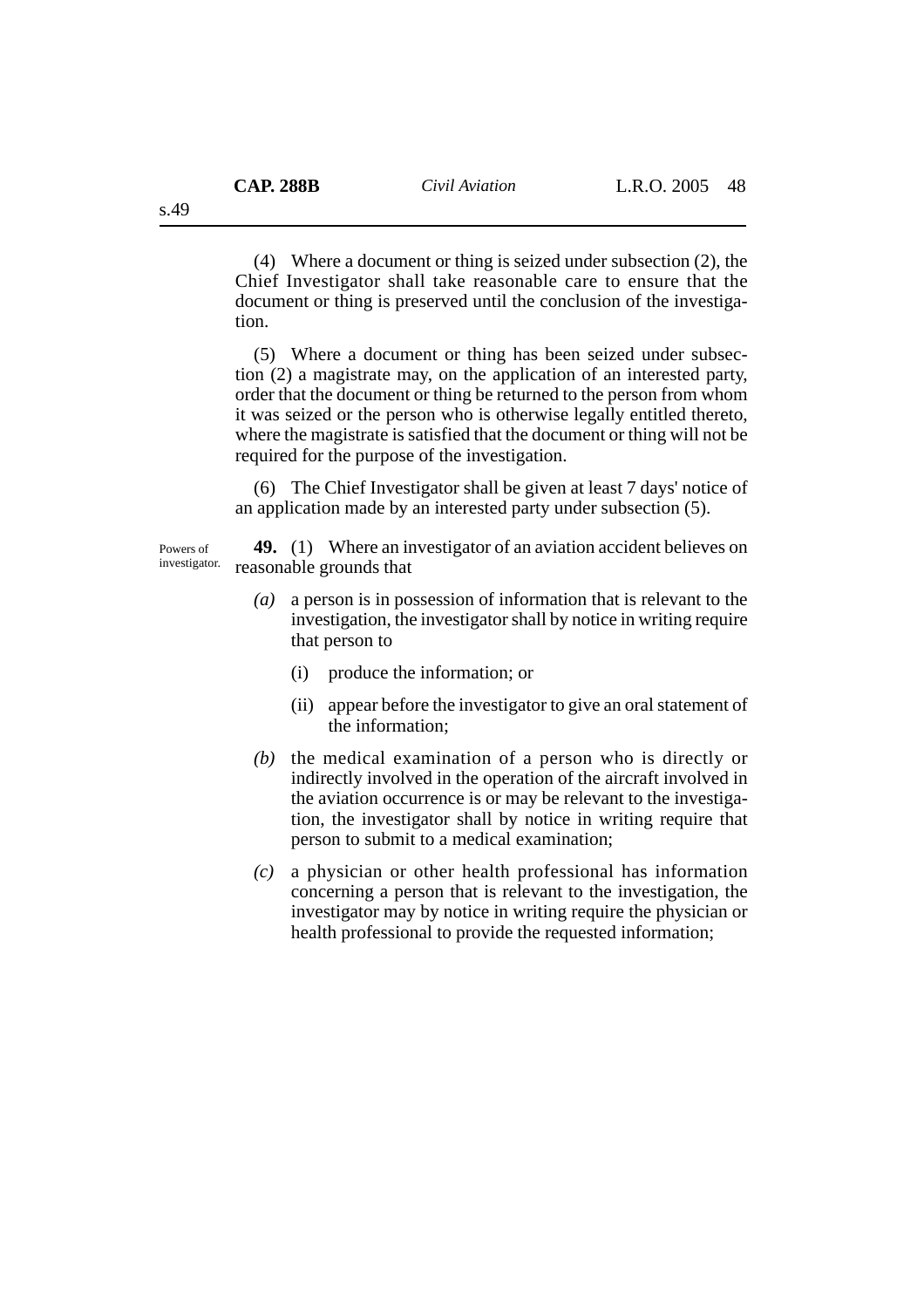- *(d)* the performance of an autopsy on the body of a deceased person who was involved in the aviation accident, or the medical examination of human remains of a person involved in the aviation accident, is relevant to the investigation, the investigator shall cause the autopsy or medical examination to be performed and shall by notice in writing require the person
	- (i) the deceased person; or
	- (ii) the human remains

having custody of

to permit the performance of the autopsy or medical examination.

(2) A person who fails to comply with a request made by an investigator under subsection (1) is guilty of an offence and is liable on summary conviction to a fine of \$50 000 or to imprisonment for a term of 12 months or to both.

(3) Any information which is obtained as a result of a medical examination conducted in accordance with subsection (1)*(b)* shall not

- *(a)* be communicated to any other person without the consent of the Minister; and
- *(b)* be produced in evidence relating to any legal or disciplinary proceeding.

(4) Where a person referred to in subsection (1)*(b)* is requested to submit to a medical examination, that person shall not be subjected to any procedure

- *(a)* involving surgery or perforation of the skin or external tissue; or
- *(b)* involving entry of any drug or foreign substance into the body of that person.

(5) Where a person fails to comply with a request by an investigator under this section, the investigator may apply to the High Court for an order to compel the person to comply with the request.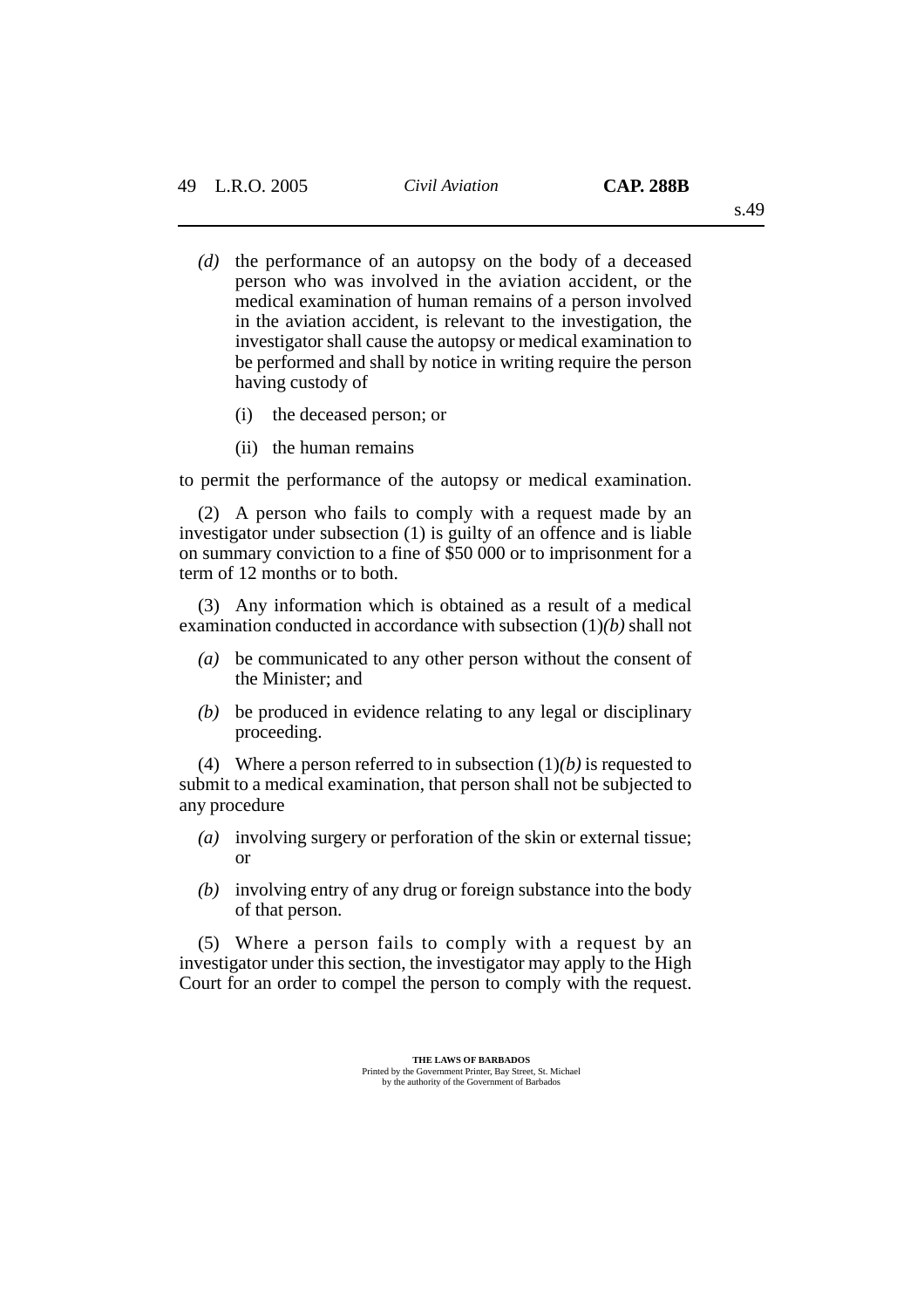ss.50-54

Investigator

**50.** Except in proceedings before a coroner, an investigator is neither a competent or compellable witness unless the court or other body before whom the proceedings are being conducted so orders. as a witness.

Opinion of an investigator.

On-board recordings privileged.

**51.** The opinion of an investigator is not admissible in evidence in any legal proceeding or disciplinary proceeding.

**52.** (1) For the purposes of an investigation, every on-board recording is privileged and no person including any person to whom access to the on-board recording is provided shall

- *(a)* knowingly communicate the on-board recording to any other person; or
- *(b)* be required to produce the on-board recording or give evidence relating to the on-board recording in any legal proceeding or in any disciplinary proceeding.

(2) Notwithstanding subsection (1), an on-board recording shall be released to an investigator who requests it for the purpose of investigating an aviation occurrence.

(3) An investigator who has possession of an on-board recording may make such use of it as is considered necessary in the interest of promoting aviation safety, however, subject to section 53, the investigator shall not knowingly communicate or permit to be communicated to anyone any portion of the on-board recording that is unrelated to the causes or contributing factors of the aviation occurrences under investigation or to the identification of safety deficiencies.

**53.** Where a coroner requests access to an on-board recording for the purpose of conducting a coroner's inquiry, the Chief Investigator shall make the on-board recording available to the coroner.

Coroner's right of access to onboard recordings.

> **54.** (1) Where in any proceeding before a court or coroner a request is made for the production and discovery of an on-board recording, the court or coroner shall

Power of court or

coroner.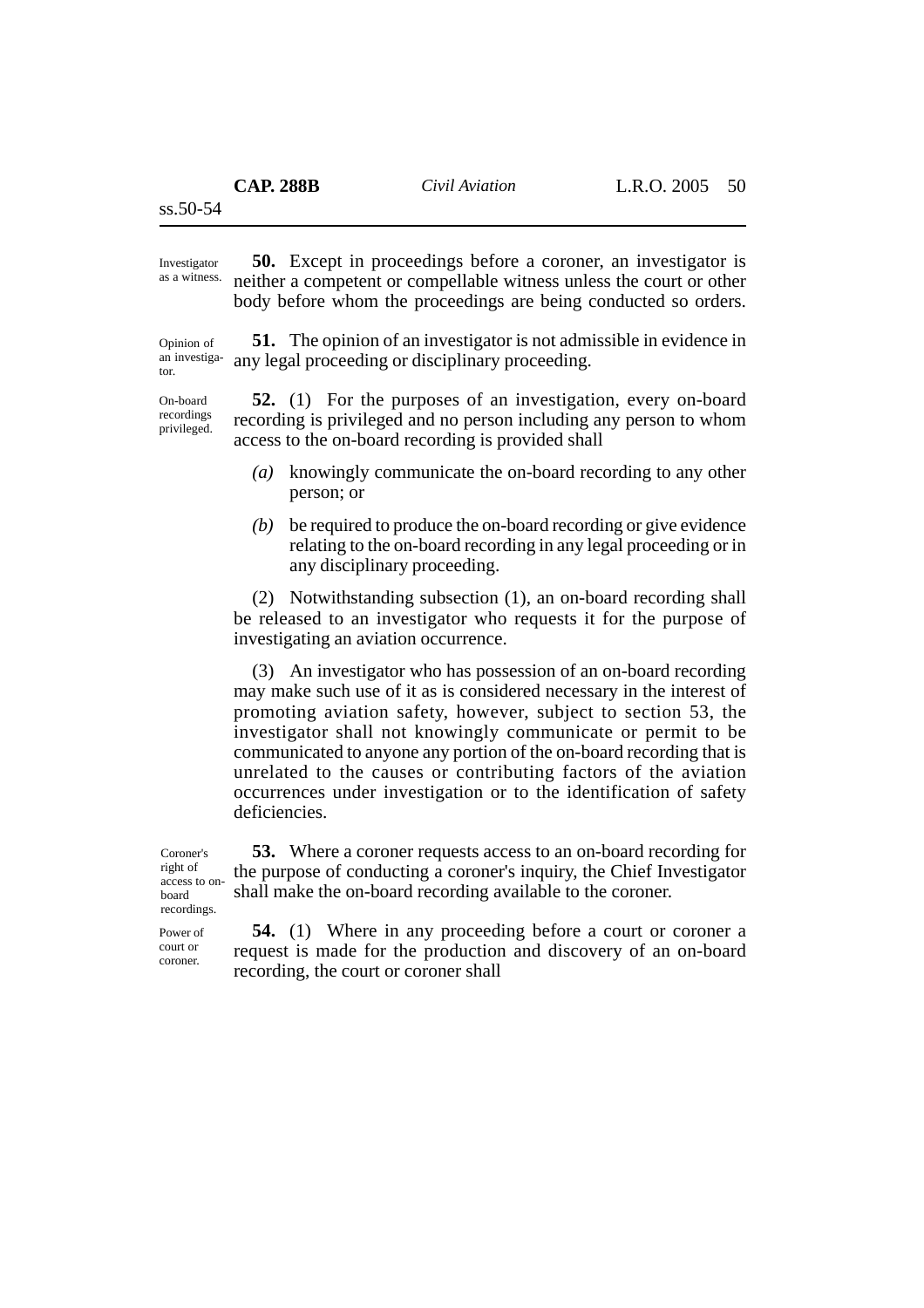- *(a)* give notice of the request to the Chief Investigator where the Chief Investigator is not a party to the proceedings; and
- *(b)* examine the on-board recording *in camera* and give the Chief Investigator a reasonable opportunity to make representations with respect to the on-board recording.

(2) Where the court or coroner concludes that the public interest in the administration of justice outweighs the importance of the privilege attached to the on-board recording, the court or coroner may order the production and discovery of the on-board recording subject to such restrictions or conditions as the court or coroner deems appropriate, and may require any person to give evidence that relates to the on-board recording.

(3) For the purposes of this Part, "court" includes a person or persons designated under section 61(2) to conduct a public inquiry into an aviation occurrence pursuant to this Act.

**55.** The information contained in an on-board recording may not use of onbe used in

board recordings prohibited.

- *(a)* any disciplinary proceeding;
- *(b)* any proceeding relating to the capacity or competence of an officer or employee to perform their respective functions; or
- *(c)* any legal or other proceeding against an air traffic controller, aircraft crew, airport vehicle operator, flight service station specialist or person who relays messages respecting air traffic control.

**56.** A communication record obtained under this Act shall not be Use of used against members of aircraft crew, an airport vehicle operator, communicaflight service station specialists and persons who relay messages respecting air traffic control unless so ordered by a court and in the interest of aviation safety. tion records.

> **THE LAWS OF BARBADOS** Printed by the Government Printer, Bay Street, St. Michael by the authority of the Government of Barbados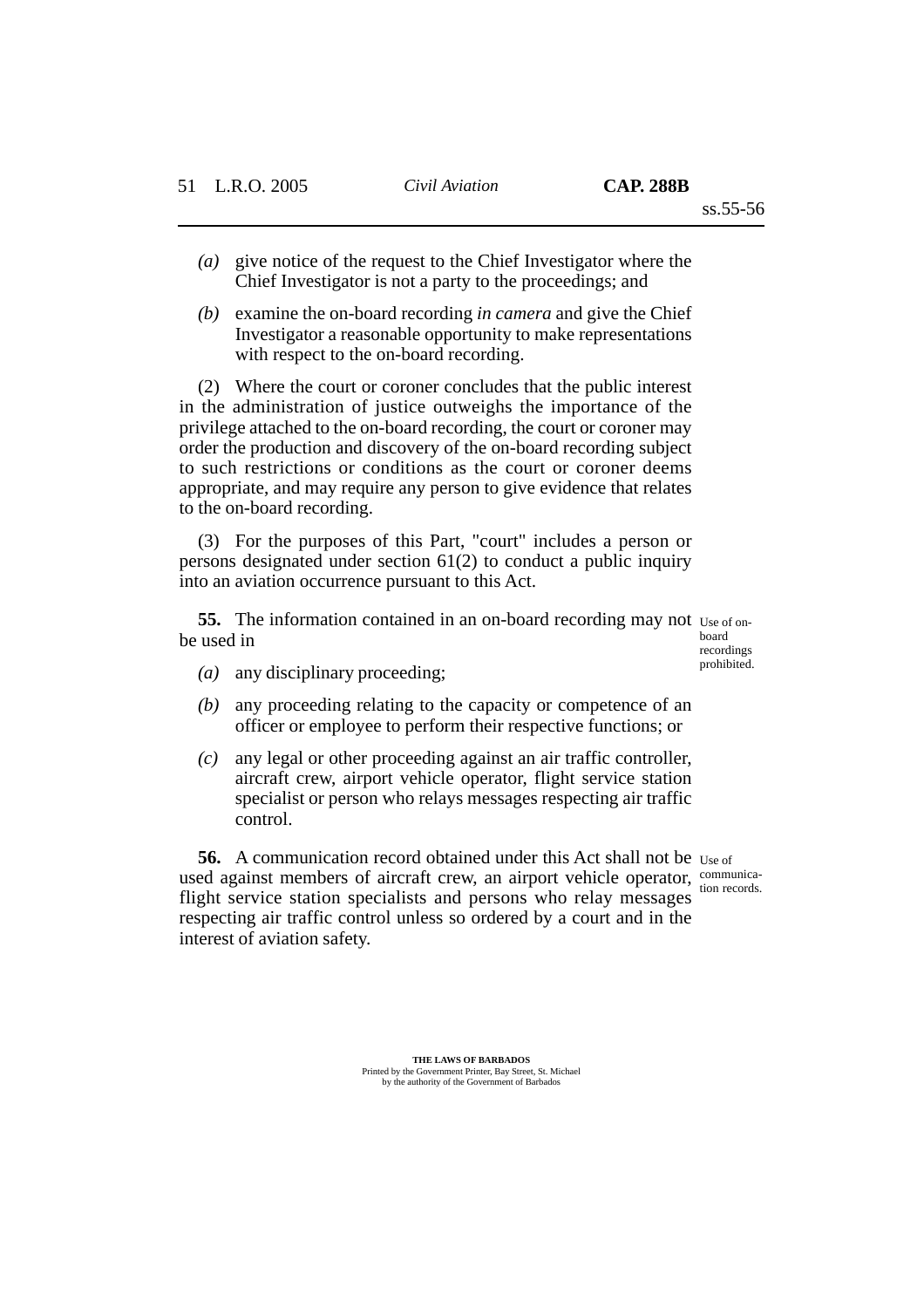Statements are privileged.

**57.** (1) Where an investigator during the course of an investigation receives an oral or written statement relating to an aviation occurrence from any person, that statement is privileged and shall not be communicated to any other person unless otherwise ordered by a court, except as is provided by this Act, or as authorised in writing by the person who made the statement.

(2) An investigator may make such use of any statement as he considers necessary in the interest of aviation safety.

(3) The Chief Investigator shall make a statement available to a coroner who requests access to the statement for the purpose of an investigation that is being conducted.

(4) Where in any proceeding before a court or coroner a request for the production and discovery of a statement is contested on the ground that the statement is privileged, the court or coroner shall

- *(a)* examine the statement *in camera*; and
- *(b)* where the court or coroner concludes in the circumstances that the public interest in the proper administration of justice outweights in importance the privilege attached to the statement, order the production and discovery of the statement, subject to such restrictions or conditions as the court or coroner deems appropriate, and may require any person to give evidence that relates to the statement.

**58.** A statement shall not be used against the person who made it in any legal or other proceeding except in a prosecution

- *(a)* for perjury; or
- *(b)* of an offence under section 86.

Regulations.

Use of statements.

- **59.** The Minister may make regulations
	- *(a)* relating to on-board recordings, communication records and statements generally and in respect of a board of inquiry or any investigation established by the Minister concerning aviation safety;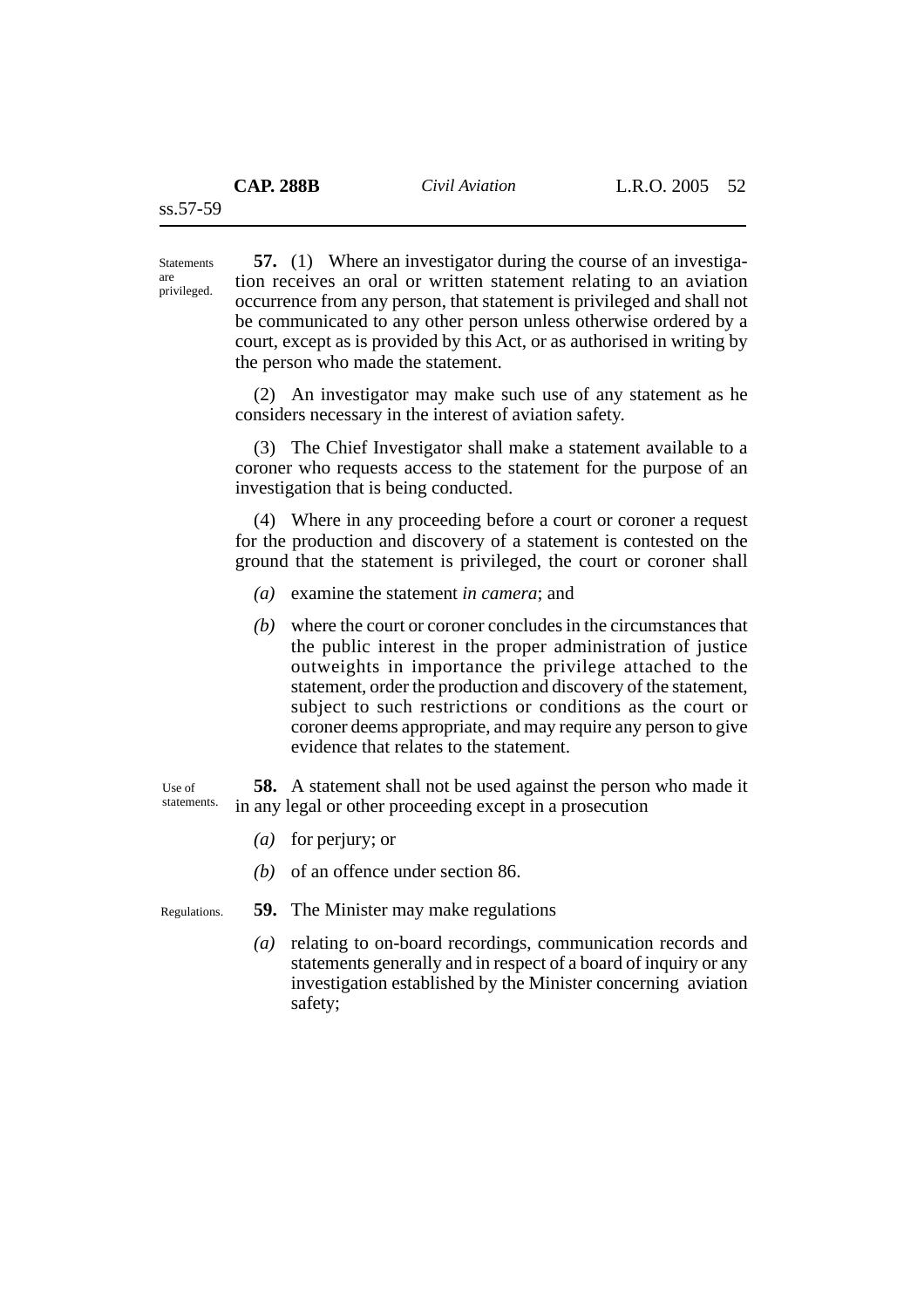- *(b)* respecting the keeping and preservation of records, documents and other evidence relating to aviation occurrences;
- *(c)* defining for the purposes of an investigation the site or sites of an aviation occurrence, and prescribing rules for the protection of those sites:
- *(d)* defining the rights or privileges of persons attending investigations as observers or with observer status;
- *(e)* relating to fees and expenses to be paid to any witness attending an investigation or a public inquiry; and
- *(f)* with respect to anything that is required or necessary to be prescribed for the purposes of this Act.

## PART IX

## *Boards of Inquiry*

**60.** For the purposes of this Part, "Board" means a Board of Interpreta-Inquiry. tion.

Establish-

ment and purposes of Board.

- **61.** (1) The Minister may establish a Board to investigate
- *(a)* the circumstances of any accident involving an aircraft;
- *(b)* an incident involving an aircraft that in the opinion of the Minister endangered the safety of persons aboard the aircraft; or
- *(c)* any alleged contravention under this Act.

(2) The Minister may designate persons to be members of the Board.

**62.** A person designated by the Minister as a member of the Board Powers of may exercise all of the powers of a person appointed as a Board. Commissioner under Part I of the *Commissions of Inquiry Act*. Cap. 112.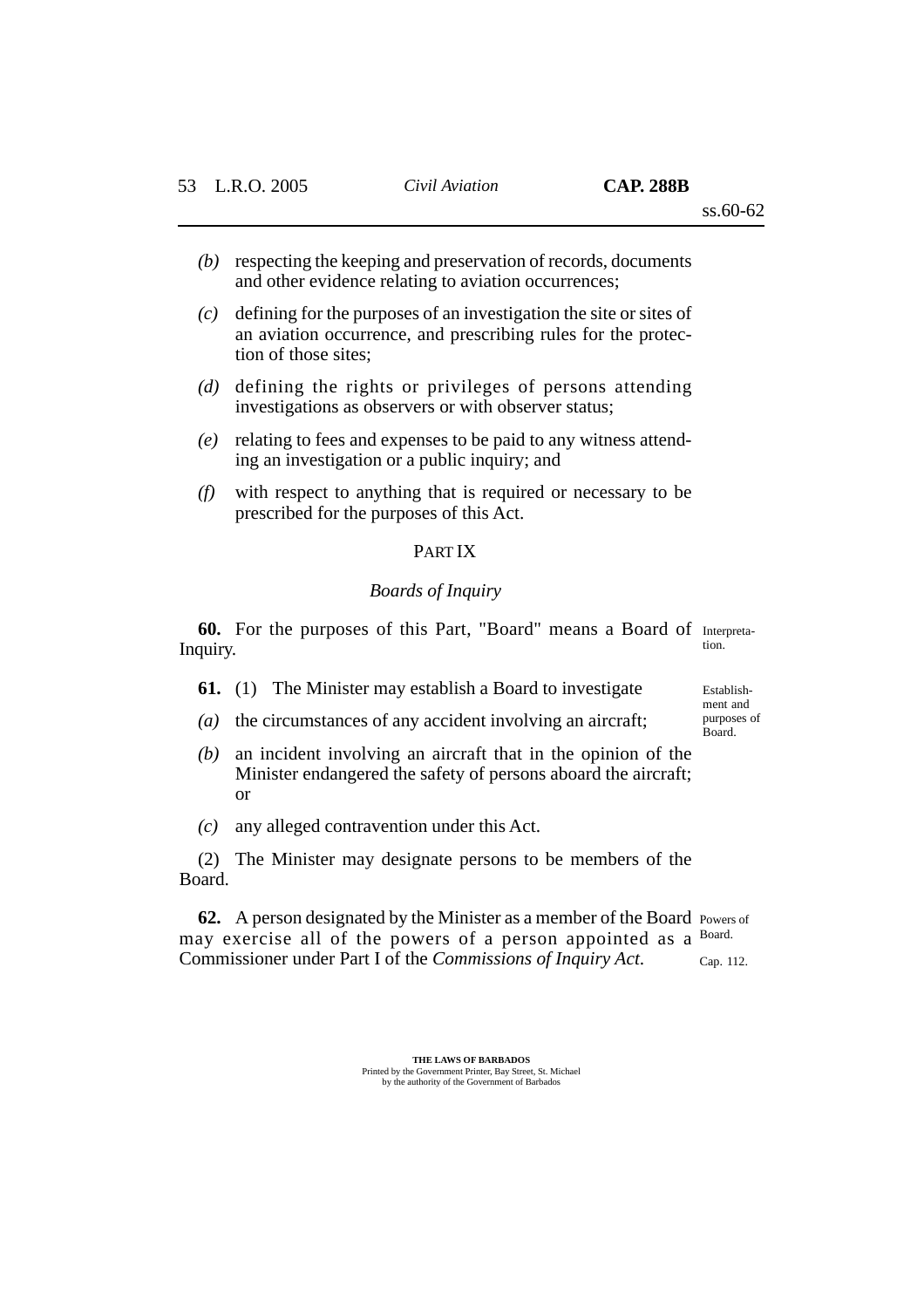ss.63-70

**63.** The Board shall within 6 months of concluding an inquiry submit a full report of the inquiry to the Minister. Report.

# PART X

### *Civil Aviation Tribunal*

**64.** (1) There is established a Civil Aviation Tribunal which shall determine matters other than the investigation of incidents and accidents in accordance with this Act. Establishment of Tribunal.

> (2) The Tribunal shall consist of a Chairman and 6 members who shall be appointed in writing by the Minister.

Duties of the Chairman.

**65.** The Chairman shall supervise the work and staff of the Tribunal and shall assign members of the Tribunal to sit on panels to hear matters brought before the Tribunal.

Remuneration.

**66.** The Minister shall determine the fees and other remuneration to be paid to the members of the Tribunal.

**67.** Where a member of the Tribunal has a pecuniary or other interest in a matter before the Tribunal, that member shall disclose his interest to the Chairman and the Tribunal and shall not be eligible to determine the matter. Disclosure

Sittings.

of the interest.

> **68.** The Tribunal shall sit at such times and at such places in Barbados as the Chairman considers necessary for the proper performance of its functions.

**69.** The Tribunal may with the approval of the Minister make rules governing the regulation of its procedure. Rules of Tribunal.

**70.** The Tribunal may hear evidence from experts and, subject to the approval of the Minister, fix the remuneration of experts or persons having technical or special knowledge to assist the Tribunal in an advisory capacity. Experts.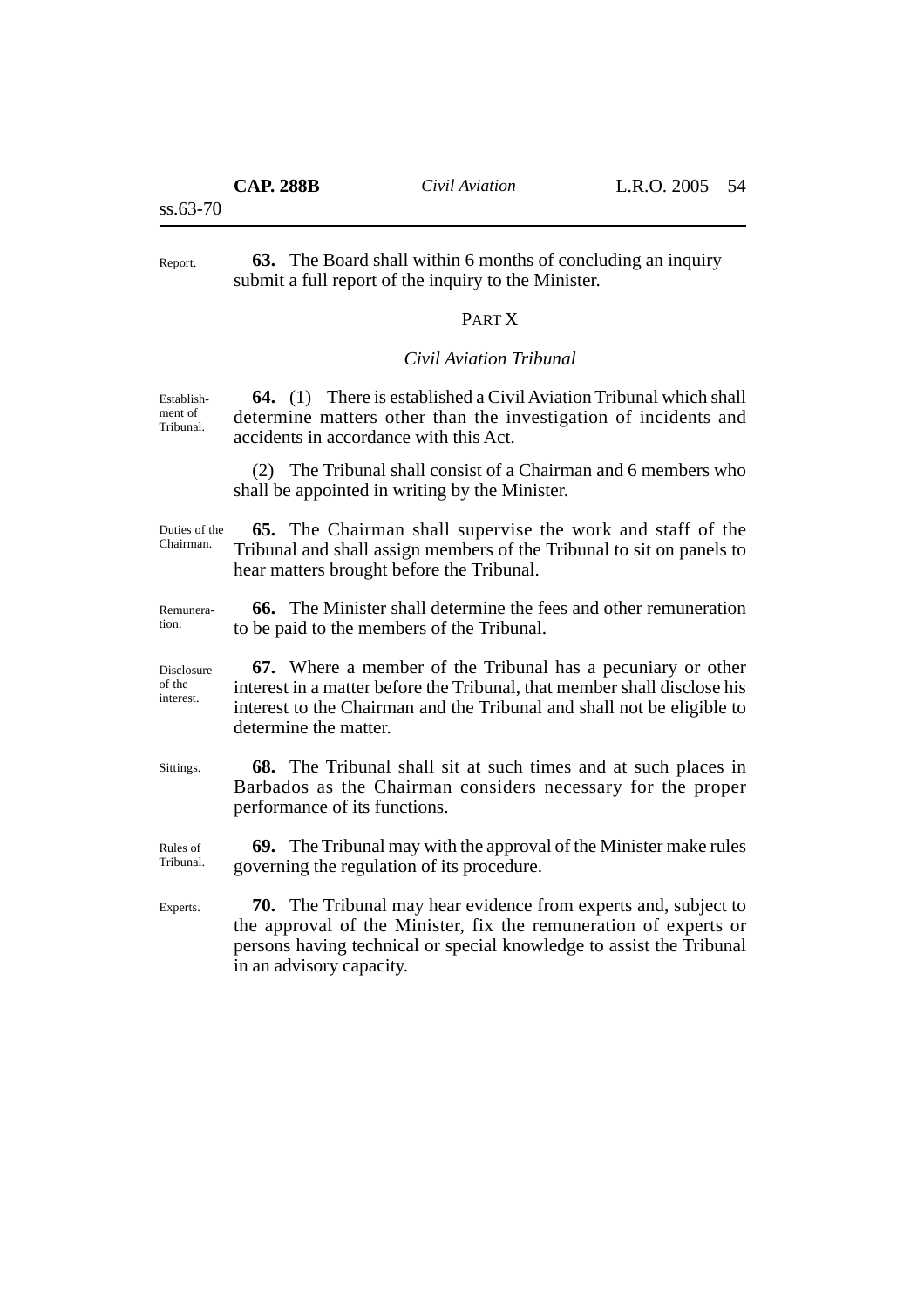panel.

**71.** The Tribunal shall not later than the 30th June in each fiscal Annual year submit to the Minister a report of its activities during the report. preceding fiscal year; and the Minister shall cause the report to be laid in each House of Parliament.

**72.** Every appeal to the Tribunal from a decision of the Minister Appeal shall be heard and determined by a panel of 3 members. matters to be heard by a

**73.** A decision of a majority of the members of a panel is a Decisions of decision of the panel. a panel.

**74.** Each member of the Tribunal has and may exercise the powers Powers of of a person appointed as a Commissioner under Part I of the *Commis-*the members *sions of Inquiries Act.* of Tribunal. Cap. 112.

**75.** On the determination of an appeal, the Tribunal shall furnish Reasons for the parties with the reasons for the decision. decision.

**76.** No costs may be awarded by the Tribunal. No costs.

**77.** Where a person is aggrieved by a decision of the Tribunal on a Appeal. question of law, that person may make an application to the High Court under this section in accordance with the Rules of the Supreme Court.

### PART XI

#### *Miscellaneous*

**78.** (1) Any services rendered in

- *(a)* assisting or in saving a life; or
- *(b)* saving cargo of an aircraft

on or over the sea or in any tidal water shall be deemed to be salvage services in all cases in which they would have been rendered in relation to a vessel.

> **THE LAWS OF BARBADOS** Printed by the Government Printer, Bay Street, St. Michael by the authority of the Government of Barbados

Wrecks and salvage.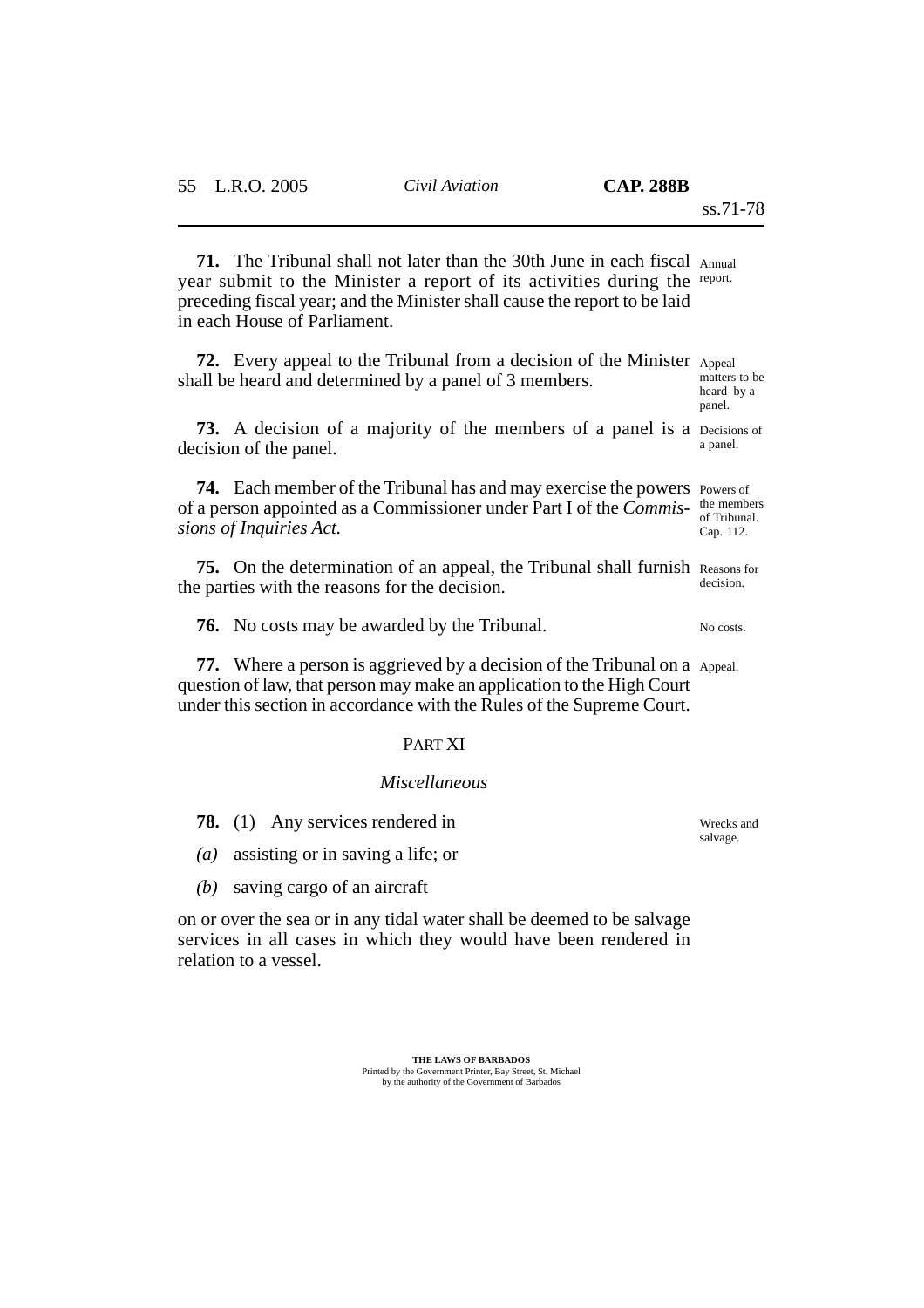(2) Where salvage services are rendered by the crew of an aircraft in respect of any property or person, the owner of the aircraft is entitled to the same reward for those services as he would have been entitled to if the aircraft had been a vessel.

- (3) This section has effect notwithstanding that
- *(a)* the aircraft concerned is a foreign aircraft; and
- *(b)* the services in question are rendered elsewhere than in the territorial waters of Barbados.

Cap. 296.

(4) Part V of the *Shipping Act* applies to aircraft, with such exceptions, adaptations and modification, if any, as are necessary in relation to aircraft, as it applies in relation to vessels.

Exemption of aircraft from seizure on patent claims.

**79.** (1) No person may seize, detain, interfere with or institute any proceedings against the owner or operator of an aircraft on the ground that

- *(a)* the construction or any mechanism, part, accessory or operation of the aircraft; or
- *(b)* any spare part or spare equipment imported into or stored in Barbados for the purpose of installation in that aircraft,

is an infringement of a patent, design or model.

(2) Subsection (1) does not apply in relation to any spare part or equipment that is sold or distributed in or exported from Barbados.

- (3) This section applies to
- *(a)* all aircraft, other than aircraft used in the military, customs or police services [registered in any country to which an international convention to which Barbados is a party]; and
- *(b)* such other aircraft as the Minister by order specifies.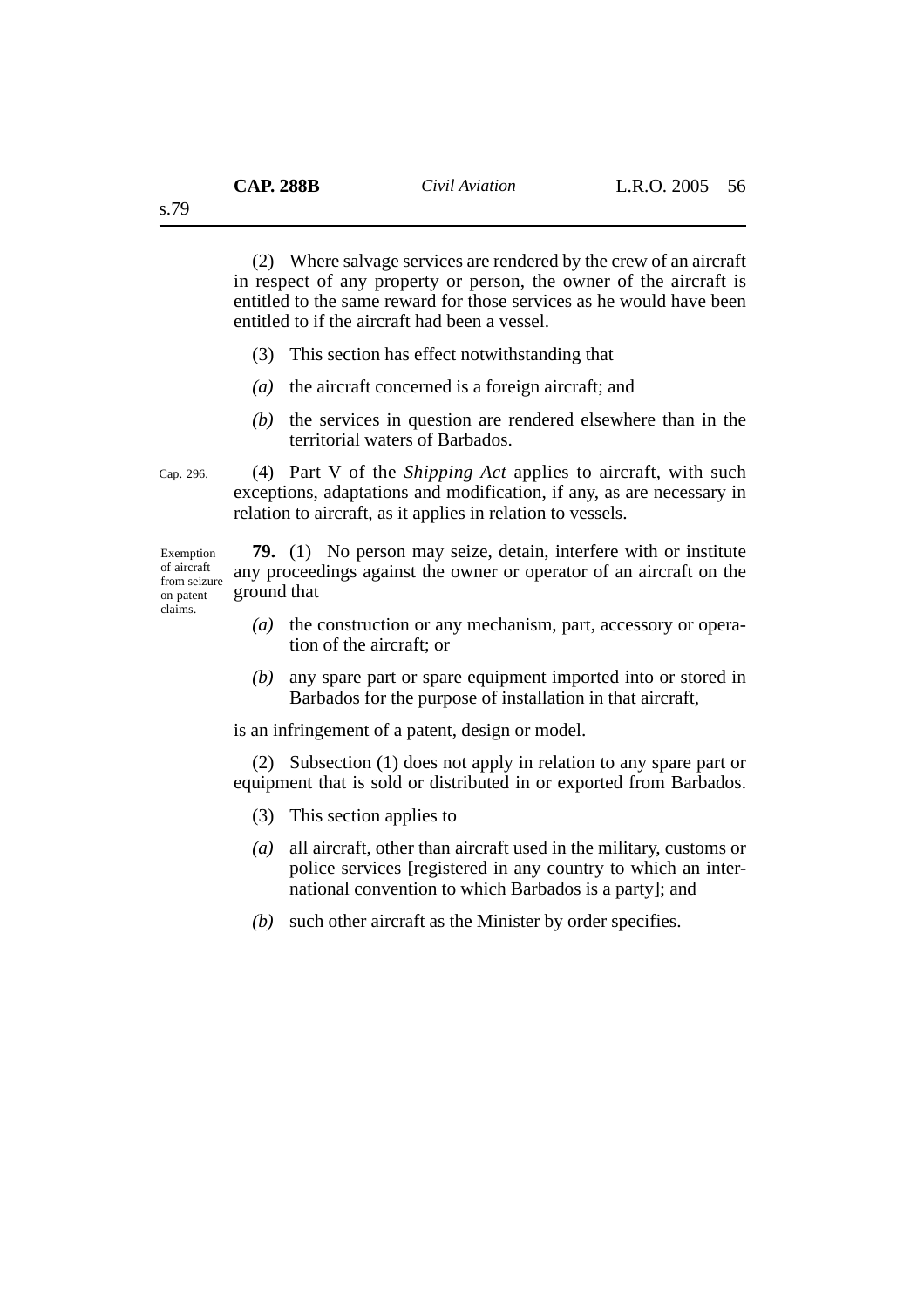**80.** (1) Any regulations or orders made by the Minister under this Detention of Act in relation to aircraft may, for the purpose of ensuring  $\frac{\text{aircraft for}}{\text{failure to}}$ compliance with the regulations or orders include provisions for the  $_{\text{pay charges}}^{\text{randic to}}$ detention of the aircraft and such further provision as appears to the Minister to be necessary or expedient for securing such detention. failure to

(2) Without prejudice to subsection (1) when default is made in the payment of airport charges incurred in respect of any aircraft at an airport to which this section applies, the airport operator may, subject to the provisions of this section

- *(a)* detain, pending payment, either
	- (i) the aircraft in respect of which the charges were incurred, whether or not they were incurred by the person who is the operator of the aircraft at the time when the detention begins; or
	- (ii) any aircraft in respect of which the person in default is the operator at the time when the detention begins; and
- *(b)* where the charges are not paid within 30 days after the date when the detention begins, sell the aircraft in order to satisfy the charges.

(3) An airport operator shall not detain, or continue to detain, an aircraft under this section by reason of any alleged default in the payment of airport charges where the operator of the aircraft or any other person claiming an interest therein

- *(a)* disputes that the charges, or any of them, are due or, if the aircraft is detained under subsection (2)*(a)*(i) that the charges in question were incurred in respect of that aircraft; and
- *(b)* gives to the operator, pending the determination of the dispute, sufficient security for the payment of the charges which are alleged to be due.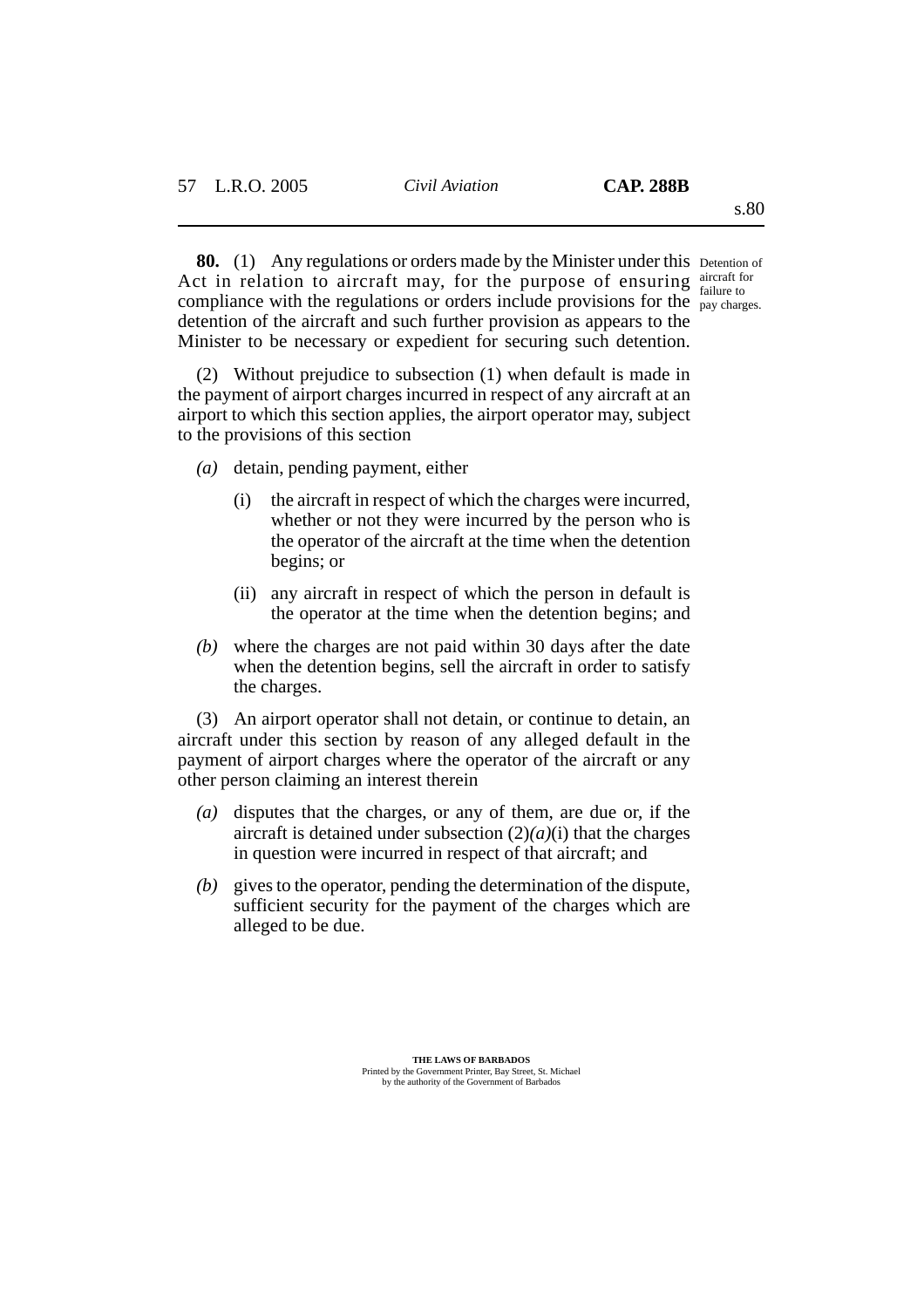(4) An airport operator shall not sell an aircraft under this section without the leave of the Court, irrespective of the charges which are alleged to be due; and the Court shall not give leave except on proof

- *(a)* that a sum is due to the airport operator for airport charges;
- *(b)* that default has been made in the payment thereof; and
- *(c)* that the aircraft which the operator seeks leave to sell is liable to sale under this section by reason of the default.

(5) An airport operator proposing to apply for leave to sell an aircraft under this section shall take such steps as may be prescribed

- *(a)* for bringing the proposed application to the notice of persons whose interest may be affected by the determination of the Court thereon; and
- *(b)* for affording to any person an opportunity of becoming a party to the proceedings on the application;

and, if leave is given, the airport operator shall ensure that the aircraft is sold for the best price that can reasonably be obtained.

(6) Failure to comply with subsection (5) in respect of any sale, while actionable as against the airport operator concerned at the suit of any person suffering loss in consequence thereof, shall not after the sale has taken place be a ground for impugning its validity.

(7) The proceeds of a sale under this section shall be applied as follows in the following order:

- *(a)* in payment of any customs duty which is due in consequence of the aircraft having been brought to Barbados;
- *(b)* in payment of the expenses incurred by the airport operator in detaining, keeping and selling the aircraft, including the expenses in connection with the application to the Court; and
- *(c)* in payment of the airport charges which the Court has found to be due;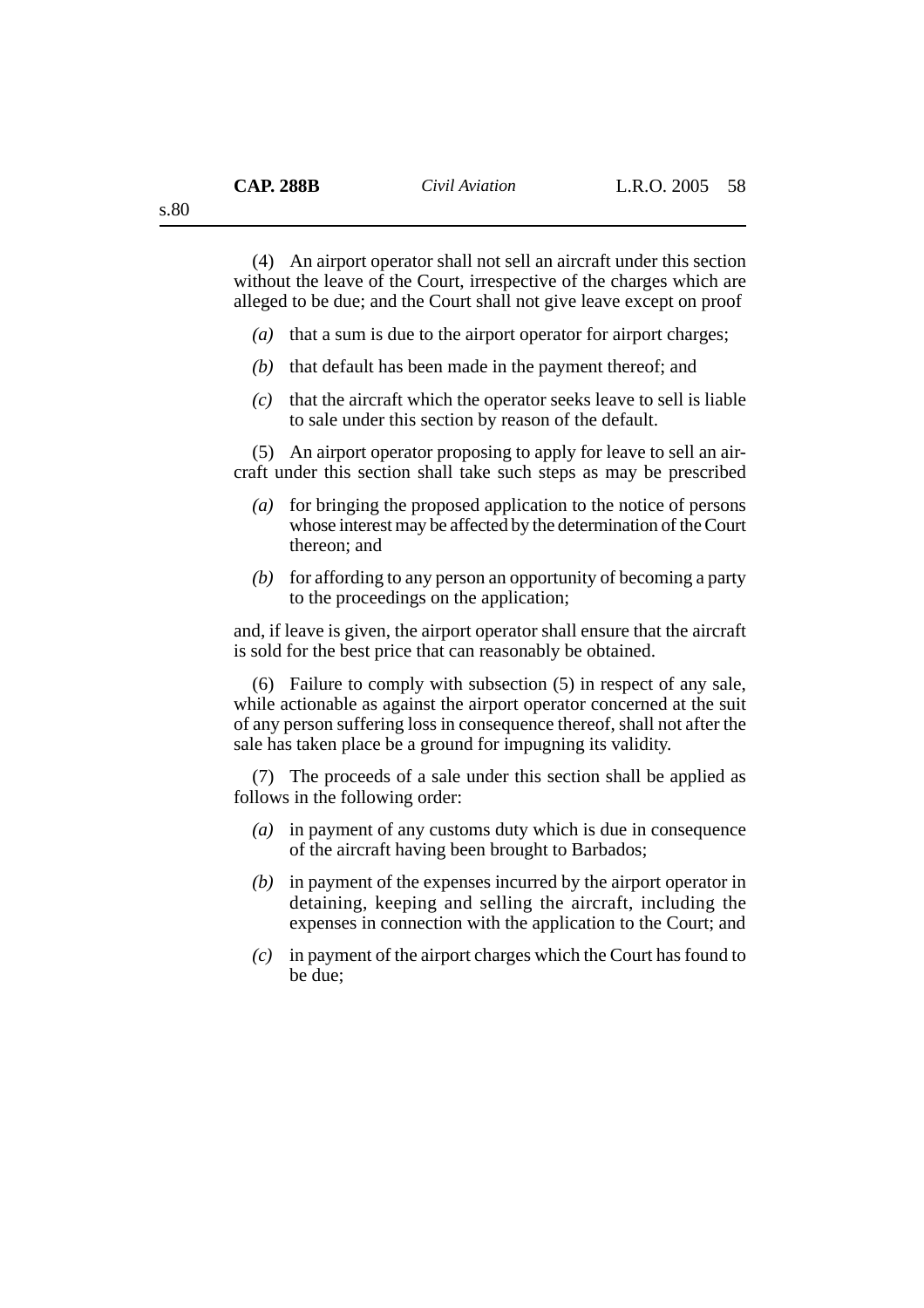s.80

and the surplus, if any, shall be paid to or among the person or persons who owned the aircraft immediately prior to the said sale.

(8) The power of detention and sale conferred by this section in respect of an aircraft extends to the equipment of the aircraft and any stores for use in connection with its operation, that is, any equipment and stores carried in the aircraft, whether or not the property of the person who is its operator; and references to the aircraft in subsections (3) to (5) and (7) include, except where the context otherwise requires, references to the equipment and stores.

(9) The power of detention conferred by this section to detain an aircraft in respect of which charges have been incurred may be exercised by the airport operator

- *(a)* on the occasion on which the charges have been incurred; or
- *(b)* on any subsequent occasion when the aircraft is
	- (i) on the airport in respect of which those charges were incurred; or
	- (ii) on any other airport owned or managed by the airport operator concerned.

(10) This section applies to any airport owned or managed by any department of Government and to any other airport designated for the purpose of this section by an order made by the Minister.

(11) In this section,

- "aircraft documents" in relation to any aircraft means any certificate of registration, maintenance or air worthiness of that aircraft, any log book relating to the use of that aircraft or its equipment and any similar document;
- "airport charges" means charges payable to an airport operator for the use of or for services provided at the airport;
- "airport operator", in relation to any airport, means the person owning or managing the airport;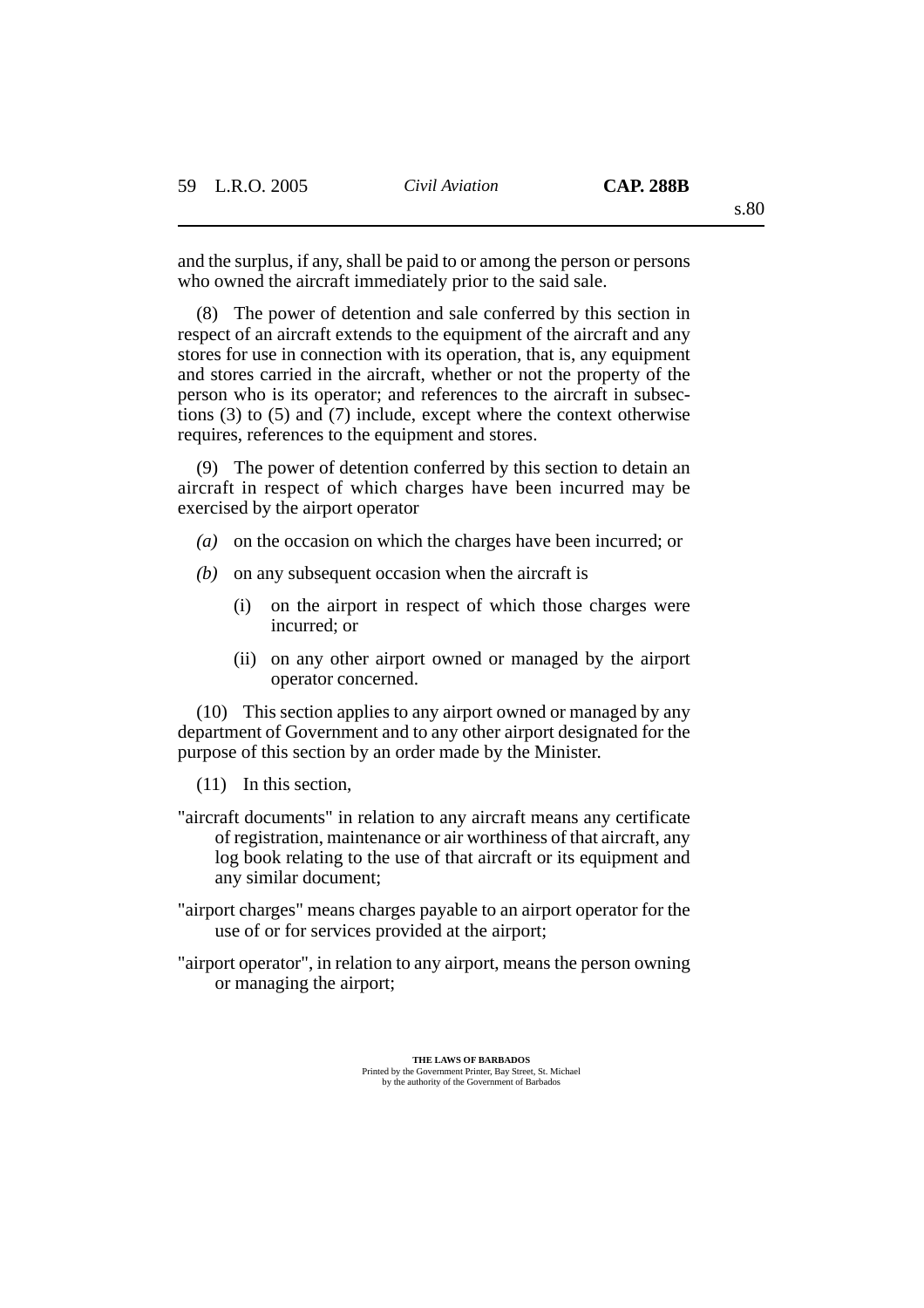"Court" means the High Court;

"operator", in relation to any aircraft, means the person for the time being having the management of that aircraft.

(12) Nothing in this section shall prejudice any other right of an airport operator to recover any charges or any part thereof.

**81.** (1) Where an aircraft is flown in such a manner as to be the cause of unnecessary danger to any person or property on land or water, the pilot or commander of the aircraft and also the owner thereof, unless he proves to the satisfaction of a Court that the aircraft was so flown without his fault or knowledge, is guilty of an offence and is liable on summary conviction to a fine of \$250 000 or to imprisonment for a term of 3 years or to both.

(2) For the purposes of this section, "owner", in relation to an aircraft, includes any person by whom the aircraft was hired at the time of the offence.

(3) In any proceedings against the owner of the aircraft in respect of an alleged offence under this section, it shall be a defence to prove that the act alleged to constitute the offence was done without the knowledge or consent of the owner.

Failure to license aircraft.

Dangerous flying.

> **82.** Any person who fails to obtain a licence or permit in respect of an aircraft or who contravenes a condition contained in a licence or permit issued pursuant to this Act is guilty of an offence and is liable on summary conviction to a fine of \$250 000 or to imprisonment for a term of 3 years or to both; and in the case of a continuing offence to a fine of \$5 000 for each day or part thereof during which the offence is continued.

Prohibition of advertising.

**83.** (1) No person shall operate an aircraft in the air over Barbados for the purpose of emitting or displaying any advertisement or other communication in such a way that the advertisement or communication is audible or visible from the ground, unless that person has obtained the permission of the Director.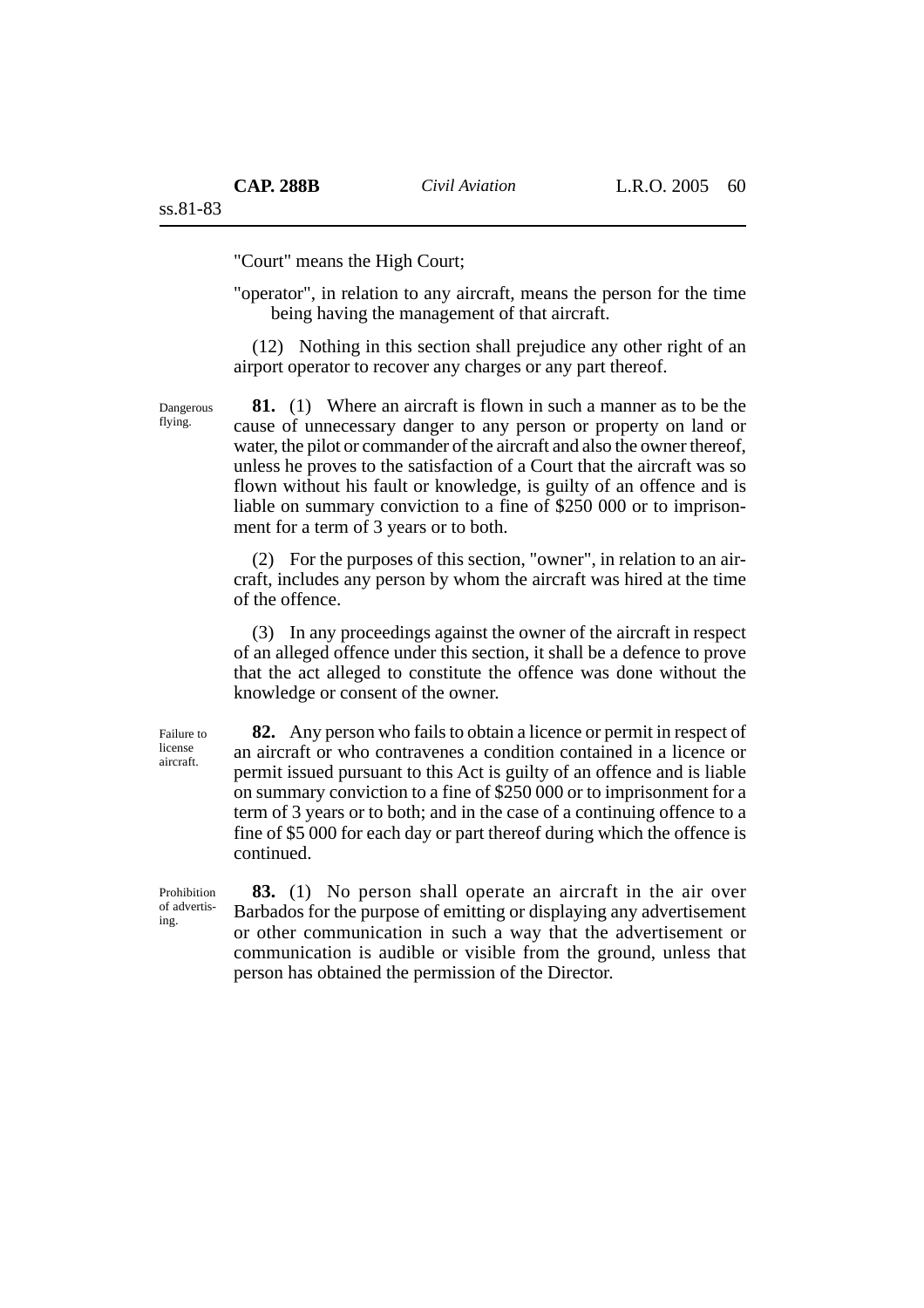(2) Any person who uses an aircraft, or knowingly causes or permits an aircraft to be used, in contravention of subsection (1) is guilty of an offence and is liable on summary conviction

- *(a)* in the case of a first conviction of an offence under this section, to a fine of \$50 000 or to imprisonment for a term of 12 months; and
- *(b)* on subsequent convictions to a fine of \$100 000 or to imprisonment for a term of 2 years.

84. (1) Any person who contravenes an order made under contravensection 12 is guilty of an offence and is liable

tion of an order under section 12.

- *(a)* on summary conviction to a fine of \$25 000 or to imprisonment for a term of 6 months or to both; and
- *(b)* on conviction on indictment, to a fine of \$50 000 or to imprisonment for a term of 12 months or to both.

(2) An offence against an order made under section 12 committed in the air space of Barbados may be adjudicated by the relevant magistrate's court in Barbados.

(3) Proceedings for an offence against an order under this section may only be instituted by, or with the consent of, the Director of Public Prosecutions.

**85.** A person who

- *(a)* contravenes section 22(3); or
- *(b)* wilfully obstructs a person in the exercise of any powers conferred by an order under section 22,

is guilty of an offence and is liable on summary conviction to a fine of \$50,000 or to imprisonment for a term of 12 months or to both.

**86.** (1) No person shall

*(a)* knowingly make a false representation for the purpose of obtaining a Barbadian aviation document;

> **THE LAWS OF BARBADOS** Printed by the Government Printer, Bay Street, St. Michael by the authority of the Government of Barbados

Offences.

Contravention of an order under section 22.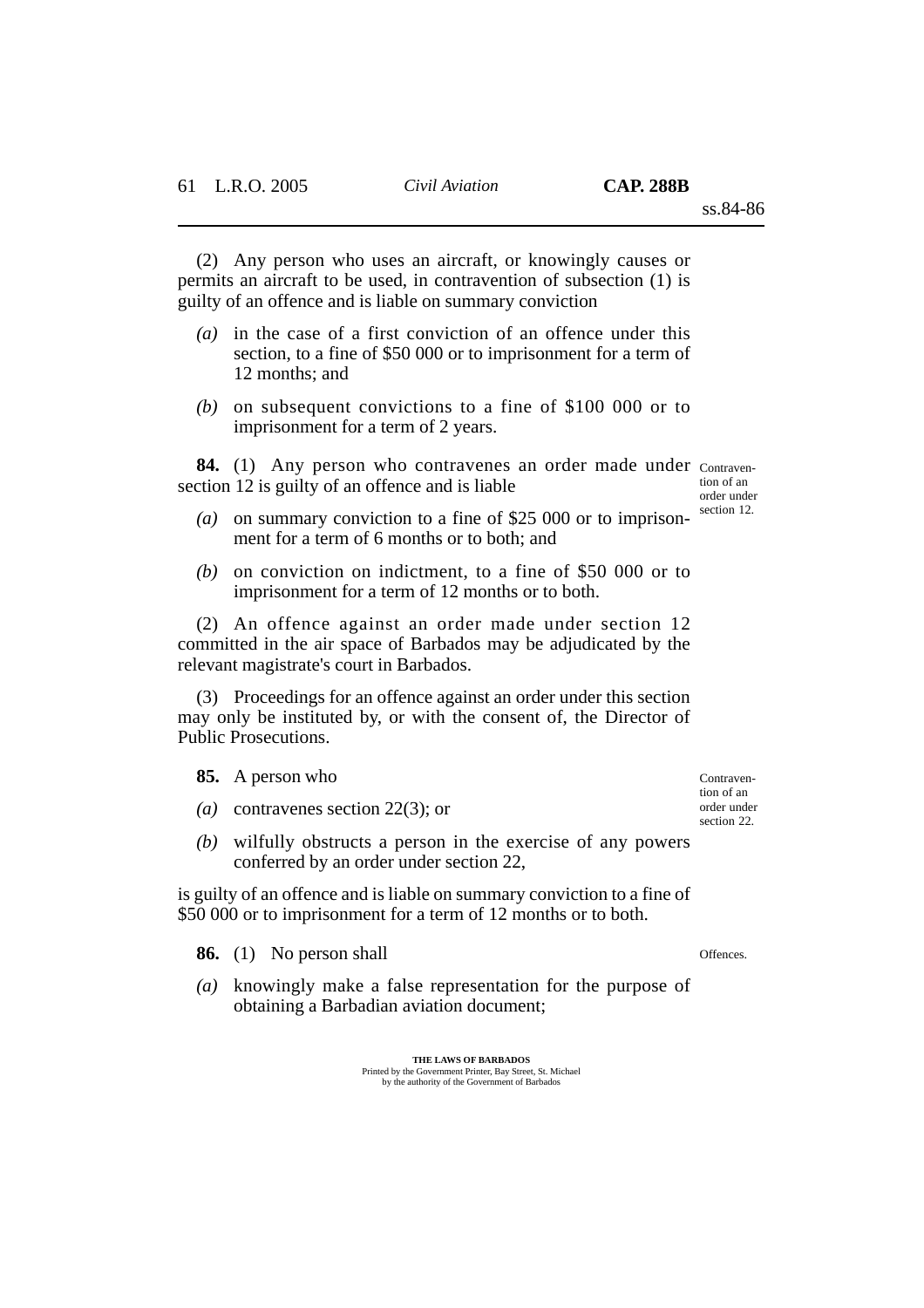s.86

| (b) | make or cause to be made any false entry in a record required<br>to be kept, with intent to mislead or wilfully omit to make an |
|-----|---------------------------------------------------------------------------------------------------------------------------------|
|     | entry on any record;                                                                                                            |

- *(c)* wilfully obstruct a person who is performing his duties under this Act;
- *(d)* wilfully operate an aircraft that has been detained under this Act;
- *(e)* do any act or thing in respect of which a Barbadian aviation document is required, except under and in accordance with the required document;
- *(f)* operate an aircraft in such a negligent or reckless manner as to endanger persons or property;
- *(g)* interfere with the navigational equipment or safety equipment of an aircraft, or interfere with airport safety service facilities so as to endanger the safety of aircraft;
- *(h)* operate as a member of the crew of the aircraft whilst under the influence of alcohol or a prohibited substance;
- *(i)* knowingly make an entry in a load sheet which is incorrect, or omit to enter any particulars that ought to be entered;
- *(j)* purport to issue an aviation document for the purpose of this Act when not so authorised to do;
- *(k)* unlawfully interfere with an aircraft, airport or facilities provided for air navigation purposes;
- *(l)* make a report which is false or misleading;
- *(m)* operate any civil aircraft for which there is not in effect a certificate of airworthiness, or operate any civil aircraft in violation of the terms of the certificate of airworthiness;
- *(n)* operate as an air operator without an air operator's certificate or in violation of the terms of the certificate; or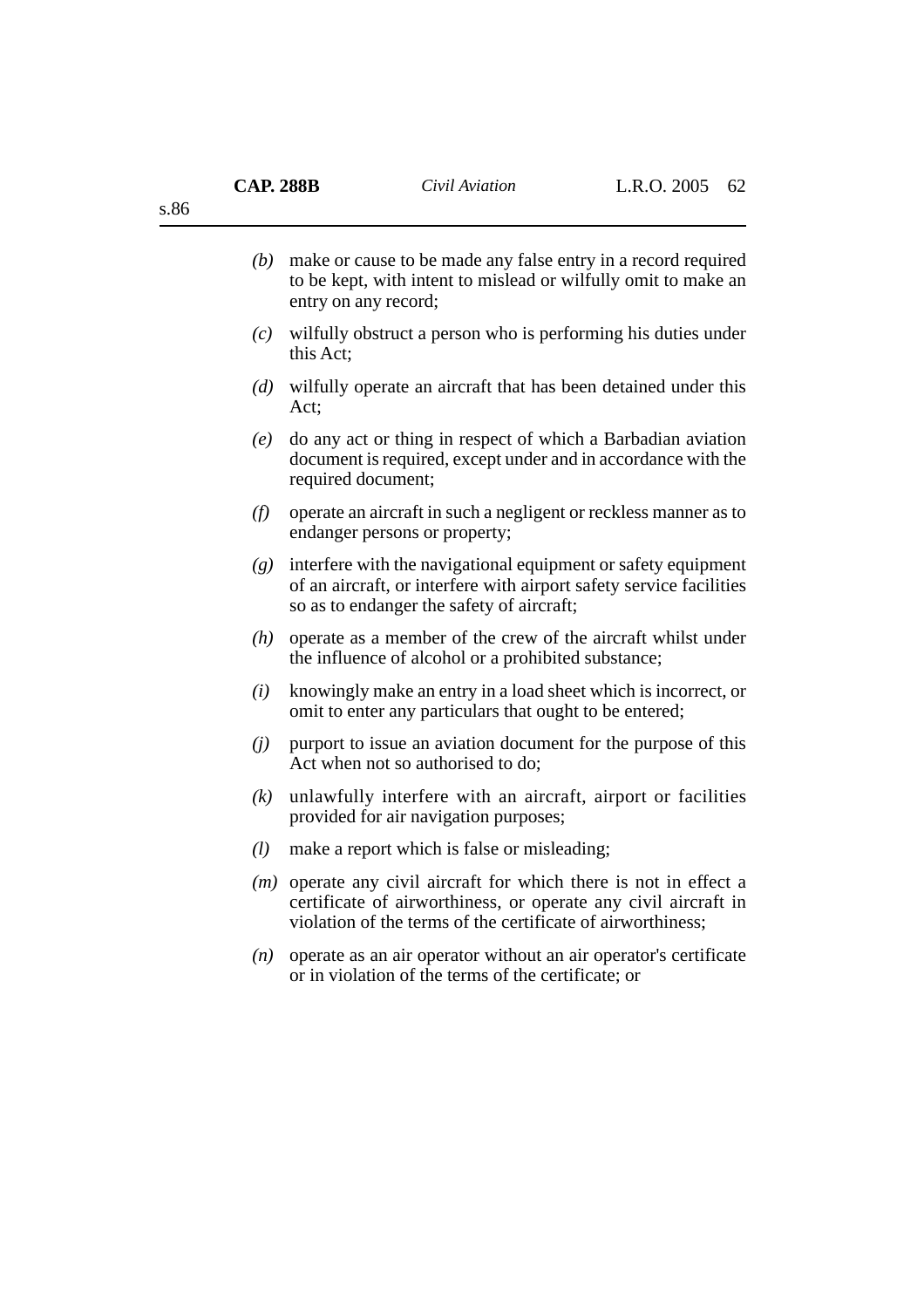- *(o)* operate an airport without a valid licence issued by the Authority.
- (2) For the purposes of this section,
- "air operator's certificate" means a certificate issued under the *Civil* 1984/25. *Aviation (Air Navigation) Regulations, 1984* that authorises the holder of the certificate to operate an aircraft for the purpose of public transport;
- "certificate of airworthiness" means a certificate issued under the *Civil Aviation (Air Navigation) Regulations, 1984*.

**87.** A person who contravenes any other provision of this Act or General any regulation or order made thereunder for which no penalty is penalty. expressly provided is liable

- *(a)* on summary conviction to a fine of \$50 000 or to imprisonment for a term of 12 months; or
- *(b)* on indictment to a fine of \$100 000 or to imprisonment for a term of 2 years.

**88.** The Minister may make regulations generally for carrying into Regulations. effect the provisions of this Act and, in particular, for

- *(a)* the carrying out of obligations under any international convention relating to air navigation or air transport to which Barbados is a party;
- *(b)* the regulation of all aspects of air navigation and air transport;
- *(c)* the registration of aircraft and aircraft mortgages;
- *(d)* the prohibiting of the flying of aircraft without a valid certificate of airworthiness or except upon compliance with prescribed conditions as to maintenance or repair;
- *(e)* the licensing, inspection and regulation of airports and access to airports;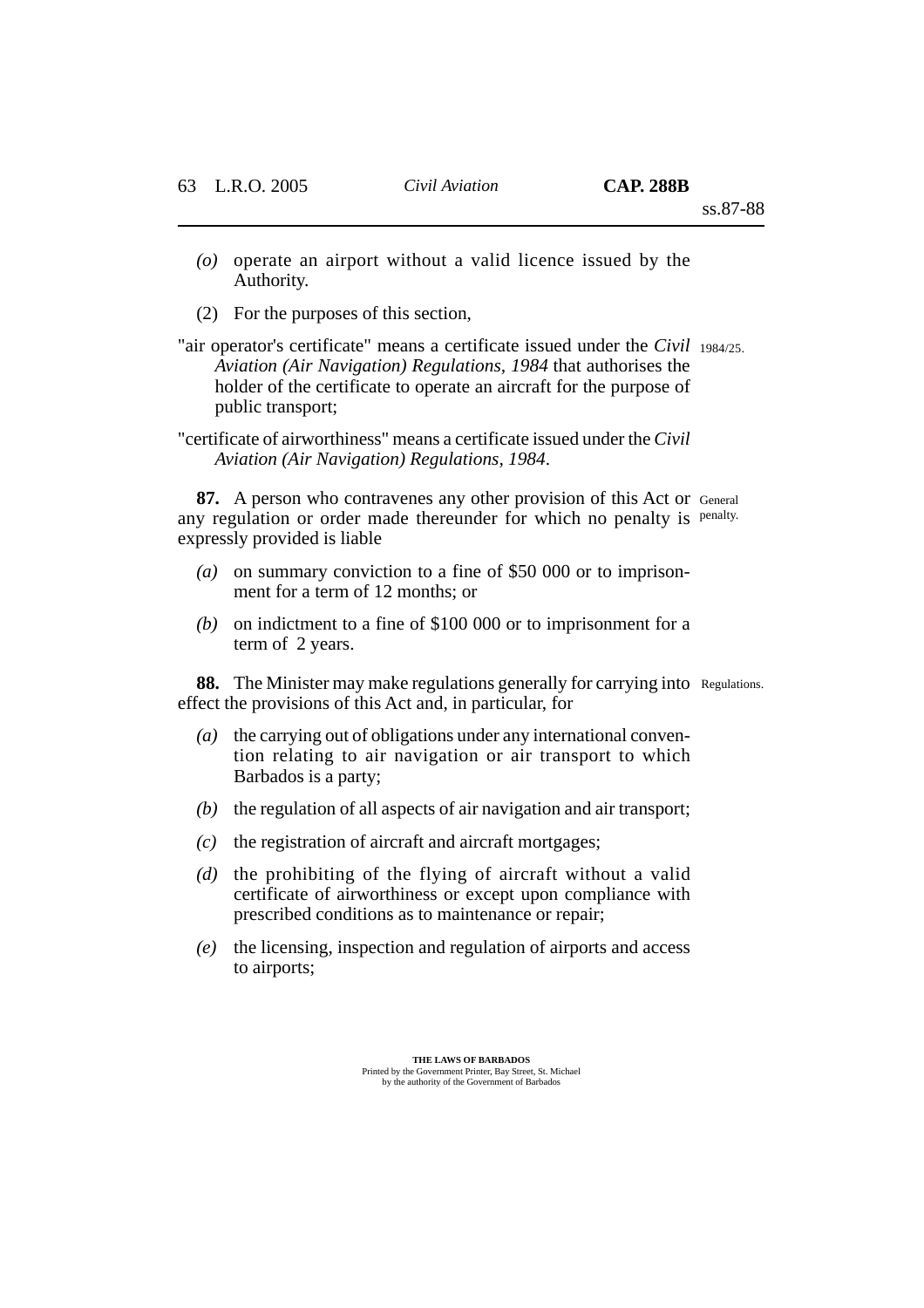| (f) | access to places for the purpose of inspecting work therein<br>carried on in relation to the maintenance or manufacture of<br>aircraft;                                                                                                     |
|-----|---------------------------------------------------------------------------------------------------------------------------------------------------------------------------------------------------------------------------------------------|
| (g) | the conditions under which, and the airports to or from which,<br>aircraft entering or leaving Barbados are to be flown;                                                                                                                    |
| (h) | the conditions under which passengers, mail and goods are to<br>be carried by air, and under which aircraft are to be used for<br>other commercial, industrial or gainful purposes;                                                         |
| (i) | the classes of goods to be carried by air;                                                                                                                                                                                                  |
| (j) | the prevention of interference with the use or effectiveness of<br>apparatus used in connection with air navigation, the regula-<br>tion of the use of such apparatus and the displaying of lights<br>that are likely to endanger aircraft; |
| (k) | the safety, efficiency and regularity of air navigation, the safety<br>of aircraft and of persons and property carried therein;                                                                                                             |
| (l) | the detention of aircraft for purposes relating to their safety;                                                                                                                                                                            |
| (m) | the supplying of meteorological information for the purposes<br>of air navigation;                                                                                                                                                          |
| (n) | the making of signals and other communication by or to air-<br>craft and persons carried therein;                                                                                                                                           |
|     | ( $o$ ) the use of civil air ensigns;                                                                                                                                                                                                       |
| (p) | the fees to be paid for the issue, validation, renewal, extension<br>or variation of any certificate, licence, permit or other<br>document or for the undergoing of any examination or test;                                                |
| (q) | the charges for the use of, and services provided at airports;                                                                                                                                                                              |
| (r) | the manner and conditions of the issue, validation, renewal,<br>extension or variation of any certificate, licence, permit or other                                                                                                         |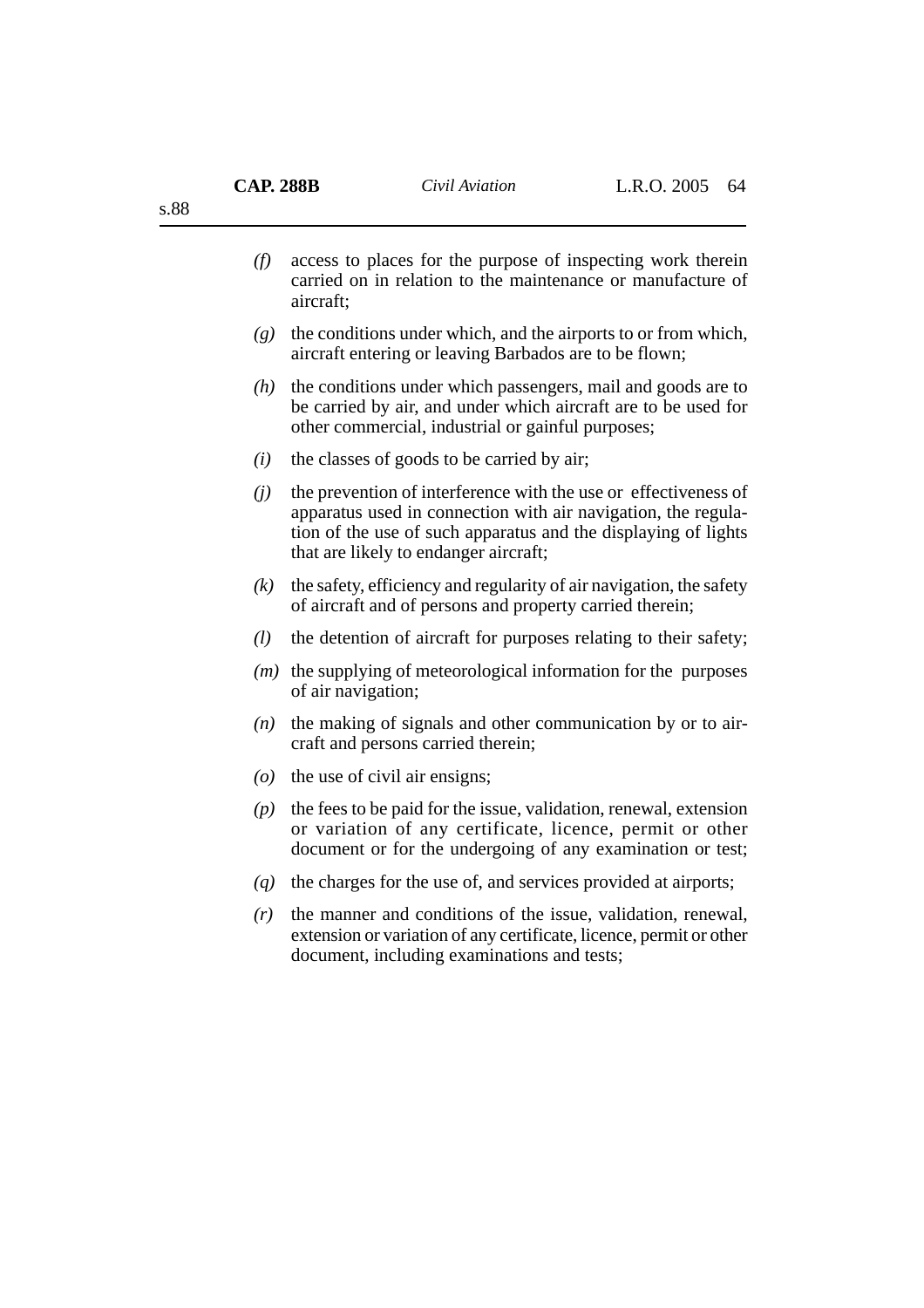- *(s)* the forms that are required to be prescribed for the purposes of this Act;
- *(t)* the exemption from the provisions of the regulations of any aircraft or person or class thereof;
- *(u)* the investigation of any accident arising out of or in the course of air navigation;
- *(v)* the control of civil aviation in time of war or other emergency;
- *(w)* the control of noise and vibration by aircraft at airports;
- *(x)* airport zoning;
- *(y)* the holding and conduct of medical examinations; and
- *(z)* anything that is required or necessary to be prescribed for the purposes of this Act.

**89.** (1) Subject to subsection (2), the *Civil Aviation Act* is repealed. Repeal and

savings. Second

(2) The enactments specified in the *Second Schedule* shall Cap. 288A. continue in force until amended or revoked under this Act, and shall Scehdule. be so construed as to give effect to the provisions of this Act.

**90.** The Minister may by order amend the *Schedules* to the Act.

Amendment of Schedules.

**91.** This Act comes into operation on a date to be fixed by commenceproclamation.

ment.

**THE LAWS OF BARBADOS** Printed by the Government Printer, Bay Street, St. Michael by the authority of the Government of Barbados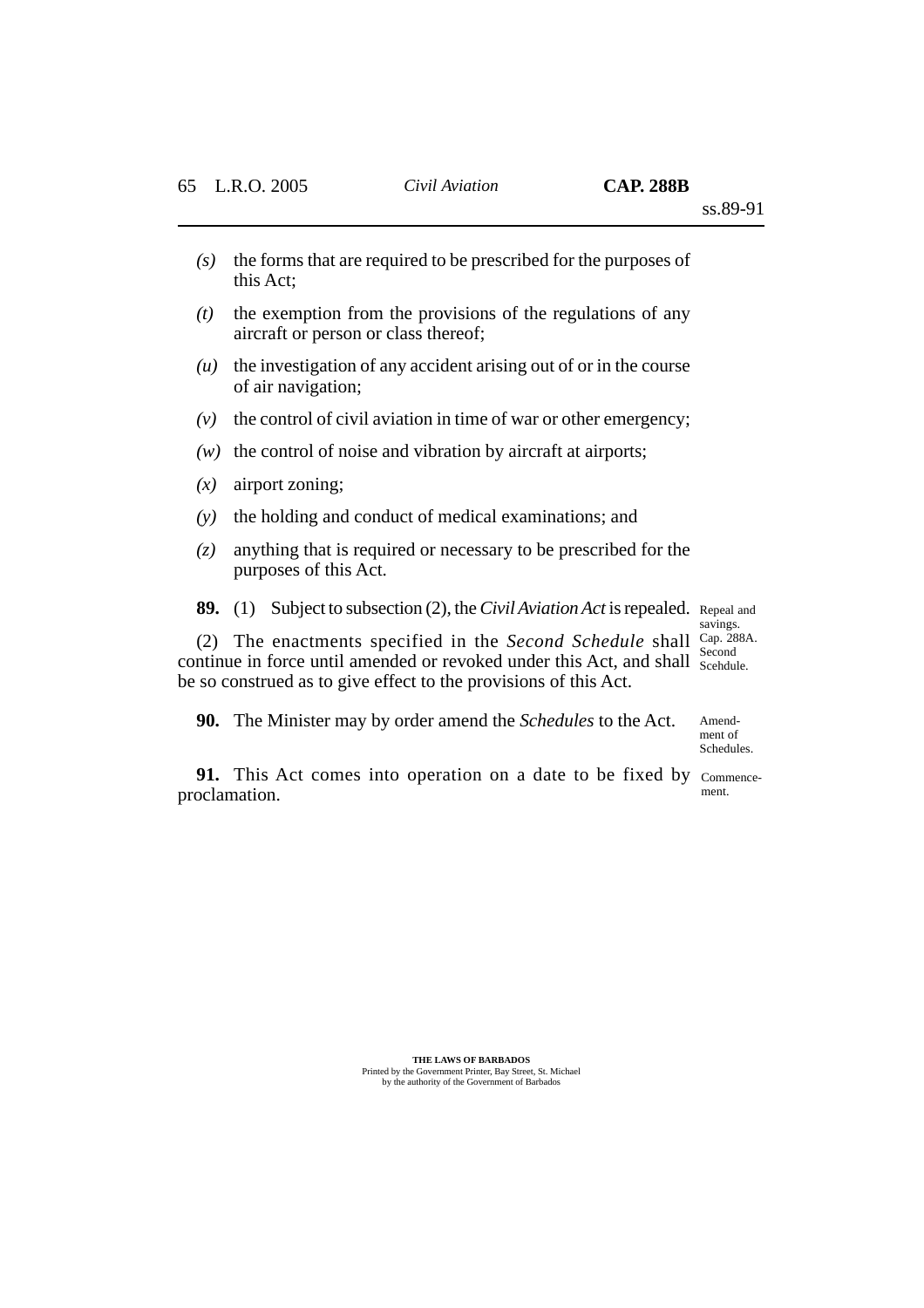## FIRST SCHEDULE

*(Section 13(2))*

#### *Constitution and Procedure of the Air Transport Licensing Authority*

| Constitu-<br>tion.                                             | 1. The Authority shall consist of a Chairman and not less than 4 other members.                                                                                                                                                                                                                                          |
|----------------------------------------------------------------|--------------------------------------------------------------------------------------------------------------------------------------------------------------------------------------------------------------------------------------------------------------------------------------------------------------------------|
| Appoint-<br>ment, tenure<br>of members<br>of the<br>Authority. | Subject to this paragraph, the Minister shall by instrument in writing<br>(1)<br>2.<br>appoint a Chairman and the other members, who shall hold office for 2 years and<br>shall be eligible for re-appointment.                                                                                                          |
|                                                                | Where the Minister proposes to appoint a person to be a member of the<br>(2)<br>Authority, he shall before making the appointment require that person to declare the<br>nature and extent of any interest he may have in any air transport undertaking.                                                                  |
|                                                                | Where the Chairman or other member of the Authority acquires an interest<br>(3)<br>in an air transport undertaking after his appointment, he shall within 4 weeks of such<br>acquisition inform the Minister thereof in writing.                                                                                         |
| Staff of<br>Authority.                                         | The Authority may appoint such persons to constitute the staff of the<br>3.<br>(1)<br>Authority as it considers necessary for the efficient functioning of the Authority.                                                                                                                                                |
|                                                                | One person appointed pursuant to sub-paragraph (1) shall be designated as<br>(2)<br>Secretary to the Authority.                                                                                                                                                                                                          |
| Revocation<br>of appoint-<br>ment.                             | The Minister may at any time revoke the appointment of the Chairman, a<br>4.<br>member of the Authority or the Secretary to the Authority.                                                                                                                                                                               |
| Temporary<br>appoint-<br>ment.                                 | In the case of the absence or inability to act of the Chairman, the<br>5.<br>(1)<br>members present and constituting a quorum shall elect a Chairman from among their<br>number to preside at that meeting.                                                                                                              |
|                                                                | In the case of the absence or inability to act of any member of the Authority,<br>(2)<br>including the Chairman, for more than 3 consecutive meetings of the Authority, the<br>Minister may appoint a member to act temporarily in place of that member.                                                                 |
| Resignation.                                                   | A member of the Authority other than the Chairman may at any time<br>6.<br>(1)<br>resign his office by instrument in writing addressed to the Minister and transmitted<br>through the Chairman; and from the date of the receipt by the Minister of the<br>instrument the member ceases to be a member of the Authority. |
|                                                                |                                                                                                                                                                                                                                                                                                                          |
|                                                                |                                                                                                                                                                                                                                                                                                                          |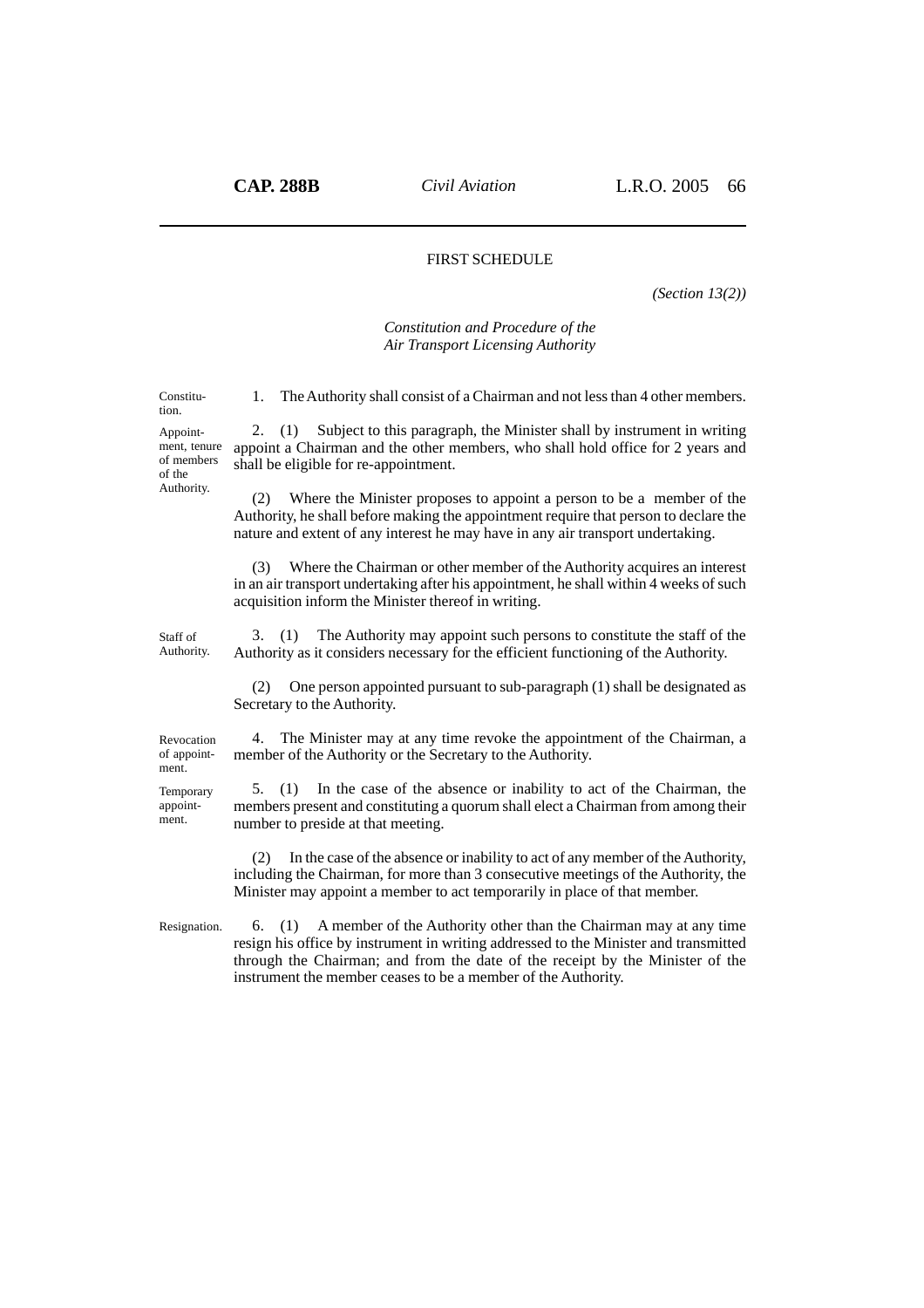(2) The Chairman of the Authority may at any time resign his office by instrument in writing addressed to the Minister, and that resignation takes effect as from the date of the receipt of the instrument by the Minister.

7. Where a vacancy occurs in the membership of the Authority, that vacancy Filling of shall be filled by the appointment of another member, who shall, subject to this vacancy. *Schedule*, hold office for the remainder of the period for which the previous member was appointed.

8. The names of the members of the Authority as first constituted and every Publication change in the membership thereof shall be published in the *Official Gazette*.

in the *Official Gazette*.

9. A quorum of the Authority is 3 members.

10. There shall be paid to the Chairman and other members of the Authority and Remunerathe staff of the Authority such remuneration, whether by way of honorarium, salary, tion. fees or allowances, as the Minister determines.

11. Decisions of the Authority shall be by a majority vote of the members thereof Voting.present and voting, but where the members of the Authority are equally divided on a question the Chairman has and shall exercise a casting vote.

**THE LAWS OF BARBADOS**

Printed by the Government Printer, Bay Street, St. Michael by the authority of the Government of Barbados

Quorum.